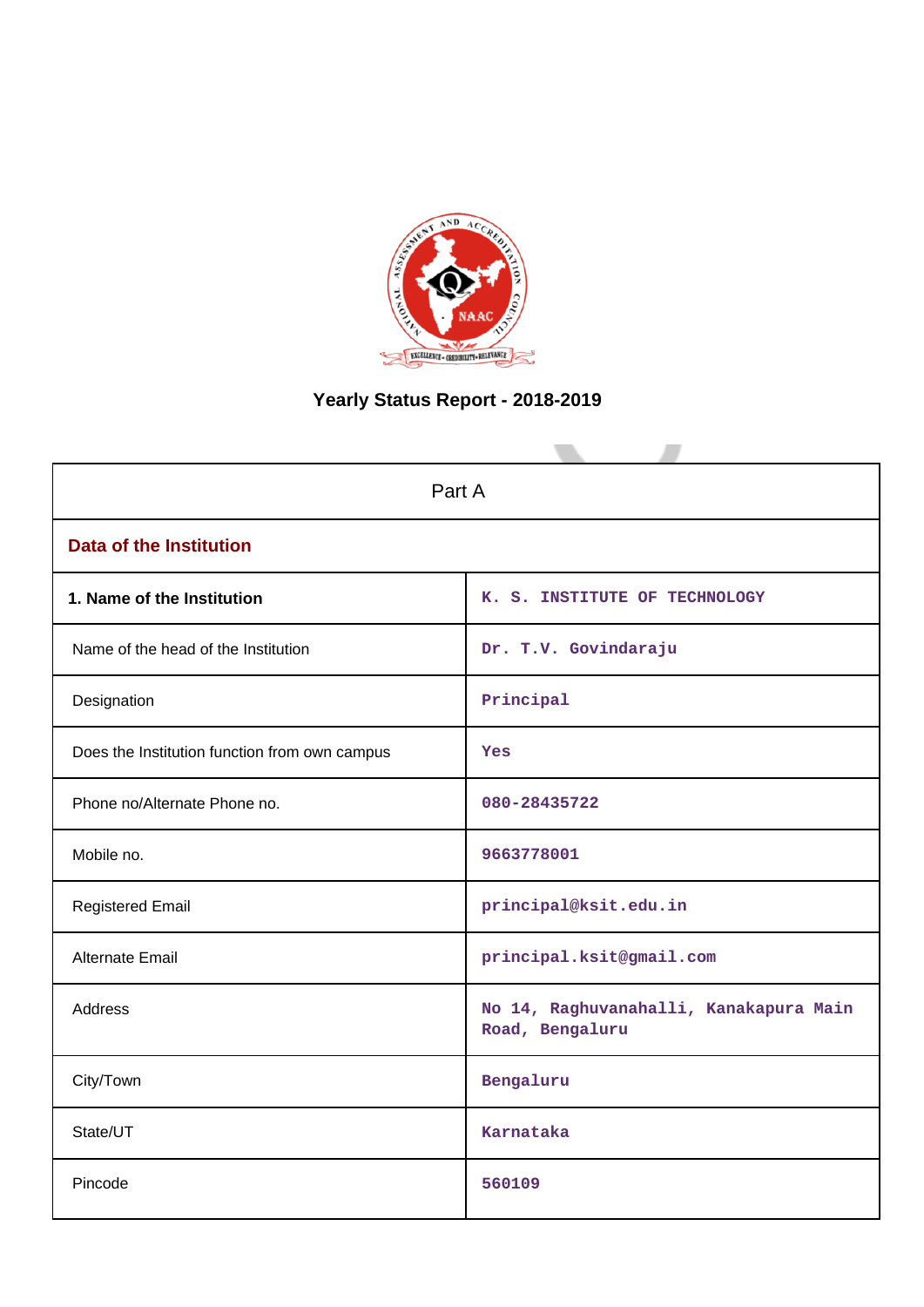| 2. Institutional Status                                                   |       |             |                                                                    |                                       |                    |  |
|---------------------------------------------------------------------------|-------|-------------|--------------------------------------------------------------------|---------------------------------------|--------------------|--|
| Affiliated / Constituent                                                  |       |             | Affiliated                                                         |                                       |                    |  |
| Type of Institution                                                       |       |             | Co-education                                                       |                                       |                    |  |
| Location                                                                  |       |             | Urban                                                              |                                       |                    |  |
| <b>Financial Status</b>                                                   |       |             | private                                                            |                                       |                    |  |
| Name of the IQAC co-ordinator/Director                                    |       |             | Dr. Dayananda R B                                                  |                                       |                    |  |
| Phone no/Alternate Phone no.                                              |       |             | 08028435722                                                        |                                       |                    |  |
| Mobile no.                                                                |       |             | 7676206182                                                         |                                       |                    |  |
| <b>Registered Email</b>                                                   |       |             | dayanandarb@ksit.edu.in                                            |                                       |                    |  |
| Alternate Email                                                           |       |             | rbdayanandakit@gmail.com                                           |                                       |                    |  |
| 3. Website Address                                                        |       |             |                                                                    |                                       |                    |  |
| Web-link of the AQAR: (Previous Academic Year)                            |       |             | http://ksit.ac.in/img/naac/SSR_Submitte<br>d%2022%20Jan%202019.pdf |                                       |                    |  |
| 4. Whether Academic Calendar prepared during<br>the year                  |       |             | Yes                                                                |                                       |                    |  |
| if yes, whether it is uploaded in the institutional website:<br>Weblink:  |       |             | http://ksit.ac.in/academic_calender.htm<br>$\overline{\mathsf{I}}$ |                                       |                    |  |
| <b>5. Accrediation Details</b>                                            |       |             |                                                                    |                                       |                    |  |
| Cycle                                                                     | Grade | <b>CGPA</b> | Year of                                                            | Validity                              |                    |  |
|                                                                           |       |             | Accrediation                                                       | Period From                           | Period To          |  |
| $\mathbf{1}$                                                              | $B++$ | 2.79        | 2019                                                               | $01 - May - 2019$                     | $30 - Appr - 2024$ |  |
| 6. Date of Establishment of IQAC                                          |       |             | $31 - Jan - 2018$                                                  |                                       |                    |  |
| 7. Internal Quality Assurance System                                      |       |             |                                                                    |                                       |                    |  |
| Quality initiatives by IQAC during the year for promoting quality culture |       |             |                                                                    |                                       |                    |  |
| Item /Title of the quality initiative by<br><b>IQAC</b>                   |       |             | Date & Duration                                                    | Number of participants/ beneficiaries |                    |  |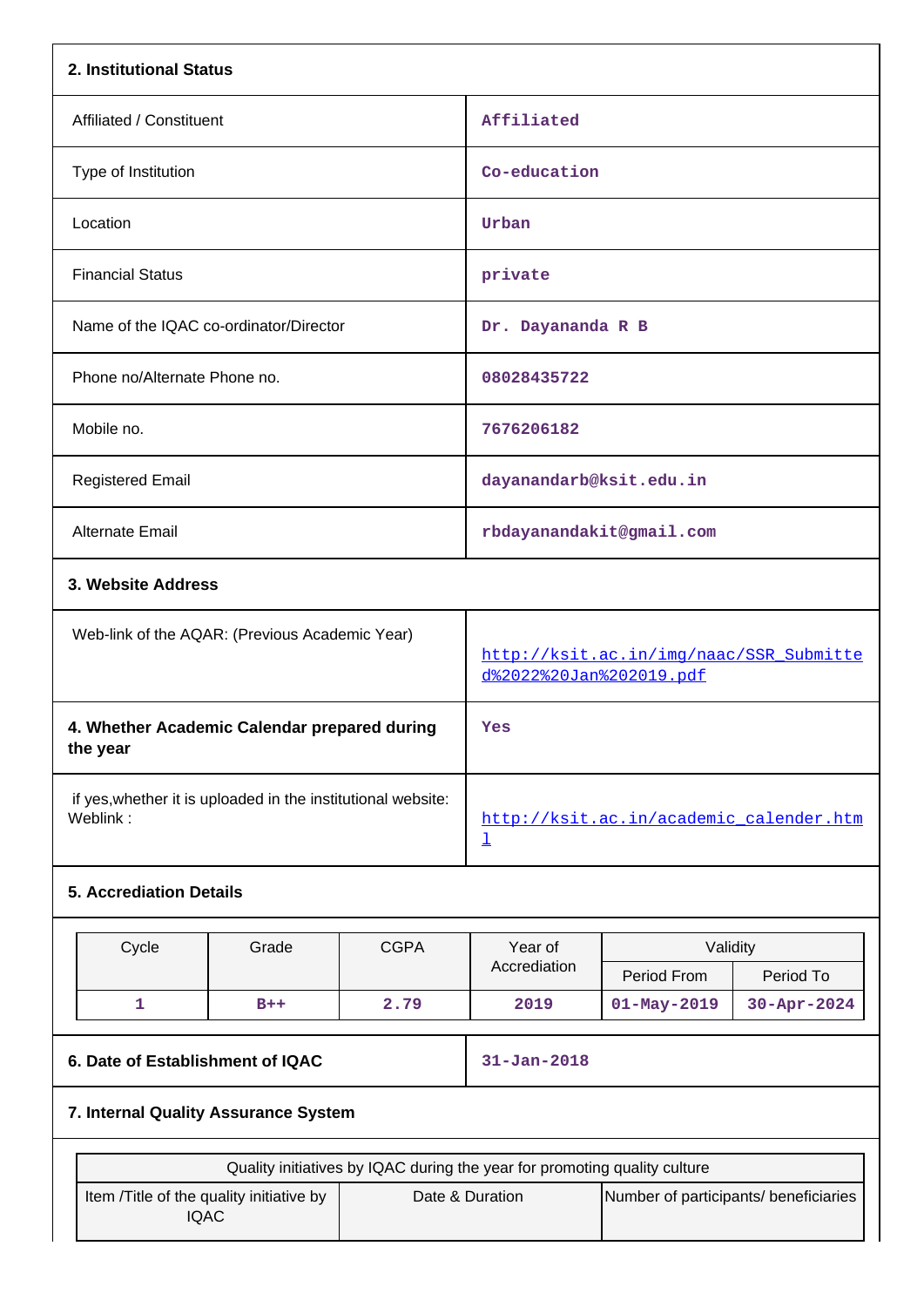| Academic Audit                     | $19 - \text{Mar} - 2018$ | 104 |  |  |  |
|------------------------------------|--------------------------|-----|--|--|--|
| Class committee Meetings<br>(CCMs) | $02 - Apr - 2019$        | 20  |  |  |  |
| FDP on Outcome Based<br>Education  | $17 - Ju1 - 2019$        | 75  |  |  |  |
| View File                          |                          |     |  |  |  |

### **8. Provide the list of funds by Central/ State Government- UGC/CSIR/DST/DBT/ICMR/TEQIP/World Bank/CPE of UGC etc.**

| Institution/Departmen<br>t/Faculty                                                                                 | Scheme                                          |   | <b>Funding Agency</b>       | Year of award with<br>duration | Amount |  |  |
|--------------------------------------------------------------------------------------------------------------------|-------------------------------------------------|---|-----------------------------|--------------------------------|--------|--|--|
| KSIT/MECH                                                                                                          | Innovative<br>project                           |   | <b>KSCST</b>                | 2018<br>180                    | 6000   |  |  |
| KSIT/MECH                                                                                                          | Innovative<br>project                           |   | <b>KSCST</b>                | 2019<br>180                    | 5500   |  |  |
| KSIT/CSE                                                                                                           | Innovative<br>project                           |   | <b>VTU FOSS</b>             | 2018<br>180                    | 5000   |  |  |
| KSIT/CSE                                                                                                           | Innovative<br>project                           |   | <b>VTU FOSS</b>             | 2019<br>180                    | 5000   |  |  |
| KSIT/CSE                                                                                                           | Innovative<br>project                           |   | <b>VTU FOSS</b>             | 2019<br>180                    | 5000   |  |  |
| KSIT/ECE                                                                                                           | Innovative<br>project                           |   | <b>KSCST</b>                | 2019<br>180                    | 8000   |  |  |
| KSIT/ECE                                                                                                           | Innovative<br>project                           |   | <b>VTU</b>                  | 2019<br>180                    | 5000   |  |  |
| KSIT/ECE                                                                                                           | Innovative<br>project                           |   | <b>VTU</b>                  | 2019<br>180                    | 5000   |  |  |
| KSIT/ECE                                                                                                           | Innovative<br>project                           |   | 2018<br><b>KSCST</b><br>180 |                                | 8000   |  |  |
| <b>KSIT/MECH</b>                                                                                                   | Innovative<br>project                           |   | <b>KSCST</b>                | 2019<br>180                    | 8000   |  |  |
|                                                                                                                    |                                                 |   | View File                   |                                |        |  |  |
| 9. Whether composition of IQAC as per latest<br><b>NAAC</b> guidelines:                                            |                                                 |   | Yes                         |                                |        |  |  |
|                                                                                                                    | Upload latest notification of formation of IQAC |   |                             | View File                      |        |  |  |
| 10. Number of IQAC meetings held during the<br>year :                                                              |                                                 | 4 |                             |                                |        |  |  |
| The minutes of IQAC meeting and compliances to the<br>decisions have been uploaded on the institutional<br>website |                                                 |   | Yes                         |                                |        |  |  |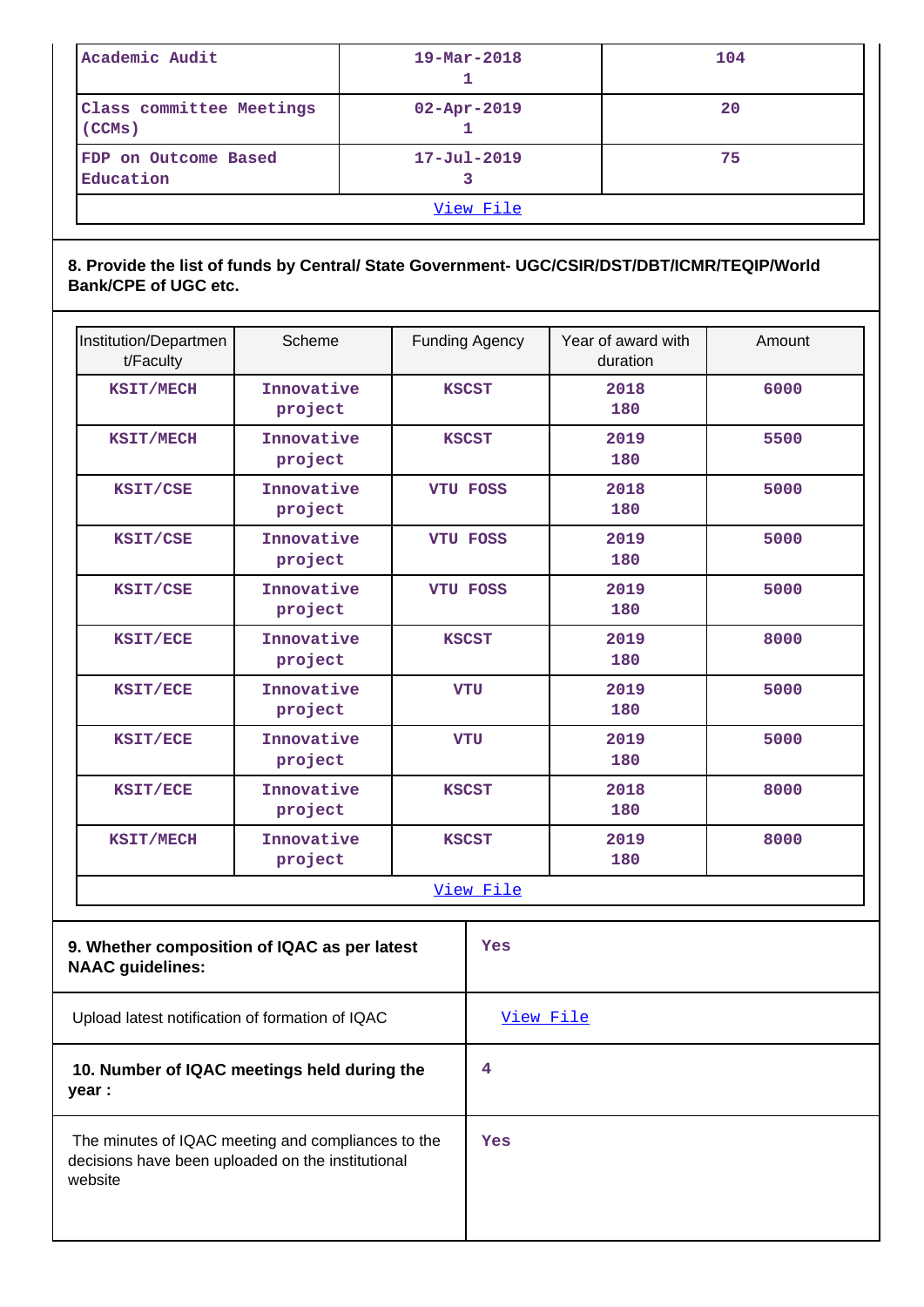| Upload the minutes of meeting and action taken report |  |
|-------------------------------------------------------|--|
|-------------------------------------------------------|--|

**11. Whether IQAC received funding from any of the funding agency to support its activities during the year?**

**No**

**12. Significant contributions made by IQAC during the current year(maximum five bullets)**

**1. Professional body memberships have been done for all students in their first year( IEI membership details of all students is attached)**

**2. Common time tables formats are introduced to Teaching, NonTeaching staff, lab and class time tables by IQAC**

**3. SWOC analysis is done for quality improvement by IQAC**

**4. Monitored various disciplinary committees of the college ( ASH, AR and grievances committee MOMs are attached)**

**5.To support Internal auditing process, new templates and checklists have been prepared by IQAC to audit academic file and personal file.**

### [View File](https://assessmentonline.naac.gov.in/public/Postacc/Contribution/5304_Contribution.xlsx)

**13. Plan of action chalked out by the IQAC in the beginning of the academic year towards Quality Enhancement and outcome achieved by the end of the academic year**

| Plan of Action                                                                                                                                                  | Achivements/Outcomes                                                                                                                                                                                                                                                                                                                                                                                                                                       |
|-----------------------------------------------------------------------------------------------------------------------------------------------------------------|------------------------------------------------------------------------------------------------------------------------------------------------------------------------------------------------------------------------------------------------------------------------------------------------------------------------------------------------------------------------------------------------------------------------------------------------------------|
| Feed back process and suggestions from<br>the stake holders should be collected<br>and analysed.                                                                | Stake holders feed back has been<br>collected, processed, analysed and<br>action has been taken.                                                                                                                                                                                                                                                                                                                                                           |
| The institution assesses the learning<br>levels of the students, after admission<br>and organizes special Programmes for<br>advanced learners and slow learners | Extra classes and additional tests are<br>given to boost their confidence,<br>appropriate counselling with additional<br>teaching, eventually helps to attend<br>classes regularly for overall<br>development of slow learner. Advanced<br>learners are identified through their<br>performance in examinations,<br>interaction in class room and<br>laboratory, their fundamental<br>knowledge, concept understanding and<br>articulation abilities etc., |
| More emphasis should be given on<br>Teaching pedagogy and use of ICT Tools.                                                                                     | Adopted the following teaching methods<br>to transform the learning environment.<br>Subjective seminars, Power Point<br>Presentations, snap tests, guest<br>lectures and industrial visits. To plan<br>for teaching Pedagogy, ICT<br>methodologies to enhance teaching                                                                                                                                                                                     |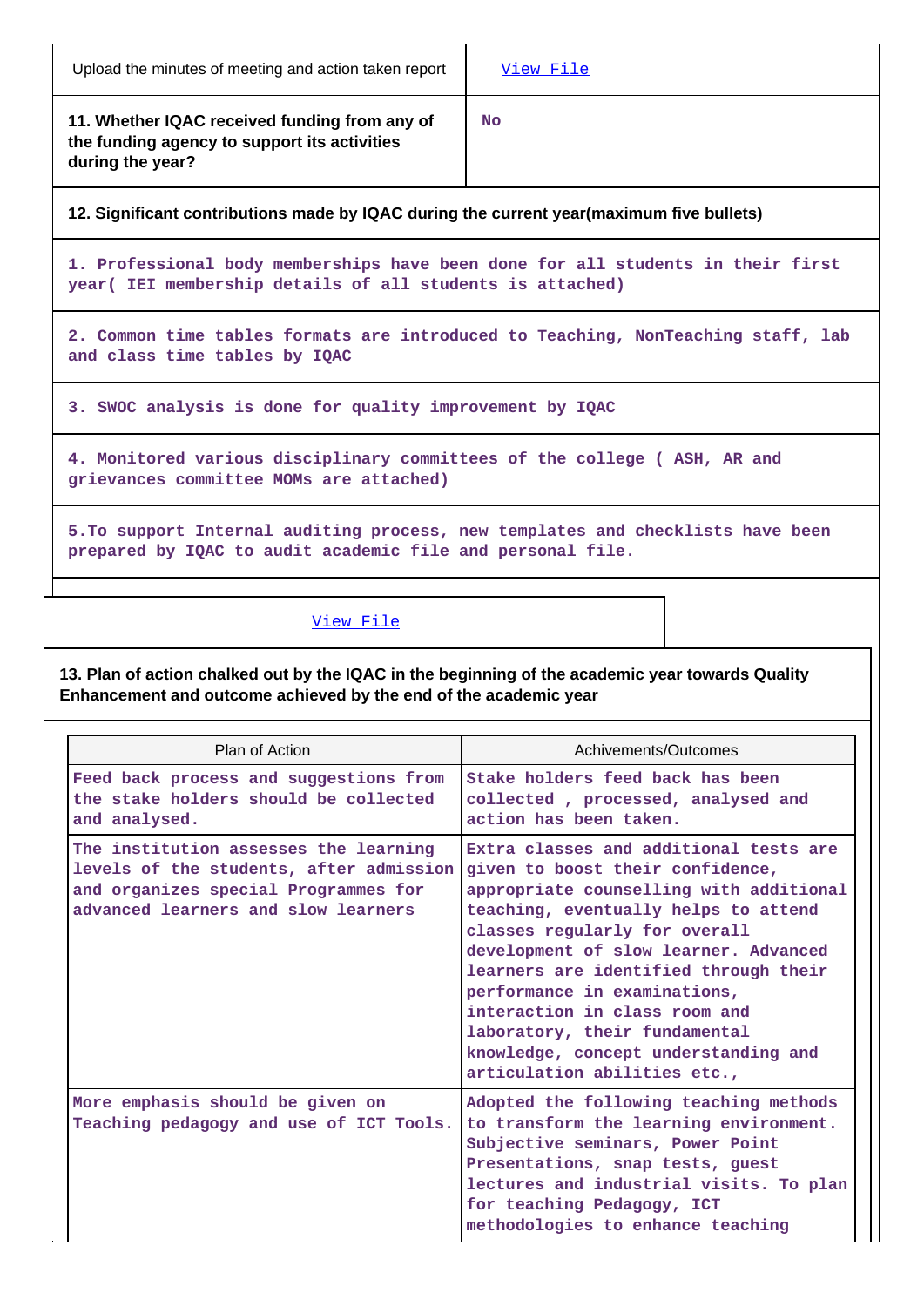|                                                                                                                      | learning process. [Free LMS - Edmodo,<br>Schoology, Google class room, MOOCS<br>Courses- NPTEL, Course era, EDX, UDEMY,<br>Edureka so on]. |  |  |  |  |
|----------------------------------------------------------------------------------------------------------------------|--------------------------------------------------------------------------------------------------------------------------------------------|--|--|--|--|
| Attainment of program outcomes, program<br>specific outcomes and course outcomes<br>are evaluated by the institution | Mapping with CO and PSO was not clear.<br>Process will be improved with new<br>updates to get proper attainment.                           |  |  |  |  |
|                                                                                                                      | View File                                                                                                                                  |  |  |  |  |
| 14. Whether AQAR was placed before statutory<br>body?                                                                | <b>No</b>                                                                                                                                  |  |  |  |  |
| 15. Whether NAAC/or any other accredited<br>body(s) visited IQAC or interacted with it to<br>assess the functioning? | Yes                                                                                                                                        |  |  |  |  |
| Date of Visit                                                                                                        | 29-Apr-2019                                                                                                                                |  |  |  |  |
| 16. Whether institutional data submitted to<br><b>AISHE:</b>                                                         | Yes                                                                                                                                        |  |  |  |  |
| <b>Year of Submission</b>                                                                                            | 2019                                                                                                                                       |  |  |  |  |
| Date of Submission                                                                                                   | $18 - \text{Mar} - 2020$                                                                                                                   |  |  |  |  |
| 17. Does the Institution have Management<br><b>Information System?</b>                                               | <b>No</b>                                                                                                                                  |  |  |  |  |

**Part B** 

### **CRITERION I – CURRICULAR ASPECTS**

**1.1 – Curriculum Planning and Implementation**

 1.1.1 – Institution has the mechanism for well planned curriculum delivery and documentation. Explain in 500 words

 **The KSIT pursues its goals and objectives according to its vision and mission to impart quality education. KSIT as an affiliated institute to VTU has only limited flexibility and powers as regards to curriculum design. In order to ensure the effective curriculum delivery KSIT adopts its unique and innovative methods and systematic strategies. To achieve the goals and objectives and also for the benefits of the students the curriculum prescribed by the university is further enriched with additional inputs to prepare students to meet the complex employment market. An Academic Advisory Board is constituted, which reviews the curriculum and gives advises so as to prepare the students to meet the challenges faced in the employment market. The institute has included various Programmes like seminars, workshops, research activities apart from giving encouragement to the extra curriculum activities. KSIT strongly supports research, consultancy and allied activities. The Institution supports publications of original research by its research scholars, faculty and students. Holistic approach is encouraged so as to equip and prepare the students to face any complex or adverse scenario. The curriculum is structured keeping in mind the Outcome Based Education as defined by the AICTE and the VTU and the process adhered to is explained as under 1. The Institution level as**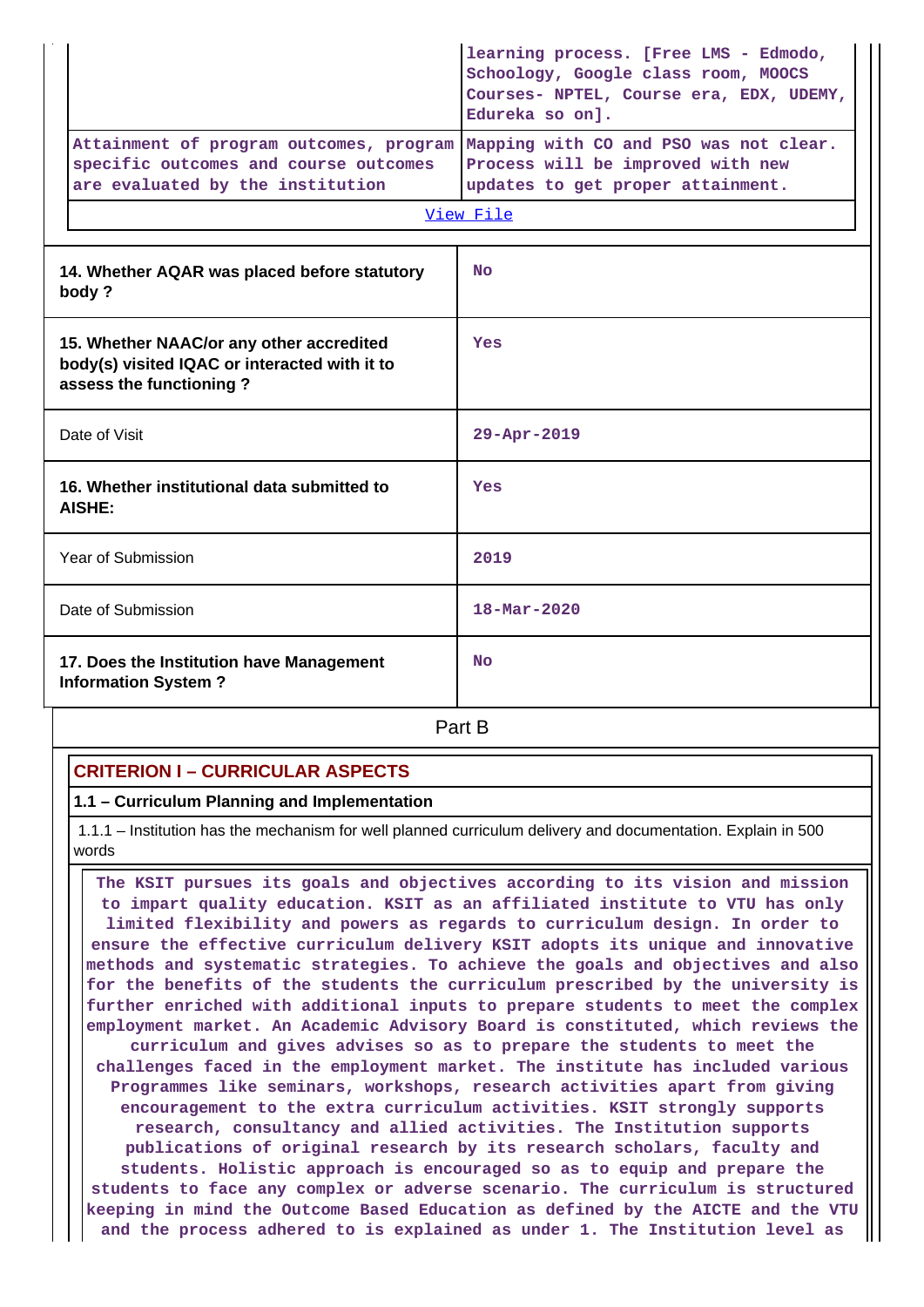**the head of the teaching learning process Principal by taking into confidence the Heads of the various departments and by meeting regularly decides the academic process for the effective student learning. 2. Vision and mission: The Institutional Vision and Mission that is set by Governing Council meet and PEOs, PSOs, POs are developed for each program. Every department has its own Vision and Mission drafted in line and on par with the Institutional Vision and Mission assessed by the senior faculty and the Principal. 3. Academic Calendar: At college level the coordinator appointed would oversee the activities who in turn prepare the academic calendar for the Institution and the action plan formulated accordingly. 4. Subject allocation: Subjects would be allocated to the faculty by the Head of the Department depending upon their specialization and preferences from the facilitator. 5. Lesson Plan: The facilitators prepare the lesson plan which includes content, topics to be covered, maps CO and PO, prepares teaching plan, question banks, assignment questions, student attendance record, Internal assessment QP, their continuous record, and pedagogy. 6. Class committees: Class committees would be appointed by the Class Advisors concerned which allows the students to express their opinion about their understanding in the Courses/ academics. 7. Internal Assessment: Internal Assessment tests are conducted as per the university regulations and in accordance with the calendar of events in a semester at the college level in a centralized way that is monitored by the Heads and Principal. The performances of the students in the Internals are assessed based on the scheme of evaluation. 8. Communication: Performance of the students would be communicated to the students and parents through pupil pod portal, SMS, regular parentteacher meeting and the mentors. 9. Student Feedback: Twice**

|                            | 1.1.2 - Certificate/ Diploma Courses introduced during the academic year                                                                                                 |                                 |          |                                                                 |                                 |  |  |  |  |
|----------------------------|--------------------------------------------------------------------------------------------------------------------------------------------------------------------------|---------------------------------|----------|-----------------------------------------------------------------|---------------------------------|--|--|--|--|
| Certificate                | Diploma Courses                                                                                                                                                          | Dates of<br>Introduction        | Duration | Focus on employ<br>ability/entreprene<br>urship                 | <b>Skill</b><br>Development     |  |  |  |  |
| <b>NIL</b><br><b>NIL</b>   |                                                                                                                                                                          | 0<br>31/07/2019                 |          | <b>NOT</b><br><b>APPLICABLE</b>                                 | <b>NOT</b><br><b>APPLICABLE</b> |  |  |  |  |
| 1.2 - Academic Flexibility |                                                                                                                                                                          |                                 |          |                                                                 |                                 |  |  |  |  |
|                            | 1.2.1 - New programmes/courses introduced during the academic year                                                                                                       |                                 |          |                                                                 |                                 |  |  |  |  |
|                            | Programme/Course<br>Programme Specialization<br>Dates of Introduction                                                                                                    |                                 |          |                                                                 |                                 |  |  |  |  |
|                            | <b>BE</b>                                                                                                                                                                | <b>NIL</b>                      |          |                                                                 | 31/07/2019                      |  |  |  |  |
| View File                  |                                                                                                                                                                          |                                 |          |                                                                 |                                 |  |  |  |  |
|                            | 1.2.2 - Programmes in which Choice Based Credit System (CBCS)/Elective course system implemented at the<br>affiliated Colleges (if applicable) during the academic year. |                                 |          |                                                                 |                                 |  |  |  |  |
|                            | Name of programmes adopting<br><b>CBCS</b>                                                                                                                               | Programme Specialization        |          | Date of implementation of<br><b>CBCS/Elective Course System</b> |                                 |  |  |  |  |
|                            | <b>BE</b>                                                                                                                                                                | <b>CSE</b>                      |          | 13/08/2018                                                      |                                 |  |  |  |  |
|                            | <b>BE</b>                                                                                                                                                                | <b>ECE</b>                      |          | 13/08/2018                                                      |                                 |  |  |  |  |
|                            | <b>BE</b>                                                                                                                                                                | <b>ME</b>                       |          | 13/08/2018                                                      |                                 |  |  |  |  |
|                            | BE                                                                                                                                                                       | TE                              |          | 13/08/2018                                                      |                                 |  |  |  |  |
|                            | Mtech                                                                                                                                                                    | Computer Science<br>Engineering |          | 06/08/2018                                                      |                                 |  |  |  |  |
|                            | <b>Mtech</b>                                                                                                                                                             | Machine Design<br>06/08/2018    |          |                                                                 |                                 |  |  |  |  |
|                            | Mtech                                                                                                                                                                    | Digital Electronics             |          | 06/08/2018                                                      |                                 |  |  |  |  |

1.2.3 – Students enrolled in Certificate/ Diploma Courses introduced during the year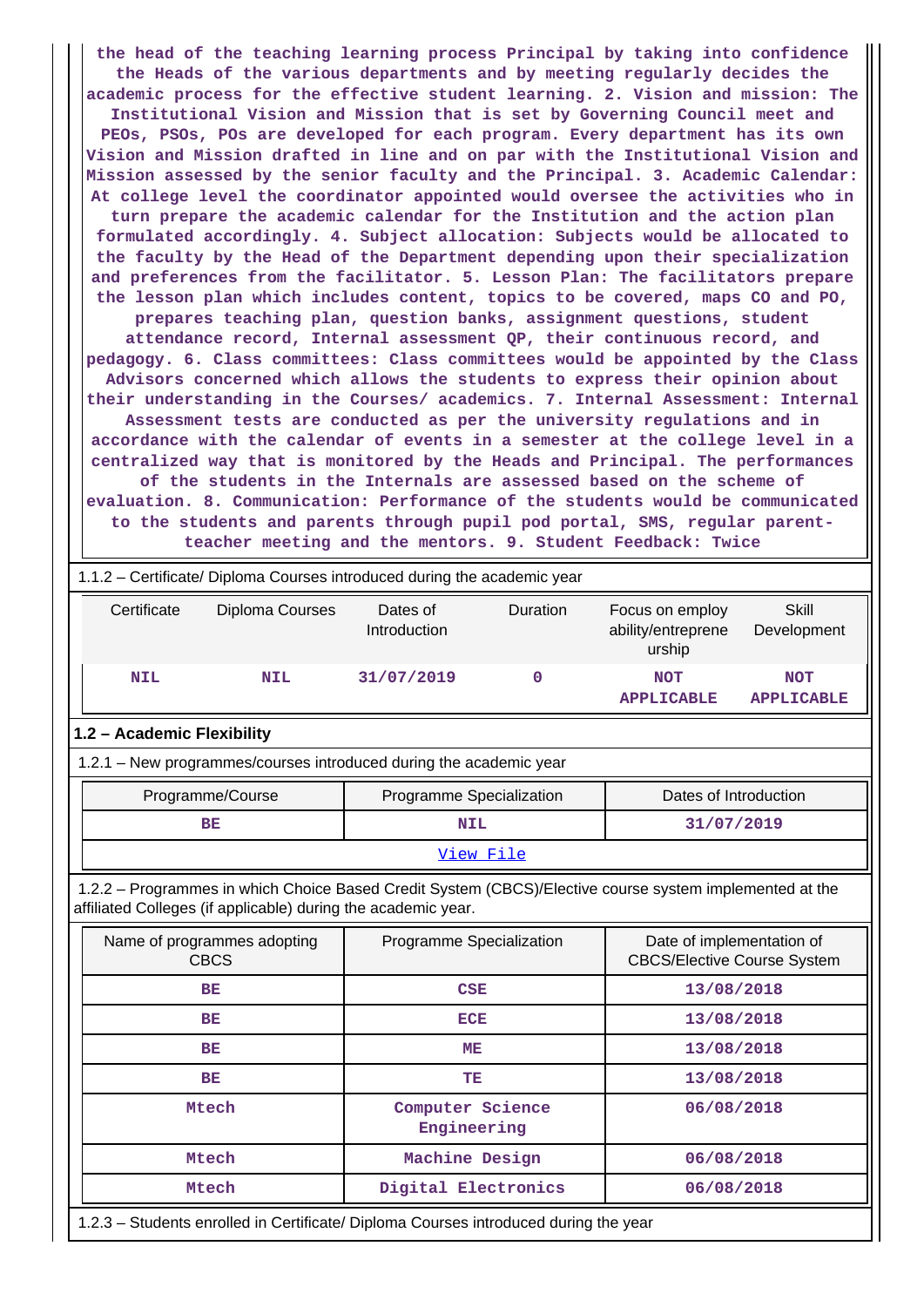|                                                                                            | Certificate              |           | Diploma Course                                               |  |  |
|--------------------------------------------------------------------------------------------|--------------------------|-----------|--------------------------------------------------------------|--|--|
| <b>Number of Students</b>                                                                  | 0                        |           | 0                                                            |  |  |
| 1.3 - Curriculum Enrichment                                                                |                          |           |                                                              |  |  |
| 1.3.1 - Value-added courses imparting transferable and life skills offered during the year |                          |           |                                                              |  |  |
| <b>Value Added Courses</b>                                                                 | Date of Introduction     |           | Number of Students Enrolled                                  |  |  |
| Personality Development<br>Program (Life Skill ) For<br>7th Sem                            | 14/08/2018               |           | 412                                                          |  |  |
| NTT DATA Company Specific<br>Training For 7th Sem                                          | 25/11/2018               |           | 79                                                           |  |  |
| TCS Company Specific<br>Training For 7th Sem                                               | 28/08/2018               |           | 278                                                          |  |  |
| Infosys Company Specific<br>Training For 7th Sem                                           | 06/09/2018               |           | 277                                                          |  |  |
| Mu - Sigma Company<br>Specific Training For 7th<br>Sem                                     | 30/08/2018               |           | 217                                                          |  |  |
| Fresher's World.Com<br>Online Assessment For 7th<br>Sem                                    | 21/09/2018               |           | 97                                                           |  |  |
| First Naukri Online<br>Assessment For 7th Sem                                              | 20/09/2018               |           | 304                                                          |  |  |
| <b>AMCAT Online Assessment</b><br>For 7th Sem                                              | 19/09/2018               |           | 353                                                          |  |  |
| <b>HIRE MEE Online</b><br>Assessment For 7th Sem                                           | 27/08/2018               |           | 320                                                          |  |  |
| Virtusa - Neuralhack<br>Compitation For 7th Sem                                            | 24/09/2018               |           | $\overline{2}$                                               |  |  |
|                                                                                            |                          | View File |                                                              |  |  |
| 1.3.2 - Field Projects / Internships under taken during the year                           |                          |           |                                                              |  |  |
| Project/Programme Title                                                                    | Programme Specialization |           | No. of students enrolled for Field<br>Projects / Internships |  |  |
| ВE                                                                                         | <b>CSE</b>               |           | 128                                                          |  |  |
| <b>BE</b>                                                                                  | ECE                      |           | 107                                                          |  |  |
| ВE                                                                                         | ME                       |           | 139                                                          |  |  |
| <b>BE</b>                                                                                  | TE                       |           | 44                                                           |  |  |
| <b>Mtech</b>                                                                               | <b>CSE</b>               |           | 1                                                            |  |  |
|                                                                                            |                          | View File |                                                              |  |  |
| 1.4 - Feedback System                                                                      |                          |           |                                                              |  |  |
| 1.4.1 - Whether structured feedback received from all the stakeholders.                    |                          |           |                                                              |  |  |
| <b>Students</b>                                                                            |                          |           | Yes                                                          |  |  |
| <b>Teachers</b>                                                                            |                          |           | Yes                                                          |  |  |
| Employers                                                                                  |                          | No        |                                                              |  |  |
| Alumni<br>Yes                                                                              |                          |           |                                                              |  |  |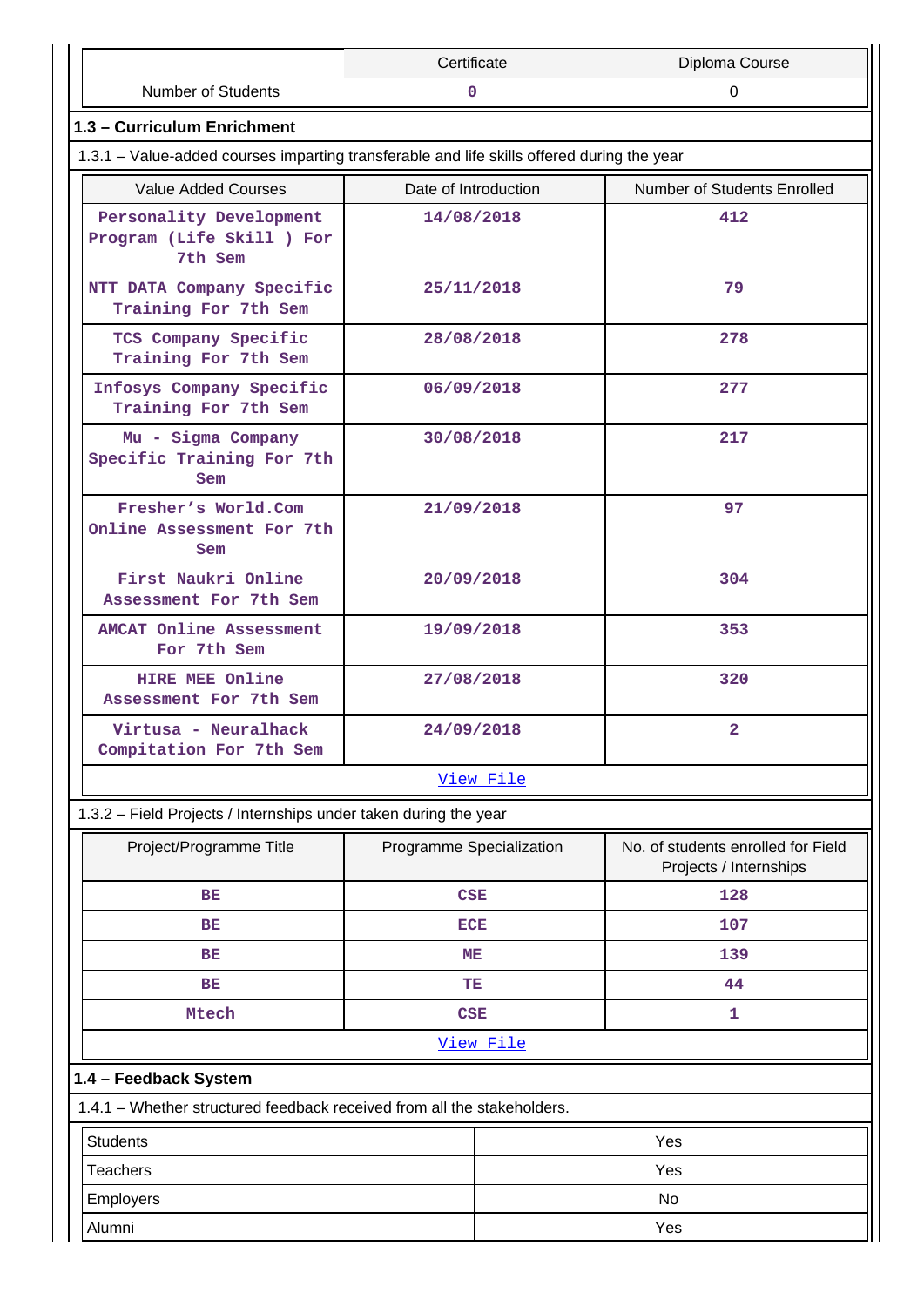Parents Yes

 1.4.2 – How the feedback obtained is being analyzed and utilized for overall development of the institution? (maximum 500 words)

Feedback Obtained

**Curriculum Feedback : KSIT has a formal mechanism to obtain feedback about the syllabus from different stakeholders. This feedback obtained was used to find curriculum gaps and was used as a tool to conduct curricular enrichment programs. Feedback was also collected from final year students and analyzed as program end survey, the feedback was also collected from Alumni. Feedback was also taken from students and parents through annual parent-teacher meetings and will be recorded and necessary actions are incorporated. The feedback collected from stakeholders was analyzed and suggestions were communicated to the University for promoting effective learning and also to enhance and enrich the University curriculum. Teaching evaluation process: Feedback system : After the 1st internal assessment, all the students are required to fill an online feedback-form apprising the faculty using a scale of 10 (high) through 1 (low). Principal access the database of faculty feedback and the printouts are sent to the HODs. The comments are analyzed by the HOD and are discussed with the concerned faculty individually. Suggestions for improvement in teaching performance are given if required by the Principal and HOD. Faculties are deputed to Faculty Development Programs for improvement in the teachinglearning process. The student feedback form is mentioned below: Frequency : Feedback is taken from the students in each semester for all the theory and laboratory class with respective faculty handling the course.The feedback is taken after the 1st and 2nd IA test. Analysis : Feedbacks are verified by the Head of the Institute. Action taken : The analyzed forms will be made available to respective faculty. If feedback is < 80, action plan is proposed for improvement, and implementation of action plan is documented.**

# **CRITERION II – TEACHING- LEARNING AND EVALUATION**

### **2.1 – Student Enrolment and Profile**

### 2.1.1 – Demand Ratio during the year

| Name of the | Programme                | Number of seats | Number of            | <b>Students Enrolled</b> |  |  |  |
|-------------|--------------------------|-----------------|----------------------|--------------------------|--|--|--|
| Programme   | Specialization           | available       | Application received |                          |  |  |  |
| BE          | CSE, ECE, ME, TCE<br>504 |                 | 403                  | 369                      |  |  |  |
| Mtech       | CSE, ECE, ME             | 72              |                      |                          |  |  |  |
| View File   |                          |                 |                      |                          |  |  |  |

# **2.2 – Catering to Student Diversity**

2.2.1 – Student - Full time teacher ratio (current year data)

|                                                                                                                                                           | Year                                                                                                 | Number of<br>Number of<br>Number of<br>fulltime teachers<br>students enrolled<br>students enrolled<br>in the institution<br>in the institution<br>available in the<br>(UG)<br>(PG)<br>institution<br>teaching only UG<br>courses |  | Number of<br>fulltime teachers<br>available in the<br>institution<br>teaching only PG<br>courses |   | Number of<br>teachers<br>teaching both UG<br>and PG courses |  |  |
|-----------------------------------------------------------------------------------------------------------------------------------------------------------|------------------------------------------------------------------------------------------------------|----------------------------------------------------------------------------------------------------------------------------------------------------------------------------------------------------------------------------------|--|--------------------------------------------------------------------------------------------------|---|-------------------------------------------------------------|--|--|
|                                                                                                                                                           | 2018                                                                                                 | 1582                                                                                                                                                                                                                             |  | 98                                                                                               | З | 101                                                         |  |  |
|                                                                                                                                                           | 2.3 - Teaching - Learning Process                                                                    |                                                                                                                                                                                                                                  |  |                                                                                                  |   |                                                             |  |  |
| 2.3.1 – Percentage of teachers using ICT for effective teaching with Learning Management Systems (LMS), E-<br>learning resources etc. (current year data) |                                                                                                      |                                                                                                                                                                                                                                  |  |                                                                                                  |   |                                                             |  |  |
|                                                                                                                                                           | Number of<br>Number of ICT<br>Numberof smart<br>Number of<br><b>ICT Tools and</b><br>E-resources and |                                                                                                                                                                                                                                  |  |                                                                                                  |   |                                                             |  |  |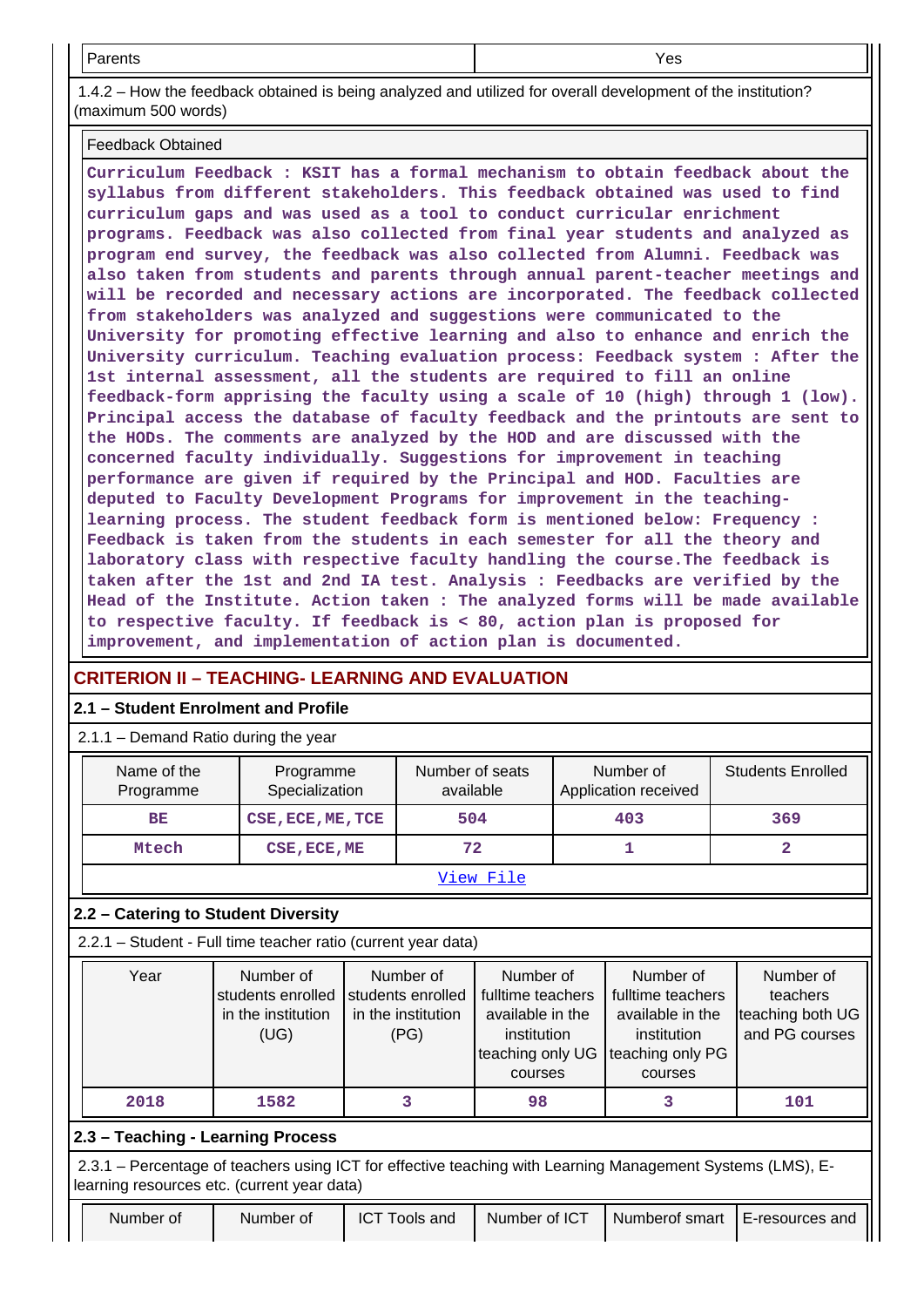| Teachers on Roll                                                                                                                                                                                                                                                                                                                                                                                                                                                                                                                                                                                                                                                                                                                                                       | teachers using<br>ICT (LMS, e-<br>Resources) |                     |                     | resources<br>available                                                              | enabled<br>Classrooms                                           |                                            | classrooms     |                                                                                       | techniques used                                                                                                     |
|------------------------------------------------------------------------------------------------------------------------------------------------------------------------------------------------------------------------------------------------------------------------------------------------------------------------------------------------------------------------------------------------------------------------------------------------------------------------------------------------------------------------------------------------------------------------------------------------------------------------------------------------------------------------------------------------------------------------------------------------------------------------|----------------------------------------------|---------------------|---------------------|-------------------------------------------------------------------------------------|-----------------------------------------------------------------|--------------------------------------------|----------------|---------------------------------------------------------------------------------------|---------------------------------------------------------------------------------------------------------------------|
| 103                                                                                                                                                                                                                                                                                                                                                                                                                                                                                                                                                                                                                                                                                                                                                                    | 101                                          |                     |                     | 13                                                                                  | 20                                                              |                                            | $\overline{7}$ |                                                                                       | 5                                                                                                                   |
|                                                                                                                                                                                                                                                                                                                                                                                                                                                                                                                                                                                                                                                                                                                                                                        |                                              |                     |                     |                                                                                     | View File of ICT Tools and resources                            |                                            |                |                                                                                       |                                                                                                                     |
|                                                                                                                                                                                                                                                                                                                                                                                                                                                                                                                                                                                                                                                                                                                                                                        |                                              |                     |                     |                                                                                     | View File of E-resources and techniques used                    |                                            |                |                                                                                       |                                                                                                                     |
| 2.3.2 - Students mentoring system available in the institution? Give details. (maximum 500 words)                                                                                                                                                                                                                                                                                                                                                                                                                                                                                                                                                                                                                                                                      |                                              |                     |                     |                                                                                     |                                                                 |                                            |                |                                                                                       |                                                                                                                     |
| The institution has a mentoring system for every student. Every student is given a Mentor Book in which he fills<br>up all the information and hand it over their respective mentor. For every twenty students a mentor is identified<br>by the concerned head and the student remains with that mentor though out his/her stay in the institution. The<br>mentor monitors their performance through internal assessment tests and informs their parents about their marks<br>and attendance and calls them for parent's teacher meeting and provides suggestions for their improvement.<br>After every internal test and semester end exam the students are counseled. A meeting with the parents along<br>with HOD and Principal was conducted for the weak students |                                              |                     |                     |                                                                                     |                                                                 |                                            |                |                                                                                       |                                                                                                                     |
| Number of fulltime teachers<br>Number of students enrolled in the<br>Mentor: Mentee Ratio<br>institution                                                                                                                                                                                                                                                                                                                                                                                                                                                                                                                                                                                                                                                               |                                              |                     |                     |                                                                                     |                                                                 |                                            |                |                                                                                       |                                                                                                                     |
| 94<br>1:17<br>1582                                                                                                                                                                                                                                                                                                                                                                                                                                                                                                                                                                                                                                                                                                                                                     |                                              |                     |                     |                                                                                     |                                                                 |                                            |                |                                                                                       |                                                                                                                     |
| 2.4 - Teacher Profile and Quality                                                                                                                                                                                                                                                                                                                                                                                                                                                                                                                                                                                                                                                                                                                                      |                                              |                     |                     |                                                                                     |                                                                 |                                            |                |                                                                                       |                                                                                                                     |
| 2.4.1 – Number of full time teachers appointed during the year                                                                                                                                                                                                                                                                                                                                                                                                                                                                                                                                                                                                                                                                                                         |                                              |                     |                     |                                                                                     |                                                                 |                                            |                |                                                                                       |                                                                                                                     |
| No. of sanctioned<br>No. of filled positions<br>positions                                                                                                                                                                                                                                                                                                                                                                                                                                                                                                                                                                                                                                                                                                              |                                              |                     |                     |                                                                                     | Vacant positions<br>Positions filled during<br>the current year |                                            |                | No. of faculty with<br>Ph.D                                                           |                                                                                                                     |
| 6                                                                                                                                                                                                                                                                                                                                                                                                                                                                                                                                                                                                                                                                                                                                                                      |                                              | 6                   |                     |                                                                                     | 0<br>6<br>0                                                     |                                            |                |                                                                                       |                                                                                                                     |
| International level from Government, recognised bodies during the year)                                                                                                                                                                                                                                                                                                                                                                                                                                                                                                                                                                                                                                                                                                |                                              |                     |                     |                                                                                     |                                                                 |                                            |                |                                                                                       | 2.4.2 - Honours and recognition received by teachers (received awards, recognition, fellowships at State, National, |
| Year of Award                                                                                                                                                                                                                                                                                                                                                                                                                                                                                                                                                                                                                                                                                                                                                          |                                              |                     | international level | Name of full time teachers<br>receiving awards from<br>state level, national level, |                                                                 | Designation                                |                | Name of the award,<br>fellowship, received from<br>Government or recognized<br>bodies |                                                                                                                     |
| 2018                                                                                                                                                                                                                                                                                                                                                                                                                                                                                                                                                                                                                                                                                                                                                                   |                                              |                     |                     | Dr. Dayananda.R.B                                                                   | Professor                                                       |                                            |                | National award for<br>Excellence in<br>Research<br>Development (GRA)                  |                                                                                                                     |
| 2018                                                                                                                                                                                                                                                                                                                                                                                                                                                                                                                                                                                                                                                                                                                                                                   |                                              |                     |                     |                                                                                     | Mr. K.Senthil Babu Associate Professor                          |                                            |                |                                                                                       | Best project of the<br>year (KSCST)                                                                                 |
| 2019                                                                                                                                                                                                                                                                                                                                                                                                                                                                                                                                                                                                                                                                                                                                                                   | Lakshmi H R                                  | Assistant Professor |                     |                                                                                     |                                                                 | Woman Achievers<br>award, NFED,<br>Chennai |                |                                                                                       |                                                                                                                     |
| Mr Umashankar M<br>2018                                                                                                                                                                                                                                                                                                                                                                                                                                                                                                                                                                                                                                                                                                                                                |                                              |                     |                     |                                                                                     | Associate Professor                                             |                                            |                |                                                                                       | Best project of the<br>year (KSCST)                                                                                 |
| 2018<br>Mr.Murulidhar K S                                                                                                                                                                                                                                                                                                                                                                                                                                                                                                                                                                                                                                                                                                                                              |                                              |                     |                     |                                                                                     | Assistant Professor                                             |                                            |                |                                                                                       | <b>Active Young</b><br><b>Researcher Award</b>                                                                      |
| Mr. Dileep J<br>2019                                                                                                                                                                                                                                                                                                                                                                                                                                                                                                                                                                                                                                                                                                                                                   |                                              |                     |                     |                                                                                     | Assistant Professor                                             |                                            |                |                                                                                       | Award in National<br>Seminar on<br>Innovation in<br><b>Science Engineering</b>                                      |
|                                                                                                                                                                                                                                                                                                                                                                                                                                                                                                                                                                                                                                                                                                                                                                        |                                              |                     |                     |                                                                                     | View File                                                       |                                            |                |                                                                                       |                                                                                                                     |
| 2.5 - Evaluation Process and Reforms                                                                                                                                                                                                                                                                                                                                                                                                                                                                                                                                                                                                                                                                                                                                   |                                              |                     |                     |                                                                                     |                                                                 |                                            |                |                                                                                       |                                                                                                                     |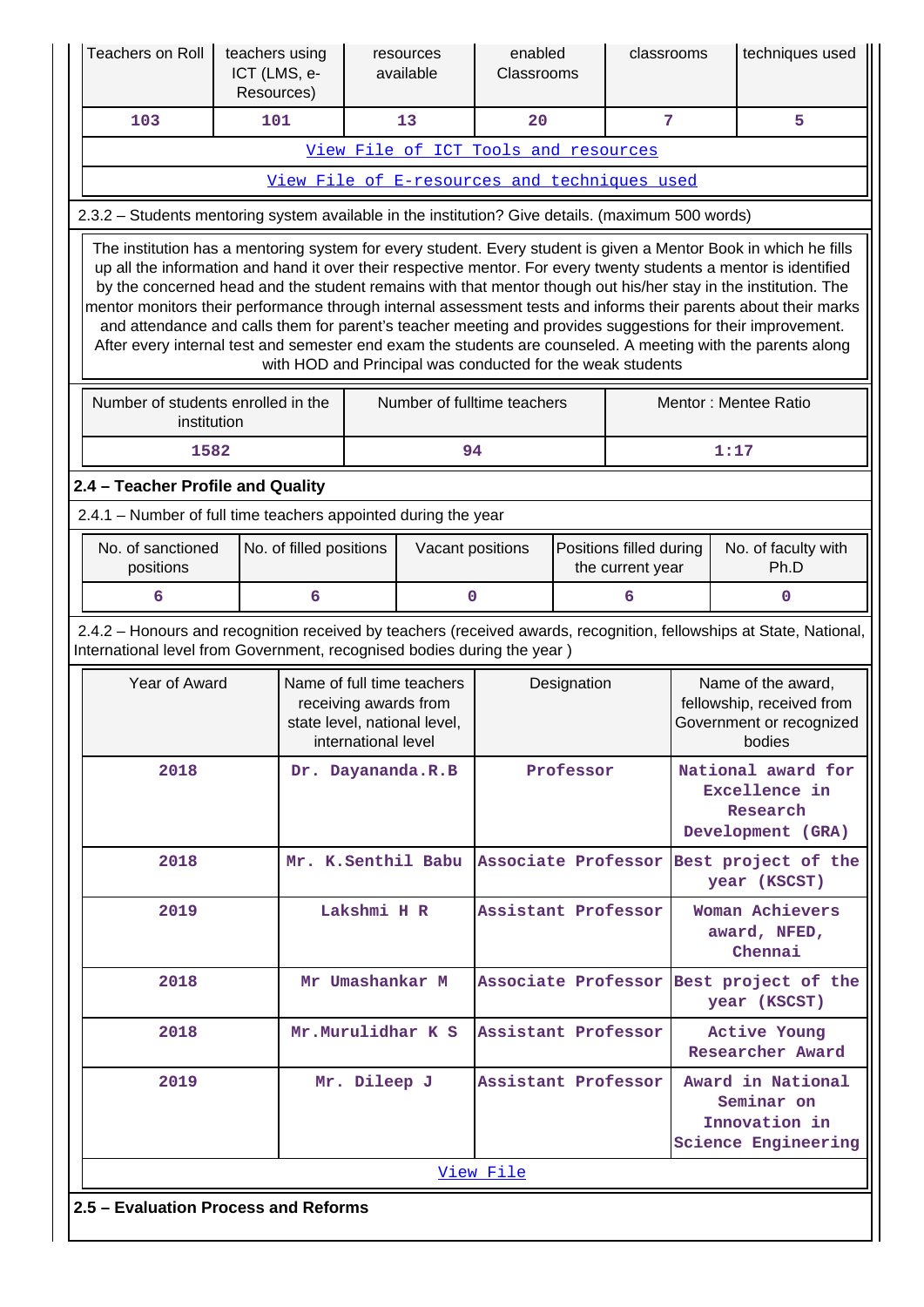2.5.1 – Number of days from the date of semester-end/ year- end examination till the declaration of results during the year

| Programme Name | Programme Code | Semester/year       | Last date of the last<br>semester-end/year-<br>end examination | Date of declaration of<br>results of semester-<br>end/ year- end<br>examination |
|----------------|----------------|---------------------|----------------------------------------------------------------|---------------------------------------------------------------------------------|
| Mtech          | CSE            | <b>EVEN/2018-19</b> | 12/07/2019                                                     | 26/09/2019                                                                      |
| BE             | TCE            | EVEN/2018-19        | 16/07/2019                                                     | 23/08/2019                                                                      |
| BE             | MЕ             | EVEN/2018-19        | 16/07/2019                                                     | 23/08/2019                                                                      |
| BE             | <b>ECE</b>     | EVEN/2018-19        | 16/07/2019                                                     | 23/08/2019                                                                      |
| BE             | CSE            | <b>EVEN/2018-19</b> | 16/07/2019                                                     | 23/08/2019                                                                      |
|                |                | View File           |                                                                |                                                                                 |

#### 2.5.2 – Reforms initiated on Continuous Internal Evaluation(CIE) system at the institutional level (250 words)

 **Continuous Internal Evaluation (CIE) Internal Assessment Test • After commencement of the course, Department conducted three internal tests, scheduled in accordance with the university and college calendar of events. • Internal Assessment schedule and conduction was monitored by Internal Assessment (IA) Coordinators. • Course Coordinators prepared the Question papers and Scheme of Evaluation for their respective course and submitted to IA coordinators. • Question paper was scrutinized by the Module Coordinator. • Two Question papers (set A and set B) was set for each Course. Among them, one was been selected for IA. • Course coordinator followed the scheme and solutions for each test and assessed the performance of students. Seminar Work Evaluation • Head of the Department selected a senior faculty member as a Seminar coordinator. He along with other faculty assessed Technical seminar presentations by the students. He ensured that the students selected advanced topics in Mechanical Engineering and allied research areas with a lot of relevance and applicability. • Every student presented the selected topic in the eight semester as per the schedule mentioned prior in Time Table and Department Calendar of events. • Seminar coordinators evaluated according to rubrics, for evaluation of seminar. Project Work Evaluation: • Project batches were formed as per the instruction given by project coordinators. • Synopsis was submitted to the project coordinators for scrutinizing. Project Batches are allotted to the internal guides based on the specialization and domain expertise of the faculty members and student's preferences was considered too. • Each internal guide, continuously monitored their students on a weekly basis to observe the progress in their work. • Project guide along with project coordinators conducted three project reviews as per the rubrics, which was set by the Department and then submitted the Internal Assessment marks to the Head of Department. • External Project Viva voce was conducted by the panel of examiners deputed by the University. Based on the viva voce, the marks were awarded to the students and submitted to the university. • Department encouraged the students to participate in Project Exhibition and the project Guides motivate, guided the students to publish their work in standard conference/journals.**

 2.5.3 – Academic calendar prepared and adhered for conduct of Examination and other related matters (250 words)

 **• Academic Calendar shows the entire academic activity, beginning with the commencement of classes up to the end of the semester including the practical examinations. • Academic Calendar is a comprehensive guide to carry the academic activities with ease. It was circulated among the teaching fraternity and also students before the start of the semester. • Academic calendar is the**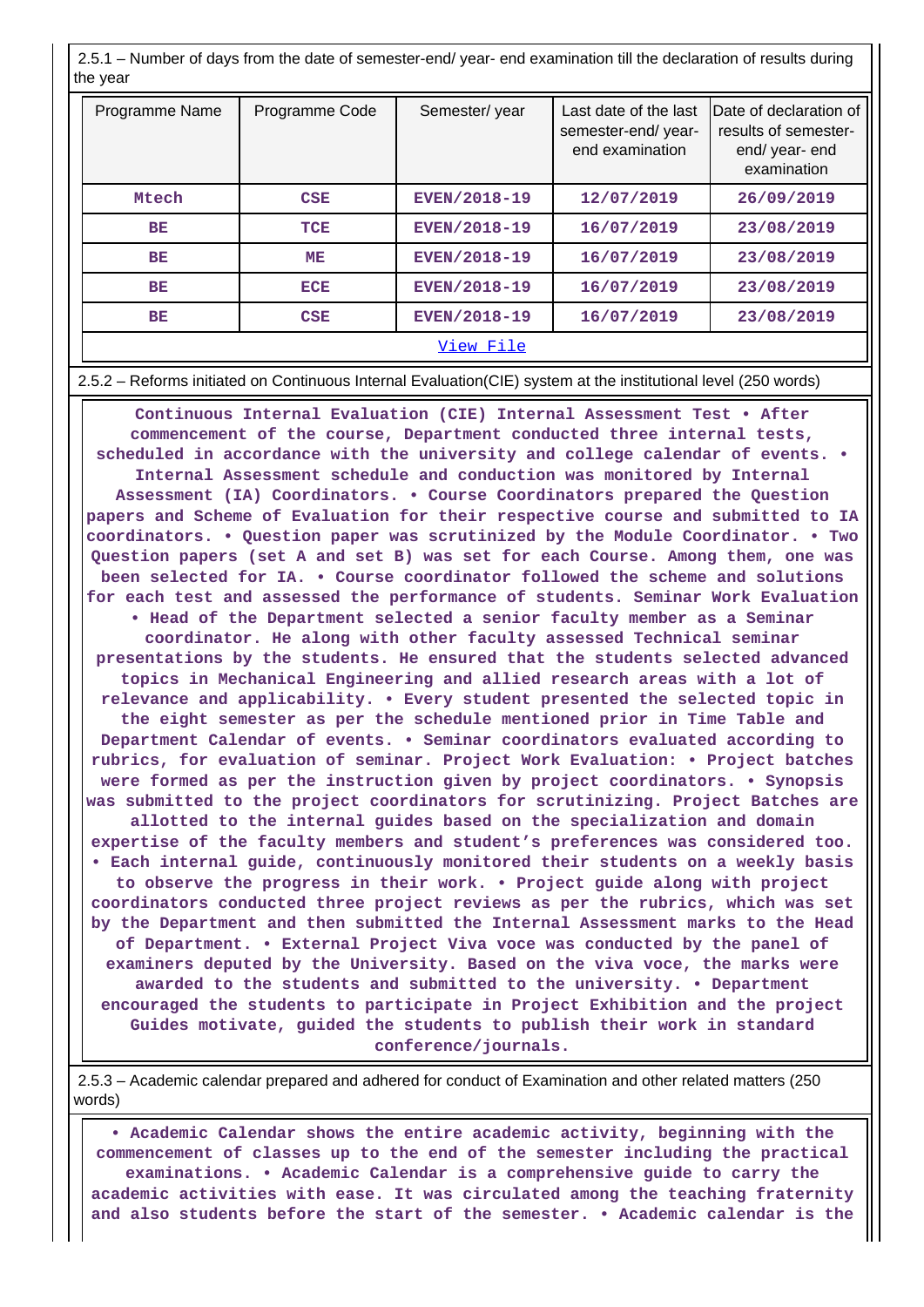**back bone for teaching and learning process where in the teaching methodology was shown in an organized manner. The institution ensures effective time management and appropriateness by adhering to the timeline received by the University. • Institution refers the academic calendar in order to adhere to the planned curriculum and other activities. This allows the faculty and the students to space out their teaching, learning process and regular assessments. • A committee for creating and organizing the academic calendar was formed by the institution. The committee consists of the Principal and other core members. • Faculty members prepared the "Lesson Plan" as per the academic calendar. This in turn will project their teaching plans well before the commencement of a semester. • Timetable in-charge of each department prepared the timetable as per the guidelines of the affiliated University and statutory bodies. • Regular staff meetings were conducted to ensure adherence to the schedule given in the academic calendar. In case of any unusual and unscheduled break in the working day, the staff committee meets again to work out a schedule to compensate the working days. • While forming the academic calendar, the institution adhered to the minimum number of working days and teaching days. • Academic activities were always given priority and all other activities are performed without disturbing the classes. The Monthly Internal Assessments were conducted as per the academic calendar and student evaluation process was performed in a transparent manner. • Academic Calendar shows the Continuous Internal Examination (CIE) performed in terms of three Internal Assessments (IAs). The scheduled dates of IA1, IA2 and IA3 were also shown in the calendar. IA question papers were set based on the Outcome Based Education (OBE) format. • The best of two IA marks (2015 scheme) all the three IA Marks (2017 2018 scheme) was used to calculate the final internal marks attained by the student. These marks are also considered to decide the course of nature for teaching slow students and rectify their performance before the external examination.**

#### **2.6 – Student Performance and Learning Outcomes**

 2.6.1 – Program outcomes, program specific outcomes and course outcomes for all programs offered by the institution are stated and displayed in website of the institution (to provide the weblink)

|                   | $2.6.2$ – Pass percentage of students |                             |                                                                       |                                                              |                 |  |  |  |
|-------------------|---------------------------------------|-----------------------------|-----------------------------------------------------------------------|--------------------------------------------------------------|-----------------|--|--|--|
| Programme<br>Code | Programme<br>Name                     | Programme<br>Specialization | Number of<br>students<br>appeared in the<br>final year<br>examination | Number of<br>students passed<br>in final year<br>examination | Pass Percentage |  |  |  |
| $_{\rm PG}$       | Mtech                                 | CSE                         | 1                                                                     | 1                                                            | 100             |  |  |  |
| <b>UG</b>         | <b>BE</b>                             | <b>CSE</b>                  | 122                                                                   | 122                                                          | 100             |  |  |  |
| <b>UG</b>         | <b>BE</b>                             | <b>ECE</b>                  | 121                                                                   | 117                                                          | 96.67           |  |  |  |
| <b>UG</b>         | BE                                    | ME                          | 116                                                                   | 113                                                          | 97.4            |  |  |  |
| <b>UG</b>         | <b>BE</b>                             | TCE                         | 48                                                                    | 46                                                           | 95.8            |  |  |  |
|                   |                                       |                             | View File                                                             |                                                              |                 |  |  |  |

#### <http://www.ksit.ac.in/naac>

#### **2.7 – Student Satisfaction Survey**

 2.7.1 – Student Satisfaction Survey (SSS) on overall institutional performance (Institution may design the questionnaire) (results and details be provided as weblink)

<http://www.ksit.ac.in/naac>

### **CRITERION III – RESEARCH, INNOVATIONS AND EXTENSION**

**3.1 – Resource Mobilization for Research**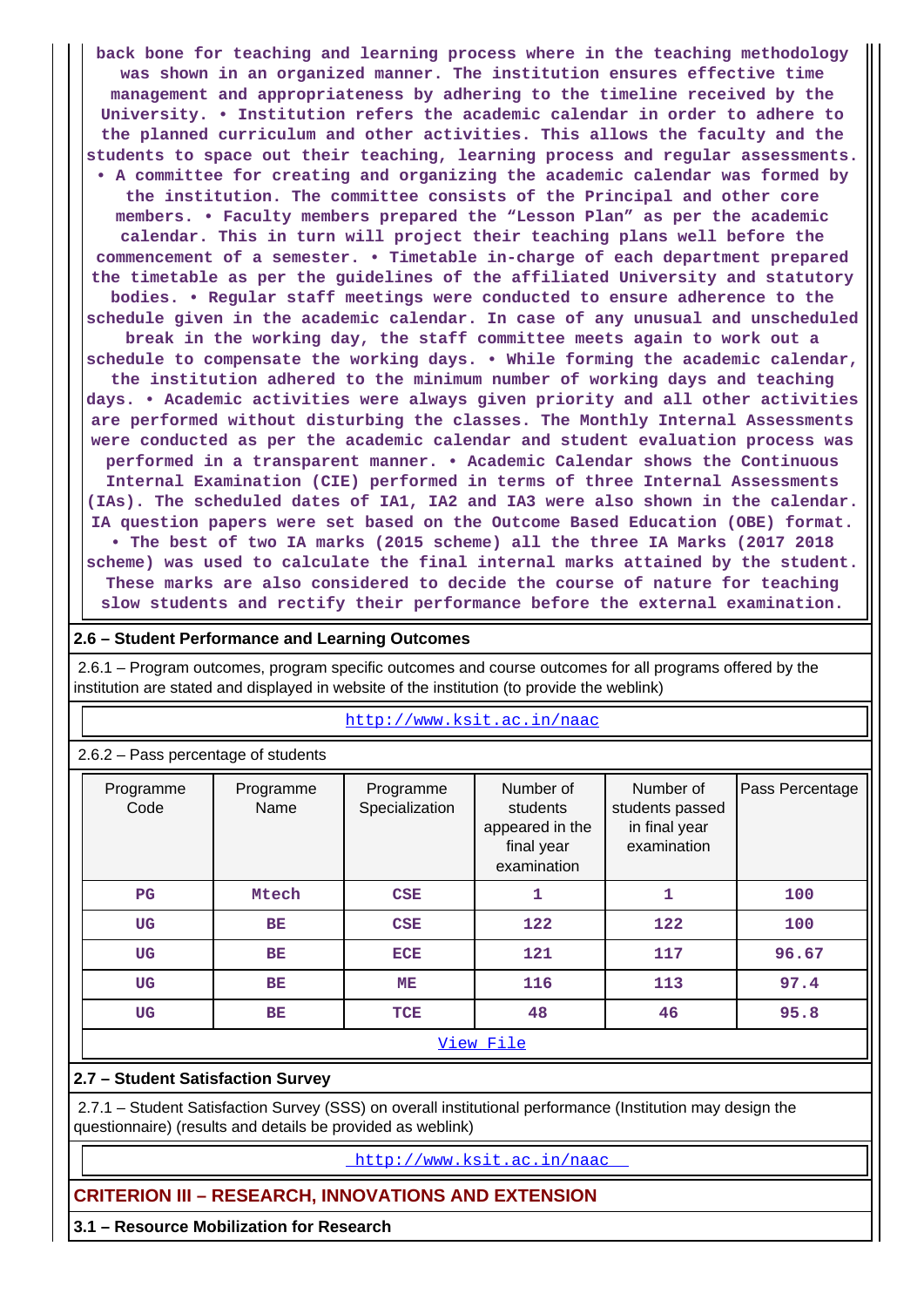|                                                                                |          | 3.1.1 - Research funds sanctioned and received from various agencies, industry and other organisations      |                           |                                    |  |
|--------------------------------------------------------------------------------|----------|-------------------------------------------------------------------------------------------------------------|---------------------------|------------------------------------|--|
| Nature of the Project                                                          | Duration | Name of the funding<br>agency                                                                               | Total grant<br>sanctioned | Amount received<br>during the year |  |
| Minor Projects                                                                 | 180      | <b>VTU FOSS</b>                                                                                             | 0.05                      | 0.05                               |  |
| Minor Projects                                                                 | 180      | VTU FOSS                                                                                                    | 0.05                      | 0.05                               |  |
| Minor Projects                                                                 | 180      | <b>VTU FOSS</b>                                                                                             | 0.05                      | 0.05                               |  |
| Minor Projects                                                                 | 180      | Karnataka state<br>council for<br>Science and<br>Technology<br>(KSCST)                                      | 0.08                      | 0.08                               |  |
| Minor Projects                                                                 | 180      | Visveswaraya<br>Technological<br>University<br>(VTU)                                                        | 0.05                      | 0.05                               |  |
| Minor Projects                                                                 | 180      | Visveswaraya<br>Technological<br>University<br>(VTU)                                                        | 0.05                      | 0.05                               |  |
| Minor Projects                                                                 | 180      | <b>KSCST</b>                                                                                                | 0.08                      | 0.08                               |  |
| Minor Projects                                                                 | 180      | <b>KSCST</b>                                                                                                | 0.08                      | 0.08                               |  |
| Minor Projects                                                                 | 180      | <b>KSCST</b>                                                                                                | 0.08                      | 0.08                               |  |
| Minor Projects                                                                 | 180      | <b>KSCST</b>                                                                                                | 0.06                      | 0.06                               |  |
|                                                                                |          | View File                                                                                                   |                           |                                    |  |
| 3.2 - Innovation Ecosystem<br>practices during the year                        |          | 3.2.1 – Workshops/Seminars Conducted on Intellectual Property Rights (IPR) and Industry-Academia Innovative |                           |                                    |  |
| Title of workshop/seminar                                                      |          | Name of the Dept.                                                                                           | Date                      |                                    |  |
| Technical talk<br>Introduction to Python<br>Programming and its<br>Application |          | Telecommunication                                                                                           |                           | 19/02/2019                         |  |
| Guest Lecture on Higher<br>Studies.                                            |          | Telecommunication                                                                                           |                           | 08/03/2019                         |  |
| Technical Talk on Data<br>Structures C                                         |          | Telecommunication                                                                                           |                           | 15/03/2019                         |  |
| Technical Talk on<br>Introduction to 5G                                        |          | Telecommunication                                                                                           |                           | 08/04/2019                         |  |
| Higher education, Path<br>finder NRI                                           |          | CSE                                                                                                         |                           | 03/07/2019                         |  |
| Robotics and Home<br>automation                                                |          | CSE                                                                                                         |                           | 27/02/2019                         |  |
| Mobile App Development                                                         |          | CSE                                                                                                         |                           | 22/02/2019                         |  |
| Internship opportunities<br>in City surveillance and<br>Nayagaadi              |          | CSE                                                                                                         |                           | 20/02/2019                         |  |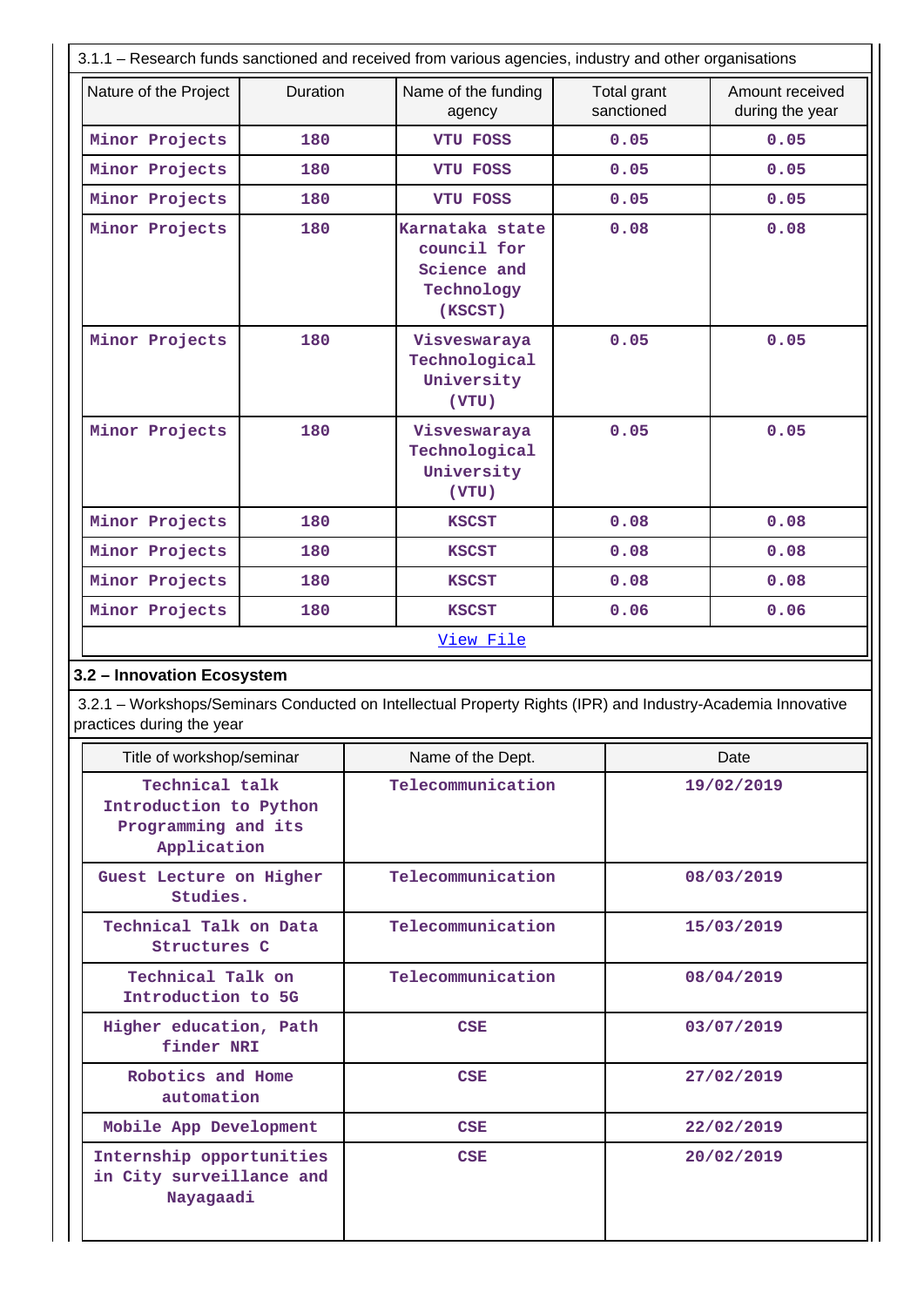| Artificial Intelligence                                                                       | <b>CSE</b> | 17/11/2018 |
|-----------------------------------------------------------------------------------------------|------------|------------|
| VMware Virtualization and<br>Cloud Essentials                                                 | <b>CSE</b> | 13/11/2018 |
| DBMS Workshop                                                                                 | CSE        | 22/10/2018 |
| Awareness on Digital<br>Marketing                                                             | CSE        | 15/10/2018 |
| "Higher Education Options<br>After Graduation"                                                | <b>CSE</b> | 10/11/2018 |
| Introduction to<br>Virtualization                                                             | CSE        | 10/10/2018 |
| Sentinel Hack 1.0                                                                             | CSE        | 09/10/2018 |
| Data Science and<br>analytics                                                                 | CSE        | 23/09/2018 |
| Start up engineering                                                                          | <b>CSE</b> | 09/07/2018 |
| IBM Analytics, Google<br>Digital Marketing Data<br>Science,                                   | CSE        | 23/08/2018 |
| Technical Seminar on<br>"Artificial Intelligence<br>and Machine Learning-<br>Industry Trends" | <b>ECE</b> | 20/02/2019 |
| Technical Talk on<br>Microwave Amplifiers and<br>Its Research Isuues                          | <b>ECE</b> | 02/11/2018 |
| Guest Lecture on Machine<br>learning and deep<br>learning applications                        | <b>ECE</b> | 05/10/2018 |
| Talk on "Nurture the<br>Future-Empower the<br>Adolescent Girls"                               | <b>ECE</b> | 03/09/2018 |
| ARTF (Almost Ready to<br>FIy)                                                                 | <b>ECE</b> | 18/08/2018 |
| Induction program                                                                             | <b>ECE</b> | 11/08/2018 |
| Motivational Talk                                                                             | <b>ECE</b> | 03/08/2018 |
| Project Exbhition                                                                             | <b>ECE</b> | 13/05/2019 |
| Two Days Workshop on<br>Matlab Signal Processing<br>Applications                              | <b>ECE</b> | 19/11/2018 |
| Inter -Collegiate Mini<br>Project Exhibition                                                  | <b>ECE</b> | 03/10/2018 |
| Quadcopter Workshop                                                                           | <b>ECE</b> | 01/09/2018 |
| Programming and logical<br>skills                                                             | <b>ECE</b> | 21/08/2018 |
| FDP ON ASPECTS of<br>effective programming and<br>research                                    | <b>ECE</b> | 16/01/2019 |
| Talk on Path Finder-NRI                                                                       | <b>ECE</b> | 27/02/2019 |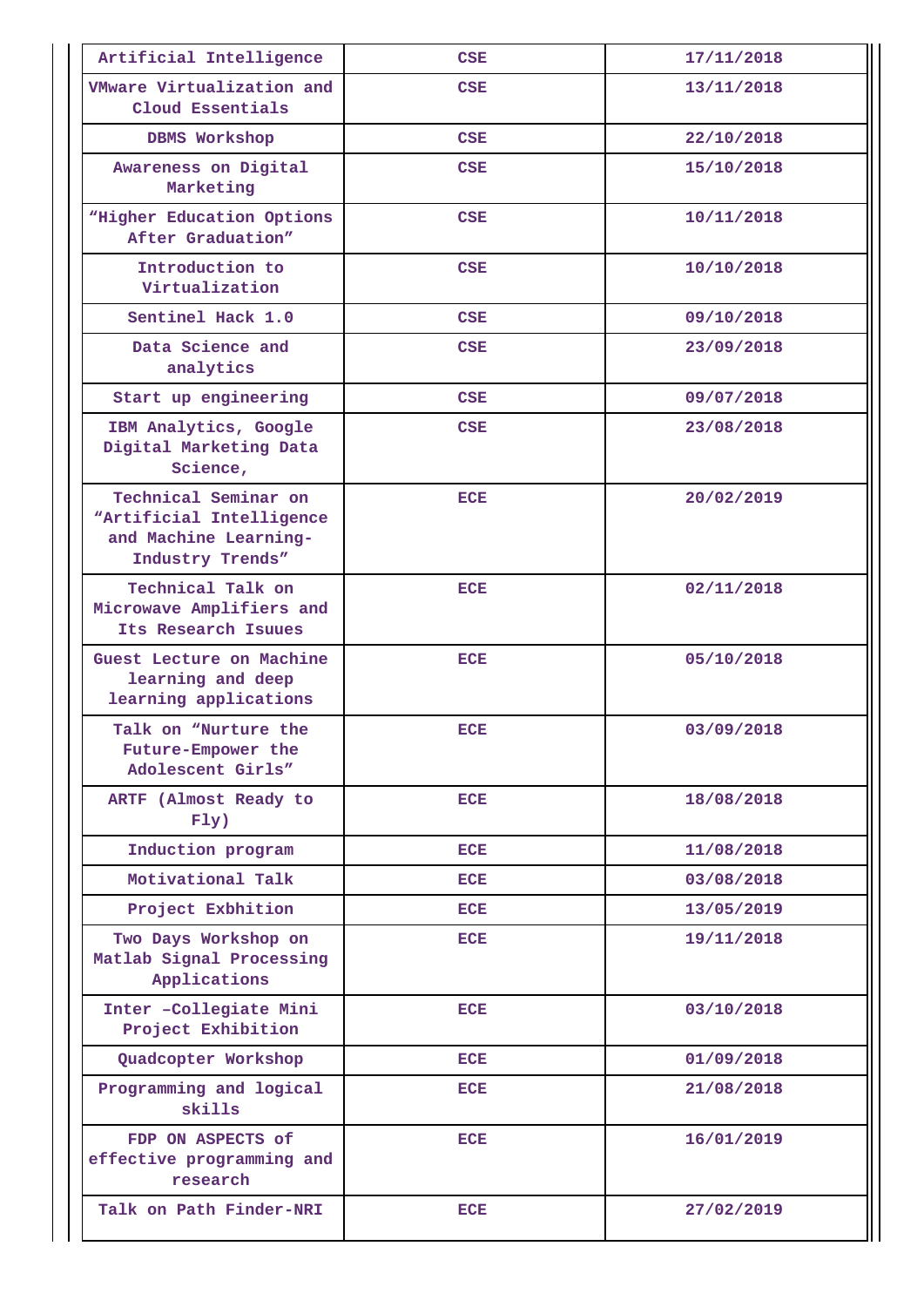| Microsoft certification<br>Courses                                                                   |                                                                        | ECE              |                                                                                                                                                                                                                    |            |               | 22/02/2019                   |  |
|------------------------------------------------------------------------------------------------------|------------------------------------------------------------------------|------------------|--------------------------------------------------------------------------------------------------------------------------------------------------------------------------------------------------------------------|------------|---------------|------------------------------|--|
| <b>ROBOTICS</b>                                                                                      |                                                                        | MECHANICAL ENGG. |                                                                                                                                                                                                                    |            | 04/01/2019    |                              |  |
| <b>BAJA SAEINDIA</b>                                                                                 |                                                                        |                  | <b>MECH</b>                                                                                                                                                                                                        |            |               | 06/03/2019                   |  |
| Microsoft Technology<br>Associate                                                                    |                                                                        |                  | <b>MECH</b>                                                                                                                                                                                                        |            |               | 22/02/2019                   |  |
|                                                                                                      | Scope for mechanical<br>engineers in the field of<br>HVAC and Plumbing |                  | <b>MECH</b>                                                                                                                                                                                                        |            |               | 31/10/2018                   |  |
| <b>HVAC Designing</b>                                                                                |                                                                        |                  | <b>MECH</b>                                                                                                                                                                                                        |            |               | 10/04/2018                   |  |
| Training on ANSYS                                                                                    |                                                                        |                  | <b>MECH</b>                                                                                                                                                                                                        |            |               | 04/04/2019                   |  |
| Seminar on An influential<br>respective on carrier<br>growth                                         |                                                                        |                  | Telecommunication                                                                                                                                                                                                  |            |               | 02/08/2018                   |  |
| Vanquish-2018                                                                                        |                                                                        |                  | Telecommunication                                                                                                                                                                                                  |            |               | 29/09/2018                   |  |
| Workshop on Embedded IOT                                                                             |                                                                        |                  | Telecommunication                                                                                                                                                                                                  |            |               | 05/10/2018                   |  |
| Guest Lecture on Robotics<br>for Industrial Automation                                               |                                                                        |                  | Telecommunication                                                                                                                                                                                                  |            |               | 10/10/2018                   |  |
| Seminar on seperating<br>wheat                                                                       |                                                                        |                  | Telecommunication                                                                                                                                                                                                  |            |               | 31/10/2018                   |  |
| 3.2.2 - Awards for Innovation won by Institution/Teachers/Research scholars/Students during the year |                                                                        |                  |                                                                                                                                                                                                                    |            |               |                              |  |
| Title of the innovation                                                                              | Name of Awardee                                                        |                  | Awarding Agency                                                                                                                                                                                                    |            | Date of award | Category                     |  |
| Governors<br>National Award<br>for Excellence<br>in Research<br>Development                          | Dr. Dayananda R<br>в                                                   |                  | <b>FIRST</b><br><b>INTERNATIONAL</b><br><b>CONFERENCE ON M</b><br><b>ULTIDISCIPLINAR</b><br><b>Y RESEARCH AND</b><br><b>AWARDS</b><br>CEREMONY,<br>$2017 - 18$ ,<br>HYDERABAD,<br><b>TELANGANA</b><br>STATE, INDIA |            | 10/11/2018    | Teacher                      |  |
| Young Scientist Mrs. Lakshmi H<br>award                                                              | $\mathbf R$                                                            |                  | NFED,<br>Coimbatore,<br>Woman Achievers<br>award                                                                                                                                                                   |            | 08/03/2019    | Faculty                      |  |
| Proportional- I Mr.Umashankar M<br>ntergal-<br>derivative<br>contoller on<br>boilers                 |                                                                        |                  | <b>KSCST</b>                                                                                                                                                                                                       |            | 08/10/2018    | Student project<br>programme |  |
| Significant<br>contribution in<br>the field of<br>reserach                                           | Mr.Murulidhar<br>KS                                                    |                  | Conference<br>world                                                                                                                                                                                                |            | 10/12/2019    | Faculty                      |  |
| Presented Paper                                                                                      |                                                                        |                  |                                                                                                                                                                                                                    | 25/02/2019 |               |                              |  |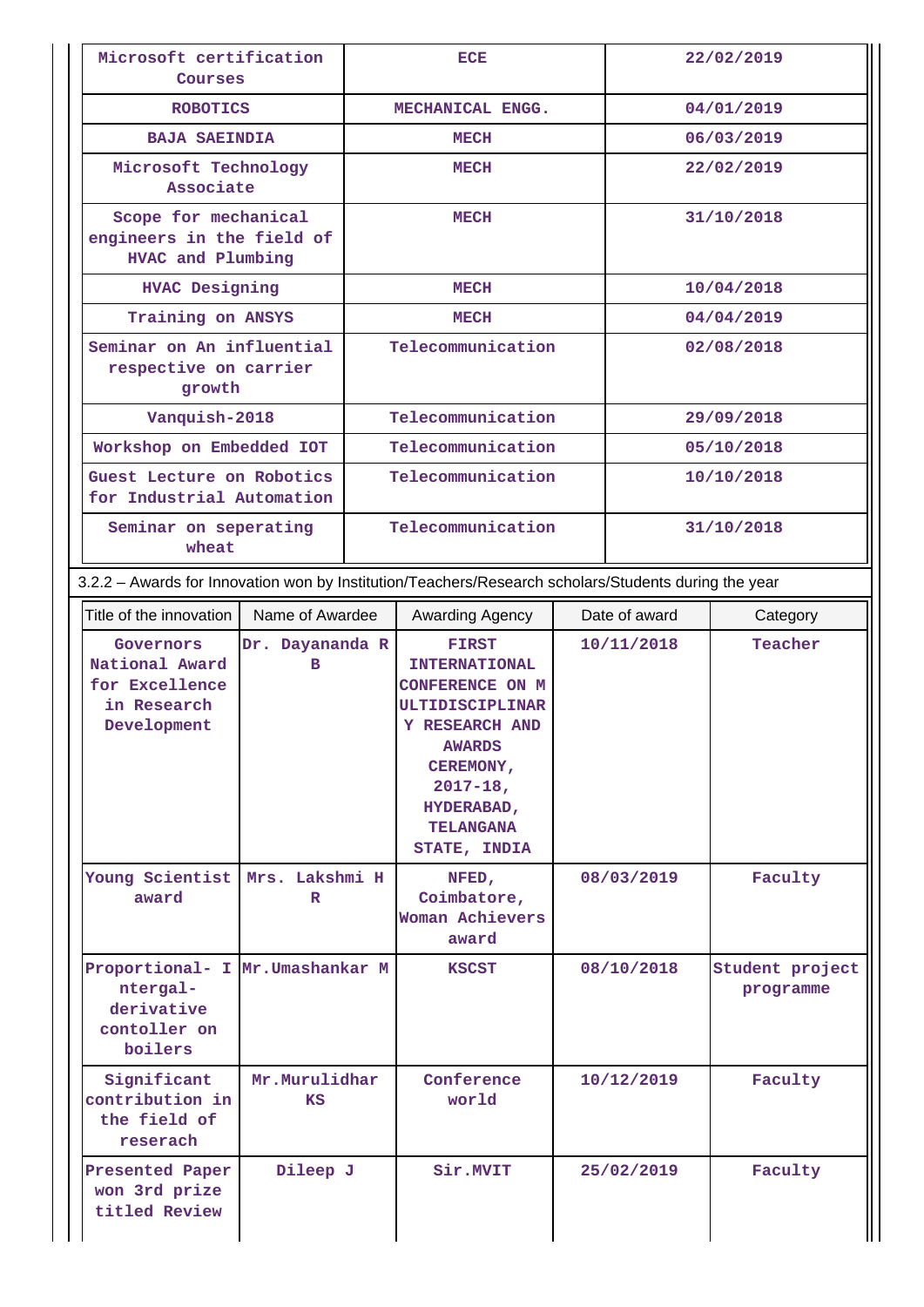| on Person<br>Identification<br>using Deep<br>Neural Network<br>at four day<br>National<br>Seminar on<br>Innovations in<br>Science and<br>Engineering.<br>Best Project<br>Award titled |                          | Mr. K.Senthil<br>Babu  |            | <b>KSCST</b>             |                          |    | 26/07/2019               |  | Best project<br>guide at state                                                                                  |  |  |
|---------------------------------------------------------------------------------------------------------------------------------------------------------------------------------------|--------------------------|------------------------|------------|--------------------------|--------------------------|----|--------------------------|--|-----------------------------------------------------------------------------------------------------------------|--|--|
| Smart<br>Hydrophonics                                                                                                                                                                 |                          |                        |            |                          |                          |    |                          |  | level (KSCST)                                                                                                   |  |  |
|                                                                                                                                                                                       |                          |                        |            |                          | View File                |    |                          |  |                                                                                                                 |  |  |
| 3.2.3 - No. of Incubation centre created, start-ups incubated on campus during the year                                                                                               |                          |                        |            |                          |                          |    |                          |  |                                                                                                                 |  |  |
| Incubation<br>Center                                                                                                                                                                  | Name                     |                        |            | Sponsered By             | Name of the<br>Start-up  |    | Nature of Start-<br>up   |  | Date of<br>Commencement                                                                                         |  |  |
| Nil                                                                                                                                                                                   | <b>Not</b><br>Applicable |                        |            | <b>Not</b><br>applicable | <b>Not</b><br>applicable |    | <b>Not</b><br>applicable |  | 31/07/2019                                                                                                      |  |  |
|                                                                                                                                                                                       |                          |                        |            |                          | View File                |    |                          |  |                                                                                                                 |  |  |
| 3.3 - Research Publications and Awards                                                                                                                                                |                          |                        |            |                          |                          |    |                          |  |                                                                                                                 |  |  |
| 3.3.1 – Incentive to the teachers who receive recognition/awards                                                                                                                      |                          |                        |            |                          |                          |    |                          |  |                                                                                                                 |  |  |
| <b>State</b>                                                                                                                                                                          |                          |                        |            | National                 |                          |    |                          |  | International                                                                                                   |  |  |
| 0                                                                                                                                                                                     |                          |                        |            | 0                        |                          |    |                          |  | 0                                                                                                               |  |  |
| 3.3.2 - Ph. Ds awarded during the year (applicable for PG College, Research Center)                                                                                                   |                          |                        |            |                          |                          |    |                          |  |                                                                                                                 |  |  |
|                                                                                                                                                                                       |                          | Name of the Department |            |                          |                          |    | Number of PhD's Awarded  |  |                                                                                                                 |  |  |
| Computer Science Engineering                                                                                                                                                          |                          |                        |            |                          |                          |    | 1                        |  |                                                                                                                 |  |  |
|                                                                                                                                                                                       |                          | Mechanical Engineering |            |                          |                          |    | $\mathbf{2}$             |  |                                                                                                                 |  |  |
| 3.3.3 - Research Publications in the Journals notified on UGC website during the year                                                                                                 |                          |                        |            |                          |                          |    |                          |  |                                                                                                                 |  |  |
| <b>Type</b>                                                                                                                                                                           |                          |                        | Department |                          | Number of Publication    |    |                          |  | Average Impact Factor (if<br>any)<br>1<br>1<br>1<br>1                                                           |  |  |
| International                                                                                                                                                                         |                          |                        | <b>CSE</b> |                          |                          | 41 |                          |  |                                                                                                                 |  |  |
| International                                                                                                                                                                         |                          |                        | <b>ECE</b> |                          |                          | 7  |                          |  |                                                                                                                 |  |  |
| International                                                                                                                                                                         |                          |                        | Mechanical |                          |                          | 7  |                          |  |                                                                                                                 |  |  |
| International                                                                                                                                                                         |                          |                        |            | Telecommunication        |                          | 3  |                          |  |                                                                                                                 |  |  |
|                                                                                                                                                                                       |                          |                        |            |                          | View File                |    |                          |  |                                                                                                                 |  |  |
| Proceedings per Teacher during the year                                                                                                                                               |                          |                        |            |                          |                          |    |                          |  | 3.3.4 – Books and Chapters in edited Volumes / Books published, and papers in National/International Conference |  |  |
|                                                                                                                                                                                       | Department               |                        |            |                          |                          |    | Number of Publication    |  |                                                                                                                 |  |  |
|                                                                                                                                                                                       | <b>CSE</b>               |                        |            |                          |                          |    | 7                        |  |                                                                                                                 |  |  |
|                                                                                                                                                                                       | <b>ECE</b>               |                        |            |                          | 17                       |    |                          |  |                                                                                                                 |  |  |
|                                                                                                                                                                                       |                          |                        |            |                          |                          |    |                          |  |                                                                                                                 |  |  |
|                                                                                                                                                                                       | Mechanical               | Telecommunication      |            |                          |                          |    | 3                        |  |                                                                                                                 |  |  |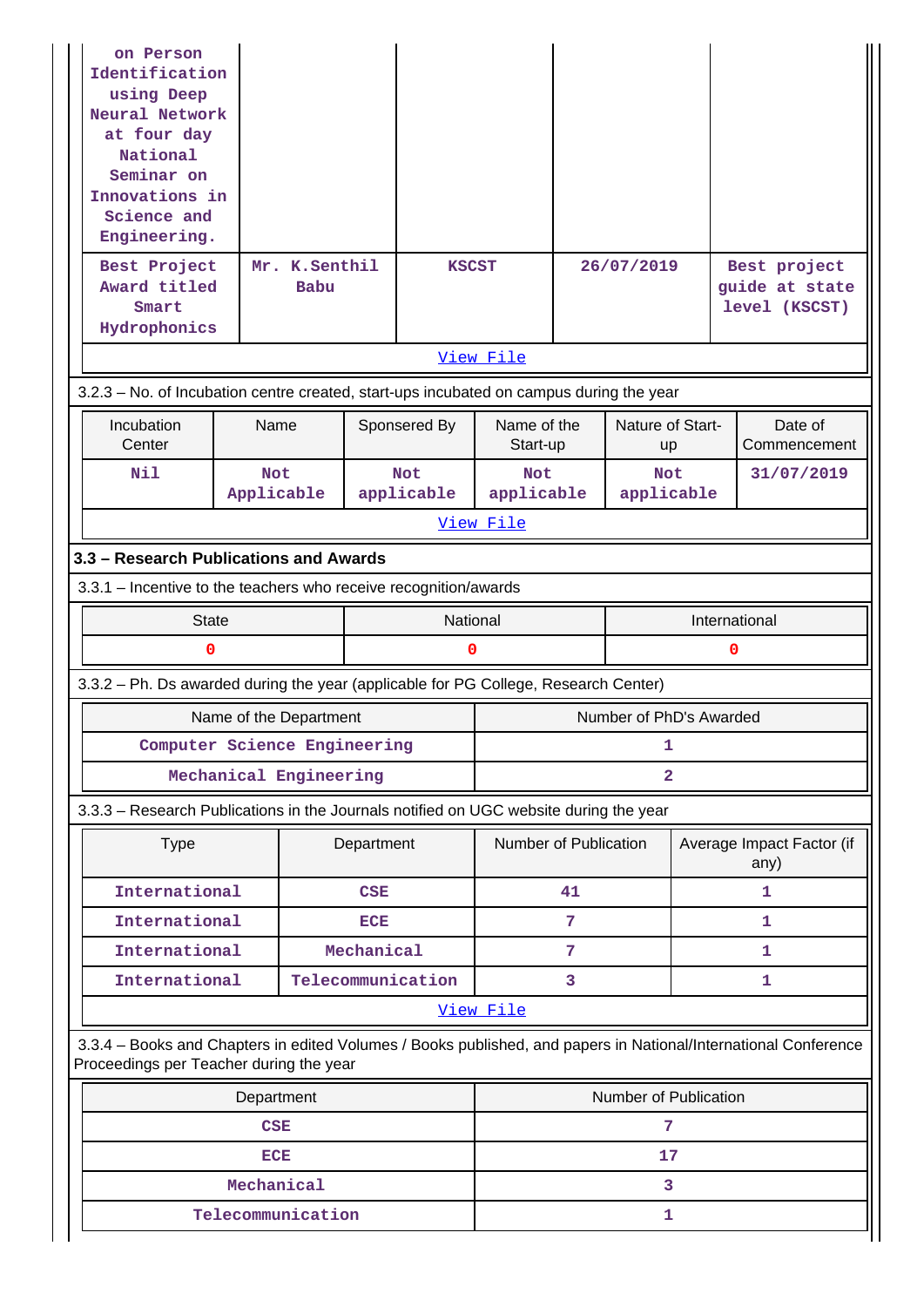#### [View File](https://assessmentonline.naac.gov.in/public/Postacc/Books_and_Chapters/5304_Books_and_Chapters_1596083701.xlsx)

 3.3.5 – Bibliometrics of the publications during the last Academic year based on average citation index in Scopus/ Web of Science or PubMed/ Indian Citation Index

| Title of the<br>Paper                                                                                                                         | Name of<br>Author | Title of journal                                                                                                                                                                                                      | Year of<br>publication | <b>Citation Index</b> | Institutional<br>affiliation as<br>mentioned in<br>the publication | Number of<br>citations<br>excluding self<br>citation |
|-----------------------------------------------------------------------------------------------------------------------------------------------|-------------------|-----------------------------------------------------------------------------------------------------------------------------------------------------------------------------------------------------------------------|------------------------|-----------------------|--------------------------------------------------------------------|------------------------------------------------------|
| Cluster<br><b>Based Deep</b><br>Neural<br>Network (C-<br>DNN)<br>Approach<br>to Detect<br>Heart<br>Disease                                    | Priyanga.P        | Journal of<br>Web engine<br>ering Vol.<br>17, NO.6, 30<br>$42 - 3059$                                                                                                                                                 | 2018                   | $\mathbf 0$           | <b>KSIT</b>                                                        | $\mathbf 0$                                          |
| Analysis<br>of Machine<br>A Learning<br>Algorithms<br>in Health<br>care to<br>Predict<br>Heart<br>Disease                                     | Priyanga.P        | Internatio<br>nal<br>Journal of<br>Healthcare<br>Informatio<br>n<br>systemsand<br>Informatic<br>s (IJHSI)<br>Vol13, Issu<br>e4https://<br>www.scimag<br>ojr.com/jo<br>urnalsearc<br>h.php?q201<br>00195036ti<br>psid) | 2018                   | $\mathbf{O}$          | <b>KSIT</b>                                                        | $\mathbf 0$                                          |
| Study on<br>the<br>Factors<br>that<br><b>Increase</b><br>the Lead<br>Times in<br>Small and<br>Medium<br>Level Ente<br>rprises in<br>IT Sector | Aditya Pai<br>н   | Internatio<br>nal<br>Journal of<br>recent<br>Technogy<br>and Engine<br>ering Vol<br>11, Special<br>issues 04<br>ISSN 1943-<br>023.https:<br>//www.scop<br>us.com/sou<br>rceid/2110<br>08898730                        | 2019                   | $\mathbf 0$           | <b>KSIT</b>                                                        | $\mathbf 0$                                          |
| Lung<br>Cancer Sur<br>vivability<br>Prediction<br>based on P<br>erformance<br>Using Clas                                                      | Pradeep<br>K.R    | <b>ELSEVIER</b><br><b>PROCEDIA</b><br>Computer<br>Science,<br>Science<br>Direct ISS<br>$N:1877-050$                                                                                                                   | 2018                   | $\mathbf 0$           | <b>KSIT</b>                                                        | $\mathbf 0$                                          |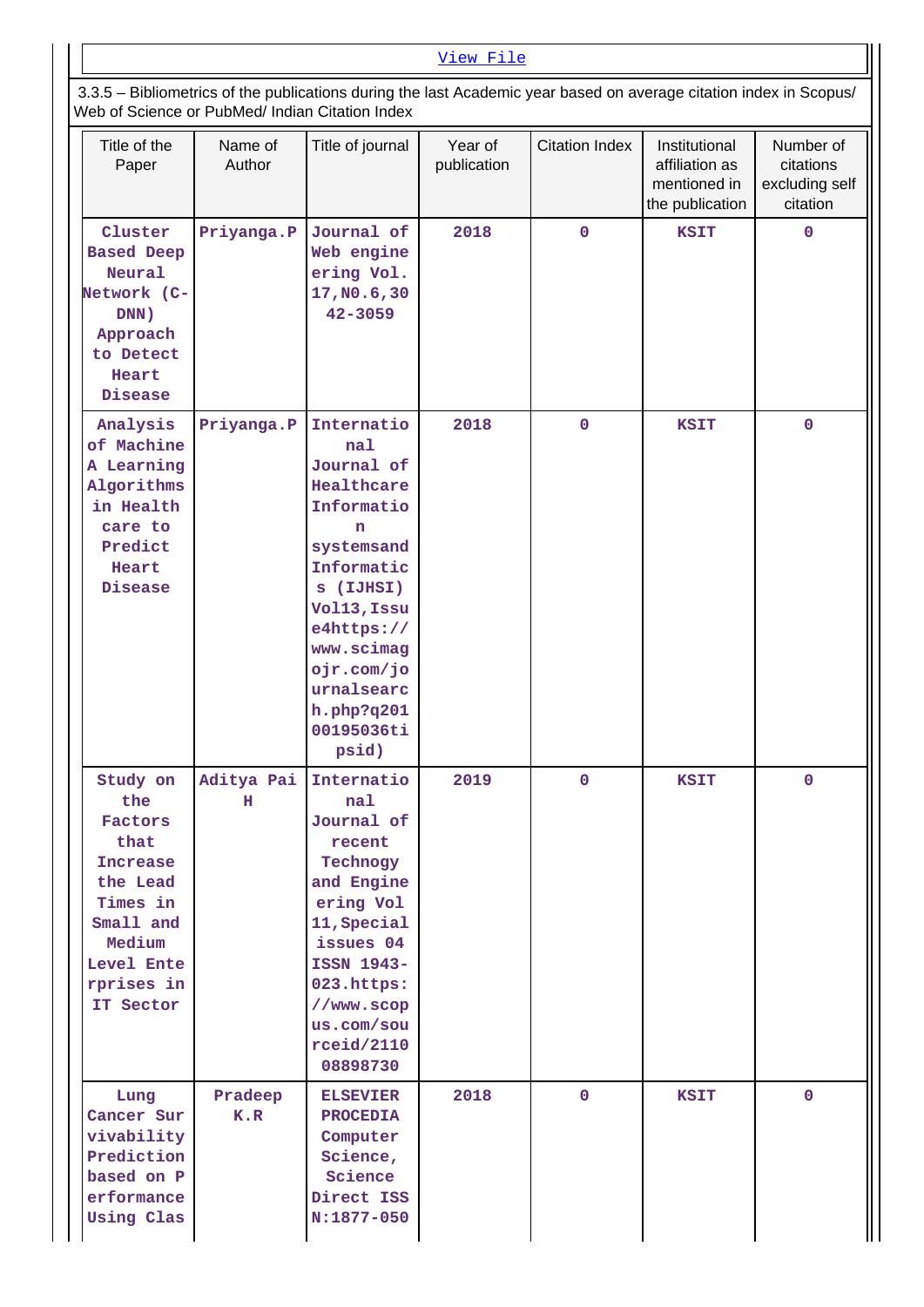| sification<br>Techniques<br>of Support<br>Vector<br>Machines,<br>$C4.5$ and<br>Naive<br><b>Bayes</b><br>Algorithms<br>for<br>Healthcare<br>Analytics |                 | 9                                                                                                                                                                                                                                    |      |                |             |             |
|------------------------------------------------------------------------------------------------------------------------------------------------------|-----------------|--------------------------------------------------------------------------------------------------------------------------------------------------------------------------------------------------------------------------------------|------|----------------|-------------|-------------|
| Cluster Op<br>timization<br>in<br>Wireless<br>Sensor<br><b>Networks</b><br>Using<br>Particle<br>Swarm Opti<br>mization                               | Deepa S. R      | Springer<br>Nature<br>Singapore<br>Pte Ltd.<br>2018 J. K.<br>Mandal and<br>D. Sinha<br>(Eds.):<br>CSI 2017<br><b>CCIS 836,</b><br>pp.<br>$240 - 253$ ,<br>2018. http<br>s://doi.org<br>g/10.1007/<br>$978 - 981 - 13$<br>$-1343-123$ | 2018 | $\mathbf 0$    | <b>KSIT</b> | $\mathbf 0$ |
| Roc<br>Structure<br>Analysis<br>of Lean<br>Software D<br>evelopment<br>in SME's<br>wing Mathe<br>matical<br><b>CHAID</b><br>model                    | Aditya Pai<br>н | Internatio<br>nal<br>Journal of<br>recent<br>Technogy<br>and Engine<br>ering ISSN<br>:2277-3878                                                                                                                                      | 2018 | $\mathbf 0$    | <b>KSIT</b> | $\mathbf 0$ |
| Fisheye<br>state<br>protocol<br>in correla<br>tion with<br>power cons<br>umption in<br>$AD-HOC$<br>networks                                          | Dr.P N<br>Sudha | Internatio<br>nal<br>Journal of<br>Applied En<br>gineering<br>Research<br>Vol. 13,<br>No. 17,<br>pp. 13335-<br>13339,<br>2018, ISSN<br>: 0973-4562<br>, https://<br>www.ripubl<br>ication .c<br>om/ijaer.h<br>tm                     | 2018 | $\overline{0}$ | <b>KSIT</b> | $\mathbf 0$ |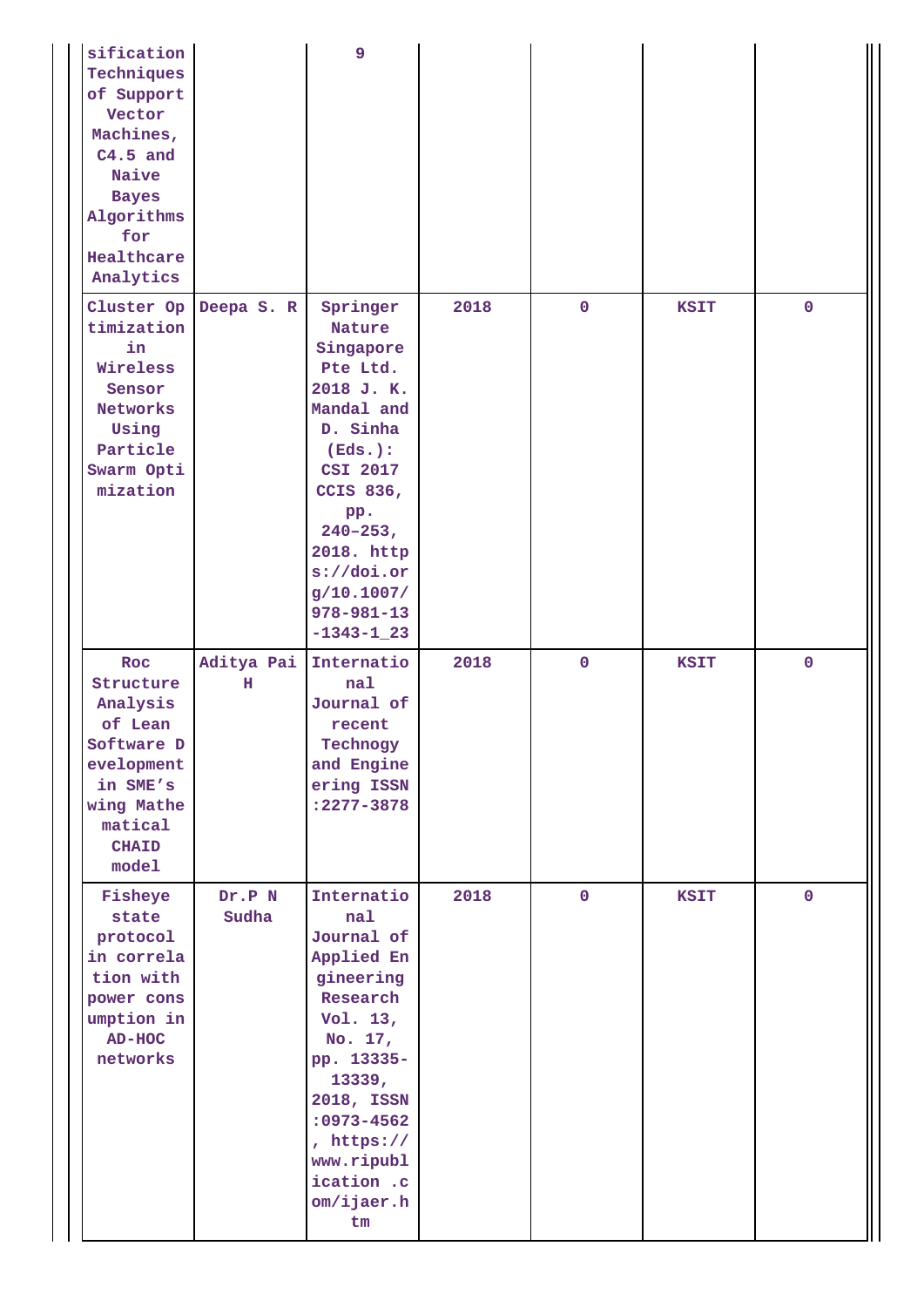| Physical<br>layer<br>secret<br>symmetric<br>key<br>generation<br>and<br>management<br>techniques<br>for<br>wireless<br>systems-a<br>study | Dr.P N<br>Sudha | Journal of<br>Applied<br>Science<br>and Comput<br>ations<br>Vol.6, No.<br>2, pp. 136-1<br>41 Feb.<br>2018,<br>ISSN:<br>$1076 - 5131,$<br>$http://j-a$<br>sc.com/gal<br>$lery/15-fe$<br>bruary-192<br>2.pdf, htt<br>$p://j-$<br>asc.com/ h<br>$ttp://j-$<br>asc.com/<br>$_{\rm UGC}$<br>approved<br>journal-<br>41238 (til<br>$1 - j$ une $-201$<br>$9$ ), im | 2019 | $\pmb{0}$   | <b>KSIT</b> | $\mathbf 0$ |
|-------------------------------------------------------------------------------------------------------------------------------------------|-----------------|--------------------------------------------------------------------------------------------------------------------------------------------------------------------------------------------------------------------------------------------------------------------------------------------------------------------------------------------------------------|------|-------------|-------------|-------------|
| IoT based<br>camouflage<br>robot                                                                                                          | Dr.P N<br>Sudha | Journal of<br>Emerging T<br>echnologie<br>s and<br>Innovative<br>Research<br>Vol. $6,$<br>No. $3, pp$<br>$2614 - 2619$ ,<br>2019, ISSN:<br>2349-5162,<br>http://www<br>.jetir.org<br>$/$ impact<br>factor:<br>5.87                                                                                                                                           | 2019 | $\mathbf 0$ | <b>KSIT</b> | $\mathbf 0$ |
| Watchdog<br>for ATM                                                                                                                       | Dr.P N<br>Sudha | Journal of<br>Applied<br>Science<br>and Comput<br>ations<br>Vol. 6, No<br>$.4$ , pp<br>2965-2967,<br>2019,<br>ISSN:<br>1076-5131<br>http://j-<br>asc.com/<br>Impact<br>factor -                                                                                                                                                                              | 2019 | $\pmb{0}$   | <b>KSIT</b> | $\mathbf 0$ |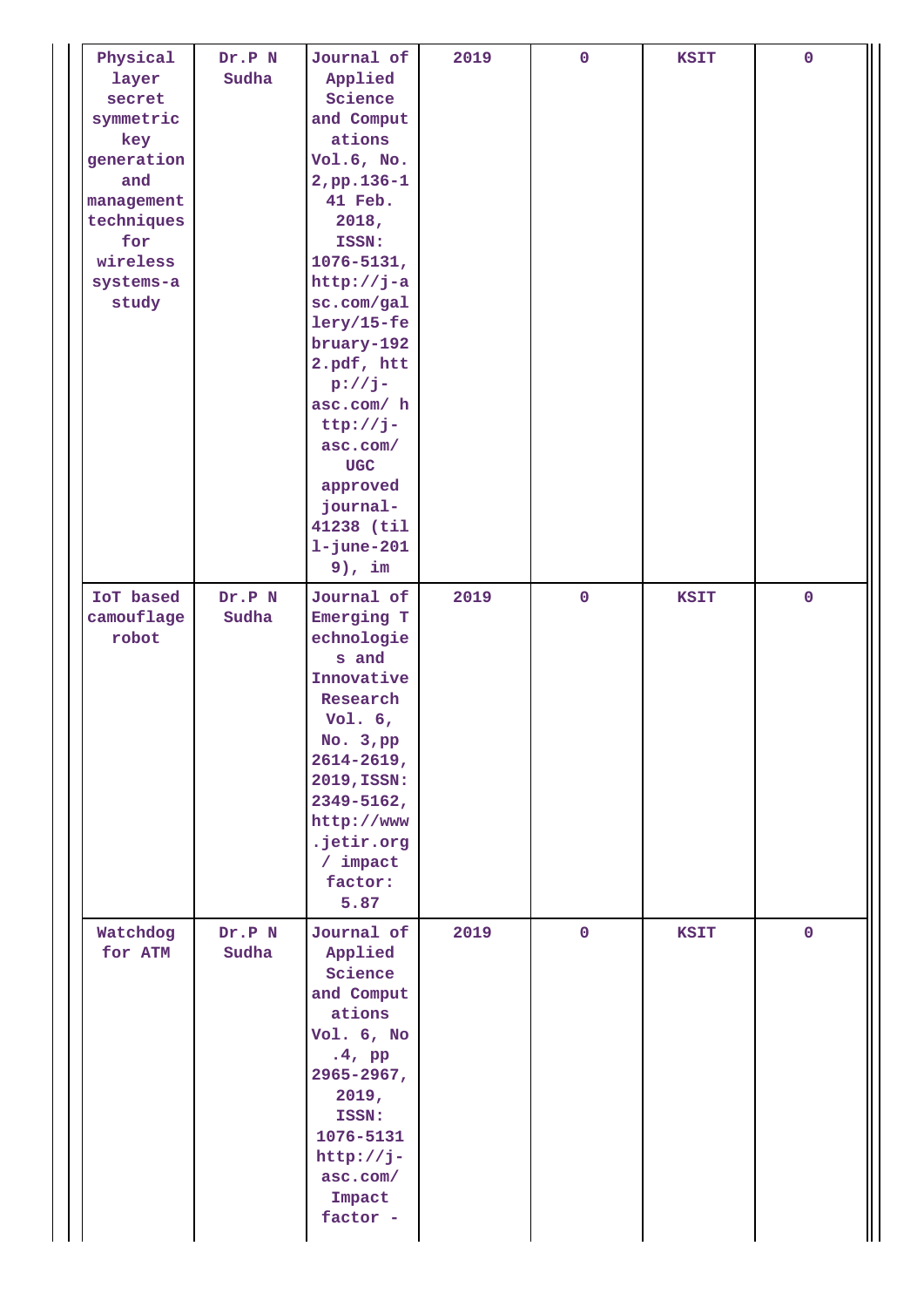|                                                                                                                                                                                                                                    |                            | 5.8                                                                                                                   |                        |         |                                                      |                                                                    |  |  |
|------------------------------------------------------------------------------------------------------------------------------------------------------------------------------------------------------------------------------------|----------------------------|-----------------------------------------------------------------------------------------------------------------------|------------------------|---------|------------------------------------------------------|--------------------------------------------------------------------|--|--|
|                                                                                                                                                                                                                                    |                            |                                                                                                                       | View File              |         |                                                      |                                                                    |  |  |
| 3.3.6 - h-Index of the Institutional Publications during the year. (based on Scopus/ Web of science)                                                                                                                               |                            |                                                                                                                       |                        |         |                                                      |                                                                    |  |  |
| Title of the<br>Paper                                                                                                                                                                                                              | Name of<br>Author          | Title of journal                                                                                                      | Year of<br>publication | h-index | Number of<br>citations<br>excluding self<br>citation | Institutional<br>affiliation as<br>mentioned in<br>the publication |  |  |
| Crypto wat<br>ermarking<br>scheme for<br>tamper<br>detection<br>of medical<br>images                                                                                                                                               | Dr Surekha<br><b>Borra</b> | Computer<br>Methods in<br>Biomechani<br>cs and<br><b>Biomedical</b><br>Engineerin<br>g: Imaging<br>Visualizat<br>ion, | 2019                   | 10      | $\mathbf 0$                                          | <b>KSIT</b>                                                        |  |  |
| Fragile wa<br>termarking<br>for<br>copyright<br>authentica<br>tion and<br>tamper<br>detection<br>of medical<br>images<br>using comp<br>ressive<br>sensing<br>(CS) based<br>encryption<br>and<br>contourlet<br>domain<br>processing | Dr Surekha<br><b>Borra</b> | Multimedia<br>Tools and<br>Applicatio<br>ns                                                                           | 2019                   | 52      | $\mathbf 0$                                          | <b>KSIT</b>                                                        |  |  |
| A FRT -<br>SVD based<br>blind<br>medical wa<br>termarking<br>technique<br>for teleme<br>dicine app<br>lications                                                                                                                    | Dr Surekha<br><b>Borra</b> | Internatio<br>nal<br>Journal of<br>Digital<br>Crime and<br>Forensics                                                  | 2019                   | 10      | $\mathbf{0}$                                         | <b>KSIT</b>                                                        |  |  |
| Lung<br>Cancer Sur<br>vivability<br>Prediction<br>based on P<br>erformance<br>Using Clas<br>sification<br>Techniques<br>of Support<br>Vector                                                                                       | Pradeep<br>K.R             | <b>ELSEVIER</b><br><b>PROCEDIA</b><br>Computer<br>Science                                                             | 2018                   | 10      | $\mathbf 0$                                          | <b>KSIT</b>                                                        |  |  |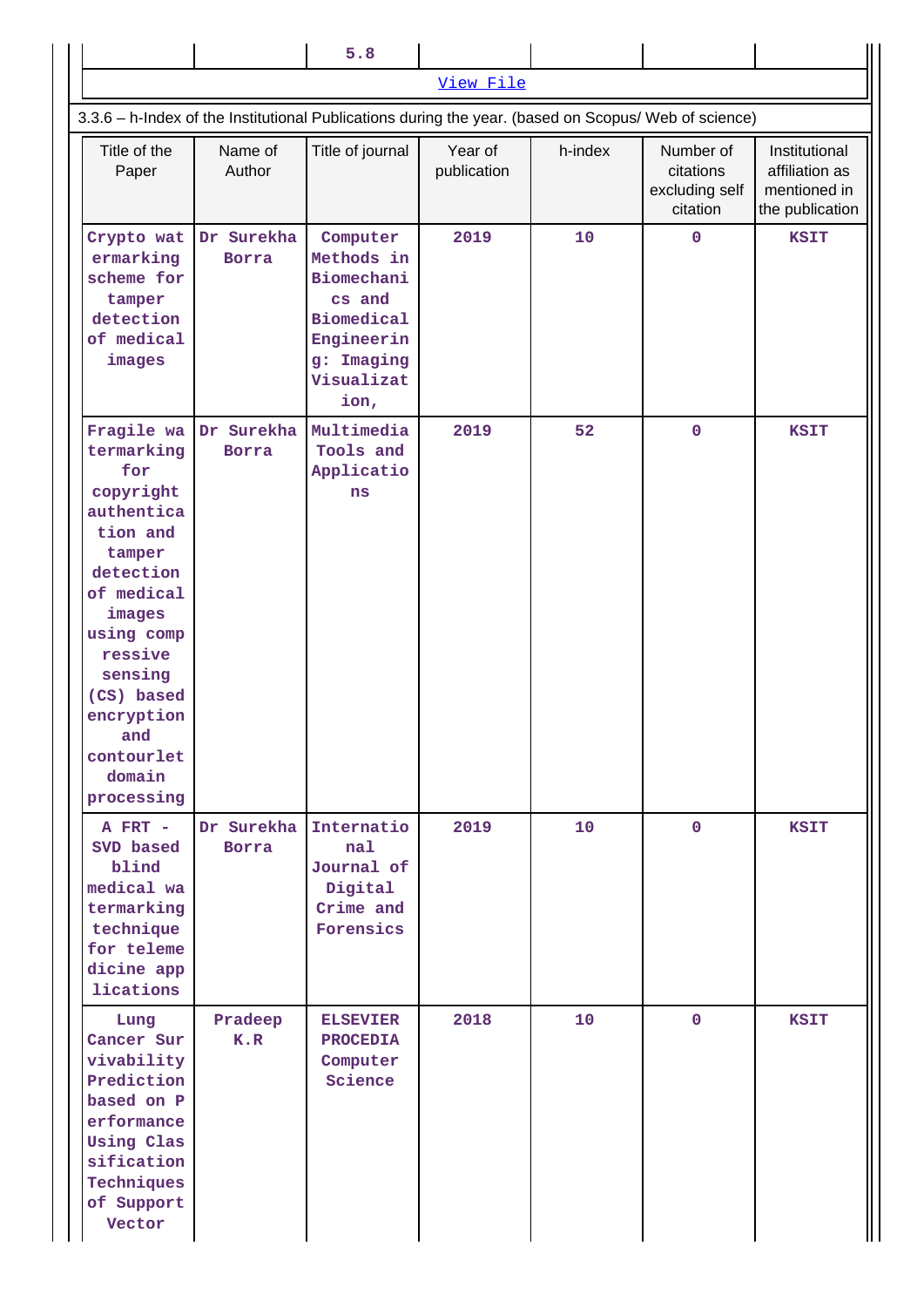| Machines,<br>$C4.5$ and<br>Naive<br><b>Bayes</b><br>Algorithms<br>for<br>Healthcare<br>Analytics                                              |                       |                                                                                                           |      |    |             |             |
|-----------------------------------------------------------------------------------------------------------------------------------------------|-----------------------|-----------------------------------------------------------------------------------------------------------|------|----|-------------|-------------|
| Cluster<br><b>Based Deep</b><br>Neural<br>Network (C-<br>DNN)<br>Approach<br>to Detect<br>Heart<br>Disease                                    | Priyanga.P            | Journal of<br>Web engine<br>ering                                                                         | 2018 | 11 | $\mathbf 0$ | <b>KSIT</b> |
| Study on<br>the<br>Factors<br>that<br><b>Increase</b><br>the Lead<br>Times in<br>Small and<br>Medium<br>Level Ente<br>rprises in<br>IT Sector | Aditya Pai<br>н       | Internatio<br>nal<br>Journal of<br>recent<br>Technogy<br>and Engine<br>ering                              | 2019 | 10 | $\mathbf 0$ | <b>KSIT</b> |
| Analysis<br>of Machine<br>A Learning<br>Algorithms<br>in Health<br>care to<br>Predict<br>Heart<br>Disease                                     | Priyanga.P            | Internatio<br>nal<br>Journal of<br>Healthcare<br>Informatio<br>n<br>systemsand<br>Informatic<br>s (IJHSI) | 2018 | 11 | $\mathbf 0$ | <b>KSIT</b> |
| timization<br>in<br>Wireless<br>Sensor<br>Networks<br>Using<br>Particle<br>Swarm Opti<br>mization                                             | Cluster Op Deepa S. R | Internatio<br>nal<br>Journal of<br>recent<br>Technogy<br>and Engine<br>ering                              | 2018 | 10 | $\mathbf 0$ | <b>KSIT</b> |
| Fisheye<br>state<br>protocol<br>in correla<br>tion with<br>power cons<br>umption in<br>$AD-HOC$                                               | Dr.P N<br>Sudha       | Internatio<br>nal<br>Journal of<br>Applied En<br>gineering<br>Research                                    | 2018 | 25 | $\mathbf 0$ | <b>KSIT</b> |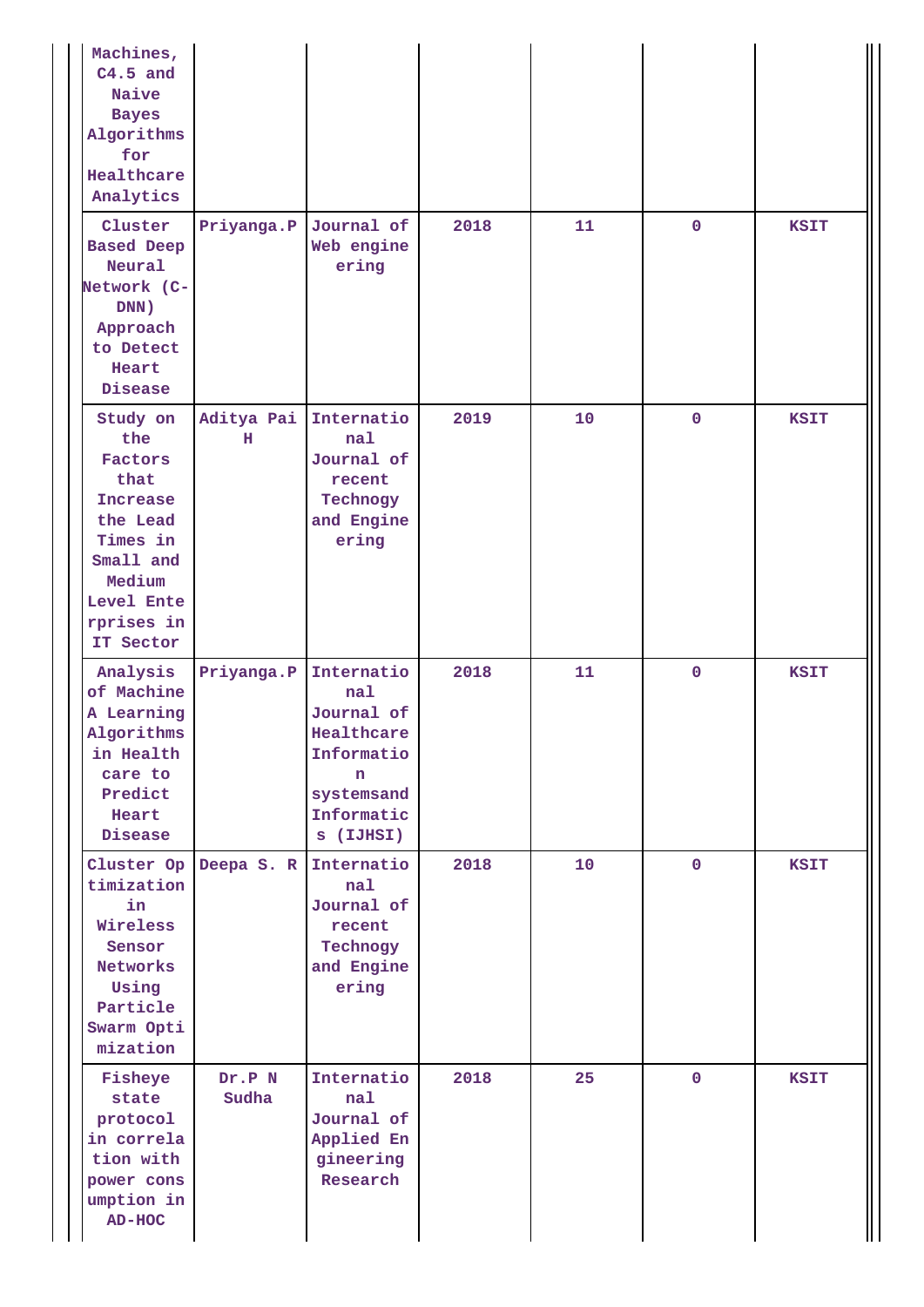| networks                                                                                                                                                                                                                                         |                                                                                        |              |           |                                                          |             |     |                                                          |
|--------------------------------------------------------------------------------------------------------------------------------------------------------------------------------------------------------------------------------------------------|----------------------------------------------------------------------------------------|--------------|-----------|----------------------------------------------------------|-------------|-----|----------------------------------------------------------|
| Real-time<br>Dr Surekha<br>facial rec<br><b>Borra</b><br>ognition<br>using deep<br>learning<br>and local<br>binary<br>patterns                                                                                                                   | Springer<br>series on<br>advances<br>in intelli<br>gent<br>systems<br>and<br>computing | 2018         |           | 25                                                       | $\mathbf 0$ |     | <b>KSIT</b>                                              |
| 3.3.7 - Faculty participation in Seminars/Conferences and Symposia during the year:                                                                                                                                                              |                                                                                        |              | View File |                                                          |             |     |                                                          |
| Number of Faculty                                                                                                                                                                                                                                | International                                                                          | National     |           | <b>State</b>                                             |             |     | Local                                                    |
| Attended/Semina<br>rs/Workshops                                                                                                                                                                                                                  | $\mathbf 0$                                                                            | 1            |           | 12                                                       |             |     | 88                                                       |
| Presented<br>papers                                                                                                                                                                                                                              | 3                                                                                      | $\mathbf{1}$ |           | $\mathbf 0$                                              |             |     | $\mathbf{O}$                                             |
|                                                                                                                                                                                                                                                  |                                                                                        |              | View File |                                                          |             |     |                                                          |
| 3.4 - Extension Activities<br>3.4.1 – Number of extension and outreach programmes conducted in collaboration with industry, community and<br>Non- Government Organisations through NSS/NCC/Red cross/Youth Red Cross (YRC) etc., during the year |                                                                                        |              |           |                                                          |             |     |                                                          |
| Title of the activities                                                                                                                                                                                                                          | Organising unit/agency/<br>collaborating agency                                        |              |           | Number of teachers<br>participated in such<br>activities |             |     | Number of students<br>participated in such<br>activities |
| <b>INDEPENDENCE DAY</b>                                                                                                                                                                                                                          | KSIT-NSS                                                                               |              |           | 126                                                      |             | 358 |                                                          |
| NSS- CAMP at<br>Medamaranhalli                                                                                                                                                                                                                   | <b>KSIT-NSS</b>                                                                        |              |           | 28                                                       |             | 75  |                                                          |
| YOGA DAY                                                                                                                                                                                                                                         | KSIT-NSS                                                                               |              |           | 59                                                       | 347         |     |                                                          |
| World Environment<br>day                                                                                                                                                                                                                         | KSIT-NSS                                                                               |              |           | 64                                                       |             |     | 346                                                      |
| FUND COLLECTION FOR<br>KODUGU KERALA FLOOD<br><b>RELIEF</b>                                                                                                                                                                                      | <b>KSIT-NSS</b>                                                                        |              |           | 105                                                      |             |     | 376                                                      |
| <b>GOLDEN JUBILEE</b><br>CELEBRATION OF NSS                                                                                                                                                                                                      | KSIT-NSS                                                                               |              |           | 109                                                      |             |     | 382                                                      |
| Dental awarness<br>Camp                                                                                                                                                                                                                          | <b>KSIT-NSS</b>                                                                        |              |           | 102                                                      |             |     | 283                                                      |
| Walkathon Drug<br><b>Awareness Walk</b>                                                                                                                                                                                                          | <b>KSIT-NSS</b>                                                                        |              |           | 12                                                       |             |     | 273                                                      |
| Essay competition<br>on consequences of<br>drug abuse                                                                                                                                                                                            | KSIT-NSS                                                                               |              |           | 36                                                       |             |     | 321                                                      |
| Republic Day                                                                                                                                                                                                                                     | <b>KSIT-NSS</b>                                                                        |              |           | 127                                                      |             |     | 377                                                      |
|                                                                                                                                                                                                                                                  |                                                                                        |              | View File |                                                          |             |     |                                                          |
| 3.4.2 - Awards and recognition received for extension activities from Government and other recognized bodies<br>during the year                                                                                                                  |                                                                                        |              |           |                                                          |             |     |                                                          |
| Name of the activity                                                                                                                                                                                                                             | Award/Recognition                                                                      |              |           | <b>Awarding Bodies</b>                                   |             |     | Number of students<br><b>Benefited</b>                   |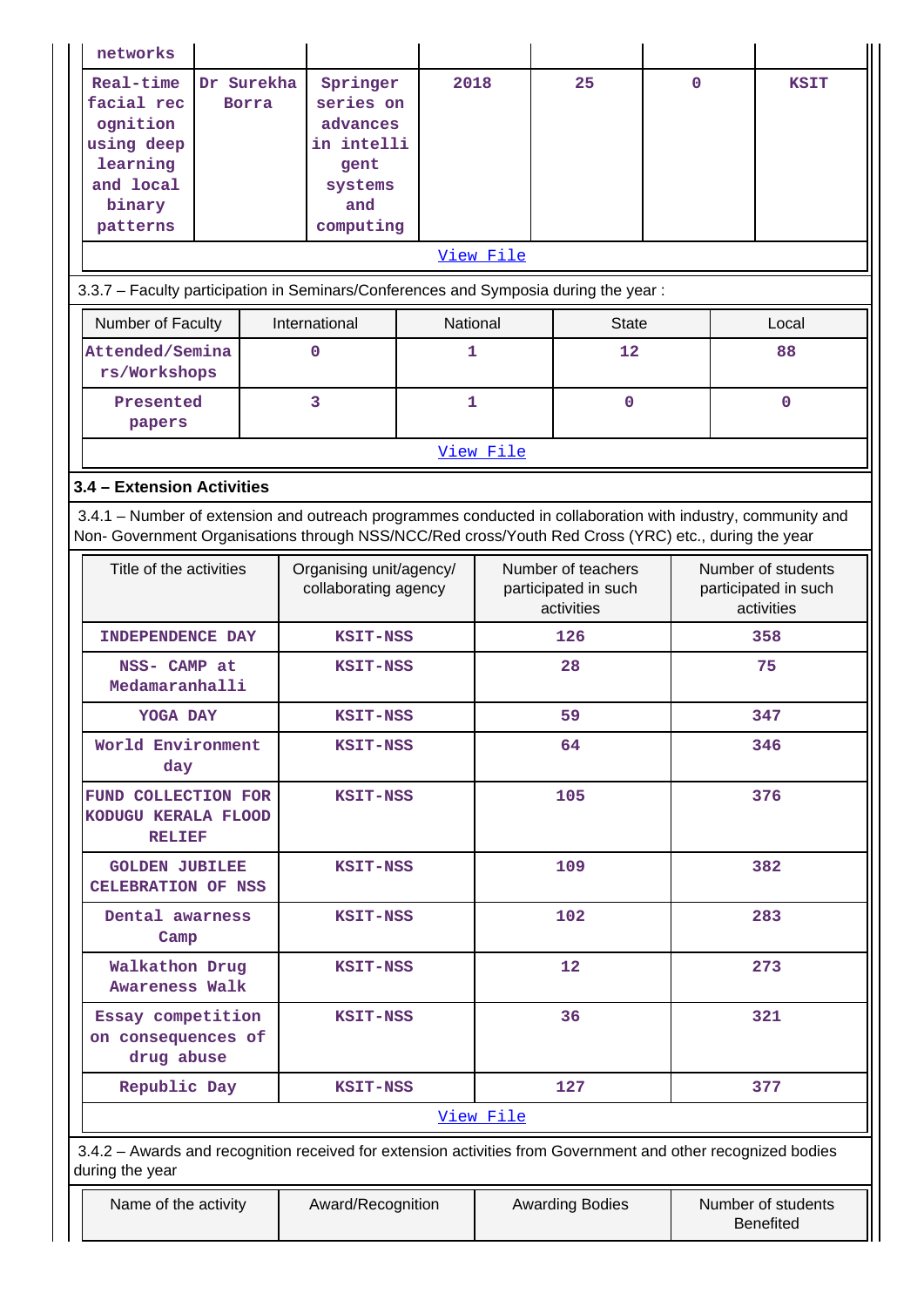| Smart India<br>Hackathon                           | Winners                                       | AICTE, MHRD Govt of<br>India                                     | 12 <sup>2</sup> |
|----------------------------------------------------|-----------------------------------------------|------------------------------------------------------------------|-----------------|
| Research                                           | Young Scientist<br>award, Mrs. Lakshmi<br>HR. | NFED, Coimbatore,<br>Woman Achievers<br>award, 8th March<br>2019 |                 |
| Paper Presentation                                 | 3rd prize                                     | Sir.MVIT                                                         |                 |
| Best Project Award<br>titled Smart<br>Hydrophonics | Best Project                                  | <b>KSCST</b>                                                     | 4               |
|                                                    |                                               |                                                                  |                 |

 3.4.3 – Students participating in extension activities with Government Organisations, Non-Government Organisations and programmes such as Swachh Bharat, Aids Awareness, Gender Issue, etc. during the year

| Name of the scheme                                    | Organising unit/Agen<br>cy/collaborating<br>agency                                                         | Name of the activity                                                             | Number of teachers<br>participated in such<br>activites | Number of students<br>participated in such<br>activites |
|-------------------------------------------------------|------------------------------------------------------------------------------------------------------------|----------------------------------------------------------------------------------|---------------------------------------------------------|---------------------------------------------------------|
| Gender Issue:                                         | KSIT -Lions<br>Talk on Nurture<br>club<br>the Future-<br>Empower the<br>adolescent<br>girls on<br>3/9/2018 |                                                                                  | 10                                                      | 90                                                      |
| <b>AASARE</b>                                         | KSIT IEEE STB                                                                                              | AASARE- Visit<br>to old age home                                                 | $\mathbf{O}$                                            | 25                                                      |
| YOGA DAY                                              | KSIT-NSS                                                                                                   | <b>KSIT College</b><br>Campus on<br>21/06/2018                                   | 59                                                      | 347                                                     |
| Swachh Bharat:<br>World<br>Environment day            | KSIT-NSS                                                                                                   | Thurahalli<br>Forest area<br>05/06/2018                                          | 64                                                      | 346                                                     |
| Aasare                                                | KSIT IEEE STB                                                                                              | Marathon                                                                         | 26                                                      | 200                                                     |
| Swachh Bharat:<br>Aasare Cleaning<br>Govt School      | KSIT IEEE STB                                                                                              | Cleaning Govt<br>School                                                          | $\mathbf 0$                                             | 25                                                      |
| Gender<br>Issue: Womens<br>Safety and Self<br>Defence | KSIT - ORACLE<br><b>VOLUNTEER</b>                                                                          | Knowledge<br>Session on<br>International<br>Girls in ICT<br>day on<br>25/04/2019 | 10                                                      | 105                                                     |
| Talk on Social<br>media Network                       | <b>KSIT IEEE STB</b>                                                                                       | Talk on Social<br>media Network                                                  | $22 \overline{)}$                                       | 228                                                     |
|                                                       |                                                                                                            | View File                                                                        |                                                         |                                                         |
| 3.5 - Collaborations                                  |                                                                                                            |                                                                                  |                                                         |                                                         |

3.5.1 – Number of Collaborative activities for research, faculty exchange, student exchange during the year

| Nature of activity                                         | Participant | Source of financial support | <b>Duration</b> |
|------------------------------------------------------------|-------------|-----------------------------|-----------------|
| Guest Lecture, East<br>West College of<br>Engineering, Dot | 50 students | Nil                         |                 |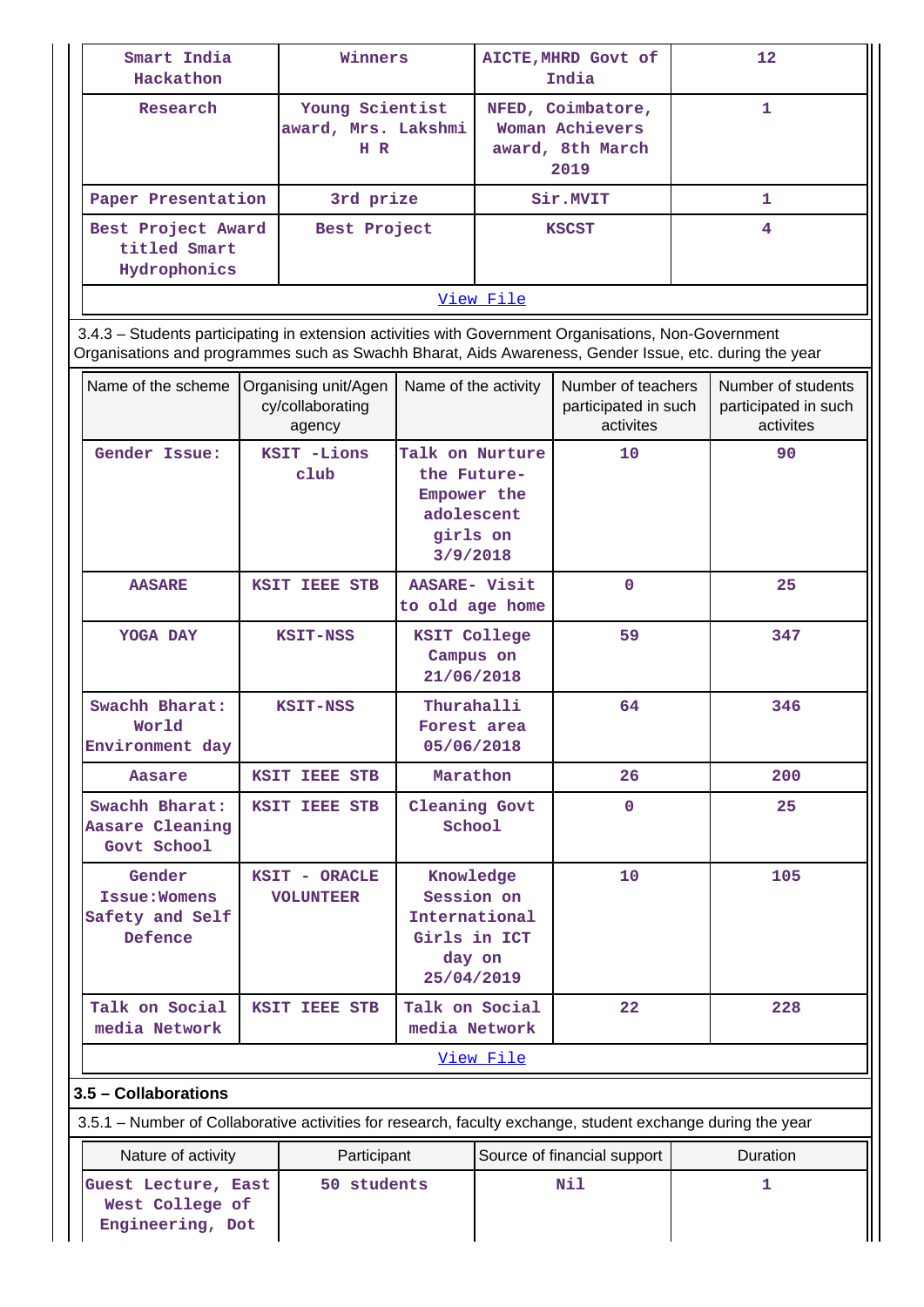| Net Frame Work for<br>Application<br>Development                                                               |                                                                                                                                                          |              |                                                                                                   |                      |             |   |             |  |
|----------------------------------------------------------------------------------------------------------------|----------------------------------------------------------------------------------------------------------------------------------------------------------|--------------|---------------------------------------------------------------------------------------------------|----------------------|-------------|---|-------------|--|
|                                                                                                                | Guest Lecture, East<br>West College of<br>Engineering,<br>Softwrae<br>Engineering                                                                        |              | 45                                                                                                | N11                  |             |   | 1.          |  |
| Alumni interaction<br>at SJBIT during<br>orientation program<br>for first years on<br>07/09/2018               |                                                                                                                                                          |              | 100                                                                                               | Nil                  |             |   | 1           |  |
| Invited talk on<br>Memristos and it's<br>applications at KS<br>Polytechnic on<br>25/01/2019                    |                                                                                                                                                          |              | 70                                                                                                | Nil                  |             |   | 1           |  |
|                                                                                                                | Invited Talk at PES<br>University,<br>Bangalore<br>Applications of<br>Computer Networks                                                                  |              | 60 students                                                                                       | Nil                  |             |   | 1           |  |
| Invited Talk ACM<br>Compute 2019, Goa<br>Experiential<br>Learning Approach<br>to teaching<br>Computer Networks |                                                                                                                                                          | 120 students |                                                                                                   | Funded by ACM        |             | 1 |             |  |
| Invited Talk MS<br>Ramaiah Institute<br>of Technology,<br>Bangalore Man In<br>The Middle attack                |                                                                                                                                                          |              | 60 students                                                                                       | <b>Nil</b>           |             |   | 1           |  |
| Invited talk DSCE,<br>Bangalore: Software<br>Defined Networking<br>with Machine<br>Learning                    |                                                                                                                                                          |              | 60 students                                                                                       | Nil                  |             |   | 1           |  |
|                                                                                                                |                                                                                                                                                          |              |                                                                                                   | View File            |             |   |             |  |
|                                                                                                                | 3.5.2 - Linkages with institutions/industries for internship, on-the- job training, project work, sharing of research<br>facilities etc. during the year |              |                                                                                                   |                      |             |   |             |  |
| Title of the<br>Nature of linkage<br>linkage                                                                   |                                                                                                                                                          |              | Name of the<br>partnering<br>institution/<br>industry<br>/research lab<br>with contact<br>details | <b>Duration From</b> | Duration To |   | Participant |  |
| Temporary                                                                                                      | Internship                                                                                                                                               |              | <b>RAPSOL</b>                                                                                     | 01/06/2019           | 01/08/2019  |   | 5           |  |
| Temporary                                                                                                      |                                                                                                                                                          | Internship   | <b>PATHFINDER</b><br><b>NRI</b>                                                                   | 01/06/2019           | 01/08/2019  |   | 4           |  |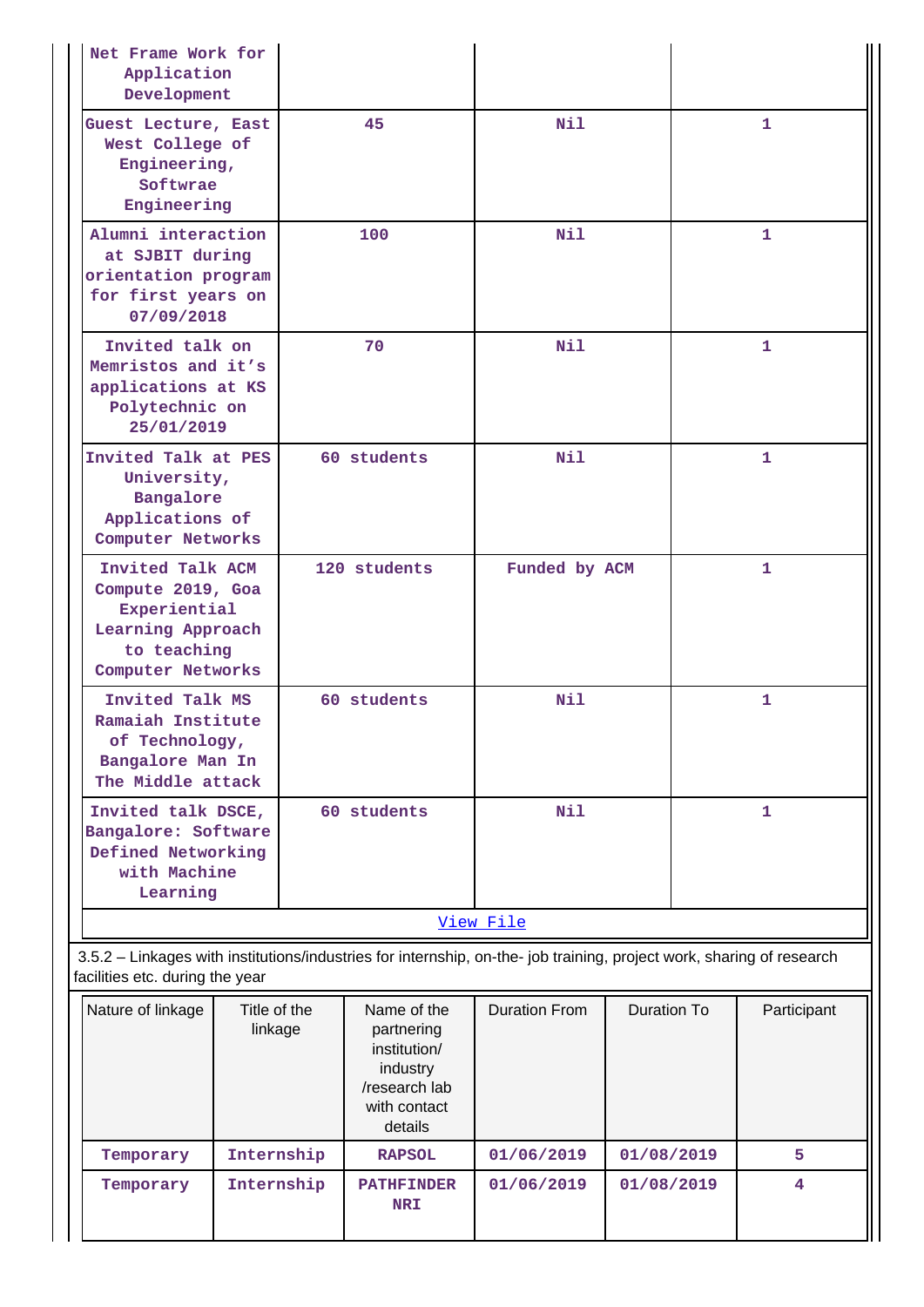| Temporary | Internship | <b>EXPERTS</b><br><b>HUB.ORG</b>                                       | 01/06/2019 | 01/08/2019 | 1.             |  |  |  |
|-----------|------------|------------------------------------------------------------------------|------------|------------|----------------|--|--|--|
| Temporary | Internship | <b>DHATU</b><br><b>SOLUTION</b><br><b>PRIVATE</b><br><b>LIMITED</b>    | 01/06/2019 | 01/08/2019 | 11             |  |  |  |
| Temporary | Internship | <b>CONTRIVER</b>                                                       | 01/06/2019 | 01/08/2019 | $\mathbf{1}$   |  |  |  |
| Temporary | Internship | <b>CITY</b><br><b>SURVEILANCE</b><br><b>SERVICES PVT</b><br><b>LTD</b> | 01/06/2019 | 01/08/2019 | $\overline{2}$ |  |  |  |
| Temporary | Internship | <b>ATSSL</b>                                                           | 01/06/2019 | 01/08/2019 | 7              |  |  |  |
| Temporary | Internship | <b>MPHASIS</b>                                                         | 01/06/2019 | 01/08/2019 | $\overline{2}$ |  |  |  |
| Temporary | Internship | <b>APPRIFY</b>                                                         | 01/06/2019 | 01/08/2019 | $\overline{a}$ |  |  |  |
| Temporary | Internship | <b>AROWANA</b><br><b>CONSULTINGS</b><br><b>LTD</b>                     | 01/06/2019 | 01/08/2019 | $\overline{2}$ |  |  |  |
|           |            | View File                                                              |            |            |                |  |  |  |

 3.5.3 – MoUs signed with institutions of national, international importance, other universities, industries, corporate houses etc. during the year

| Organisation                   | Date of MoU signed | Purpose/Activities                                                | Number of<br>students/teachers<br>participated under MoUs |
|--------------------------------|--------------------|-------------------------------------------------------------------|-----------------------------------------------------------|
| Rapsol Technologies<br>Pvt Ltd | 05/05/2018         | College website<br>maintainance and<br>Internship for<br>students | 5                                                         |
| IIIT-Hyderabad                 | 23/01/2019         | Internship                                                        | 2                                                         |
| ATS InfoTech<br>Pvt.Ltd        | 06/02/2019         | MS Course                                                         | 57                                                        |
| Tequed Labs Pvt Ltd            | 11/09/2019         | Technical Talk                                                    | 117                                                       |

[View File](https://assessmentonline.naac.gov.in/public/Postacc/MoU/5304_MoU_1596018467.xlsx)

# **CRITERION IV – INFRASTRUCTURE AND LEARNING RESOURCES**

# **4.1 – Physical Facilities**

4.1.1 – Budget allocation, excluding salary for infrastructure augmentation during the year

| Budget allocated for infrastructure augmentation                             | Budget utilized for infrastructure development |
|------------------------------------------------------------------------------|------------------------------------------------|
| 5700000                                                                      | 5655432                                        |
| 4.1.2 – Details of augmentation in infrastructure facilities during the year |                                                |

| <b>Existing or Newly Added</b><br><b>Facilities</b>                        |          |                    |  |  |  |  |
|----------------------------------------------------------------------------|----------|--------------------|--|--|--|--|
| Others                                                                     | Existing |                    |  |  |  |  |
| View File                                                                  |          |                    |  |  |  |  |
| 4.2 – Library as a Learning Resource                                       |          |                    |  |  |  |  |
| 4.2.1 - Library is automated {Integrated Library Management System (ILMS)} |          |                    |  |  |  |  |
| Name of the ILMS<br>Nature of automation (fully                            | Version  | Year of automation |  |  |  |  |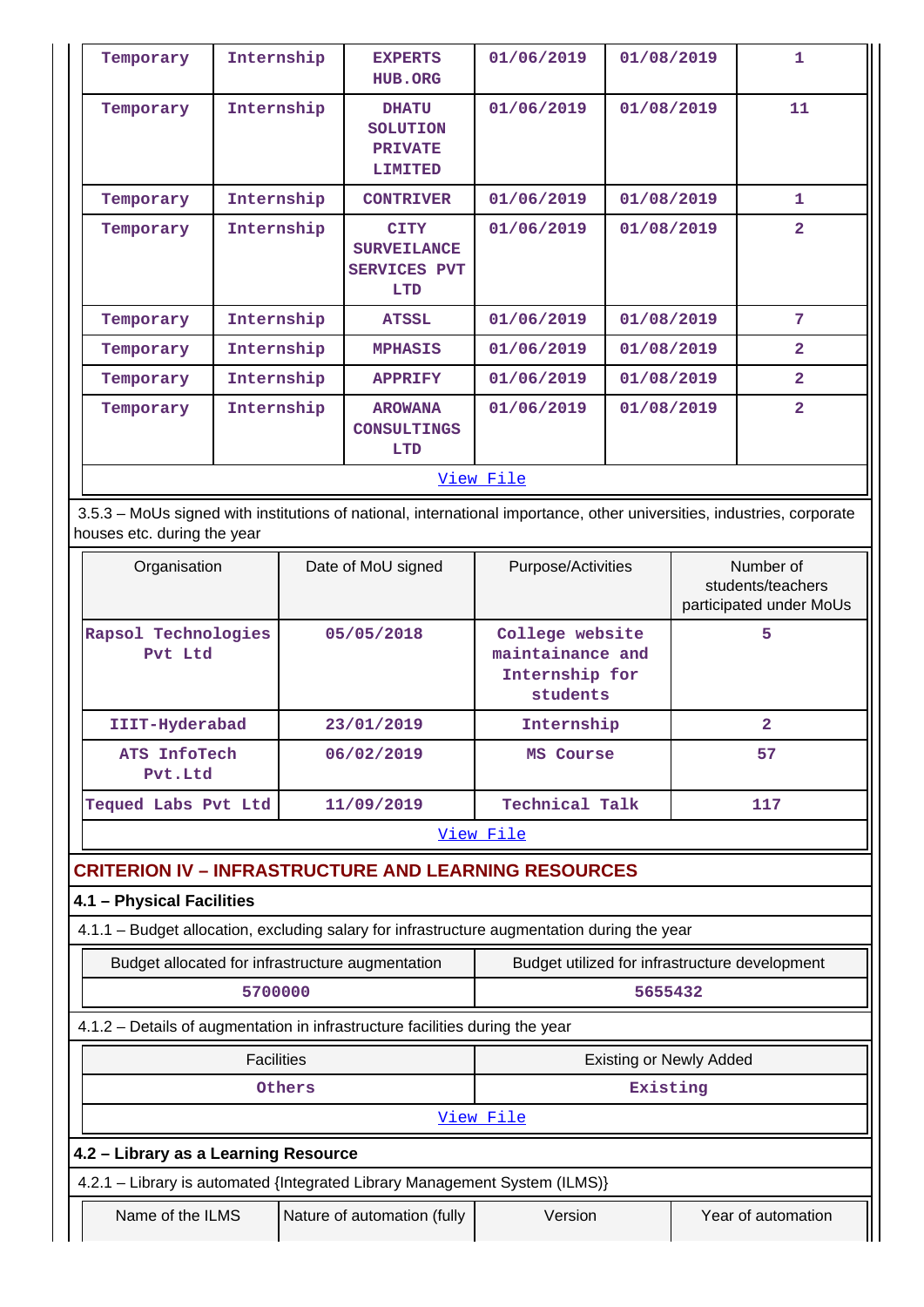|                                            | software                                   | or patially)    |         |                                           |                            |                                          |                                                                                                                                                                                                                |                    |                                 |                                                   |  |               |
|--------------------------------------------|--------------------------------------------|-----------------|---------|-------------------------------------------|----------------------------|------------------------------------------|----------------------------------------------------------------------------------------------------------------------------------------------------------------------------------------------------------------|--------------------|---------------------------------|---------------------------------------------------|--|---------------|
|                                            | Libsoft<br>Fully                           |                 |         | 9.8.5                                     |                            | 2019                                     |                                                                                                                                                                                                                |                    |                                 |                                                   |  |               |
| 4.2.2 - Library Services                   |                                            |                 |         |                                           |                            |                                          |                                                                                                                                                                                                                |                    |                                 |                                                   |  |               |
|                                            | Existing<br>Library<br>Service Type        |                 |         |                                           |                            | Newly Added                              |                                                                                                                                                                                                                |                    |                                 | Total                                             |  |               |
| Text Books                                 |                                            | 31486           |         | 7717494                                   | 129                        |                                          | 90956                                                                                                                                                                                                          |                    | 31615                           |                                                   |  | 7808450       |
|                                            | Reference<br>3599<br><b>Books</b>          |                 |         | 1246041                                   | 36                         |                                          | 21788                                                                                                                                                                                                          |                    | 3635                            |                                                   |  | 1267829       |
|                                            | e-Books<br>14947                           |                 |         | 720840                                    | 8401                       |                                          | $\mathbf{0}$                                                                                                                                                                                                   |                    | 23348                           |                                                   |  | 720840        |
| Journals                                   |                                            | 523             |         | 1053110                                   | 27                         |                                          | 55000                                                                                                                                                                                                          |                    | 550                             |                                                   |  | 1108110       |
| e-Journals                                 |                                            | 32329           |         | 8794016                                   | 5706                       |                                          | 1061500                                                                                                                                                                                                        |                    | 38035                           |                                                   |  | 9855516       |
| Digital<br>Database                        |                                            | $\mathbf{O}$    |         | 0                                         |                            | 0                                        | $\mathbf{0}$                                                                                                                                                                                                   |                    | $\mathbf 0$                     |                                                   |  | 0             |
| CD & Video                                 |                                            | 972             |         | $\mathbf 0$                               | 113                        |                                          | $\mathbf 0$                                                                                                                                                                                                    |                    | 1085                            |                                                   |  | $\mathbf{0}$  |
| Library<br>Automation                      |                                            | $\mathbf 0$     |         | 50000                                     | 9                          |                                          | 29500                                                                                                                                                                                                          |                    | 9                               |                                                   |  | 79500         |
|                                            |                                            |                 |         |                                           |                            | View File                                |                                                                                                                                                                                                                |                    |                                 |                                                   |  |               |
| (Learning Management System (LMS) etc      |                                            |                 |         |                                           |                            |                                          | 4.2.3 - E-content developed by teachers such as: e-PG- Pathshala, CEC (under e-PG- Pathshala CEC (Under<br>Graduate) SWAYAM other MOOCs platform NPTEL/NMEICT/any other Government initiatives & institutional |                    |                                 |                                                   |  |               |
|                                            | Name of the Teacher                        |                 |         | Name of the Module                        |                            | Platform on which module<br>is developed |                                                                                                                                                                                                                |                    | Date of launching e-<br>content |                                                   |  |               |
|                                            | Dr. K R Jayakumar                          |                 | Methods | <b>Advanced Calculus</b><br>and Numerical |                            | VTU e-Shikshana                          |                                                                                                                                                                                                                |                    | 25/02/2019                      |                                                   |  |               |
|                                            |                                            |                 |         |                                           |                            | View File                                |                                                                                                                                                                                                                |                    |                                 |                                                   |  |               |
| 4.3 - IT Infrastructure                    |                                            |                 |         |                                           |                            |                                          |                                                                                                                                                                                                                |                    |                                 |                                                   |  |               |
| 4.3.1 - Technology Upgradation (overall)   |                                            |                 |         |                                           |                            |                                          |                                                                                                                                                                                                                |                    |                                 |                                                   |  |               |
| <b>Type</b>                                | <b>Total Co</b><br>mputers                 | Computer<br>Lab |         | Internet                                  | <b>Browsing</b><br>centers | Computer<br>Centers                      | Office                                                                                                                                                                                                         | Departme<br>nts    |                                 | Available<br><b>Bandwidt</b><br>h (MBPS/<br>GBPS) |  | <b>Others</b> |
| Existin<br>g                               | 665                                        | 462             |         | $\mathbf 0$                               | $\mathbf 0$                | 122                                      | 17                                                                                                                                                                                                             | 64                 |                                 | 50                                                |  | $\mathbf 0$   |
| Added                                      | $\overline{\mathbf{2}}$                    | $\mathbf{1}$    |         | $\mathbf 0$                               | $\mathbf 0$                | $\mathbf 0$                              | 1                                                                                                                                                                                                              | $\mathbf{0}$       |                                 | $\mathbf{0}$                                      |  | $\mathbf 0$   |
| Total                                      | 667                                        | 463             |         | $\mathbf 0$                               | 0                          | 122                                      | 18                                                                                                                                                                                                             | 64                 |                                 | 50                                                |  | $\pmb{0}$     |
|                                            |                                            |                 |         |                                           |                            |                                          | 4.3.2 - Bandwidth available of internet connection in the Institution (Leased line)                                                                                                                            |                    |                                 |                                                   |  |               |
|                                            |                                            |                 |         |                                           | 50 MBPS/ GBPS              |                                          |                                                                                                                                                                                                                |                    |                                 |                                                   |  |               |
| 4.3.3 - Facility for e-content             |                                            |                 |         |                                           |                            |                                          |                                                                                                                                                                                                                |                    |                                 |                                                   |  |               |
|                                            | Name of the e-content development facility |                 |         |                                           |                            |                                          | Provide the link of the videos and media centre and                                                                                                                                                            | recording facility |                                 |                                                   |  |               |
|                                            |                                            | <b>NIL</b>      |         |                                           |                            |                                          |                                                                                                                                                                                                                | Not applicable     |                                 |                                                   |  |               |
| 4.4 - Maintenance of Campus Infrastructure |                                            |                 |         |                                           |                            |                                          |                                                                                                                                                                                                                |                    |                                 |                                                   |  |               |
|                                            |                                            |                 |         |                                           |                            |                                          |                                                                                                                                                                                                                |                    |                                 |                                                   |  |               |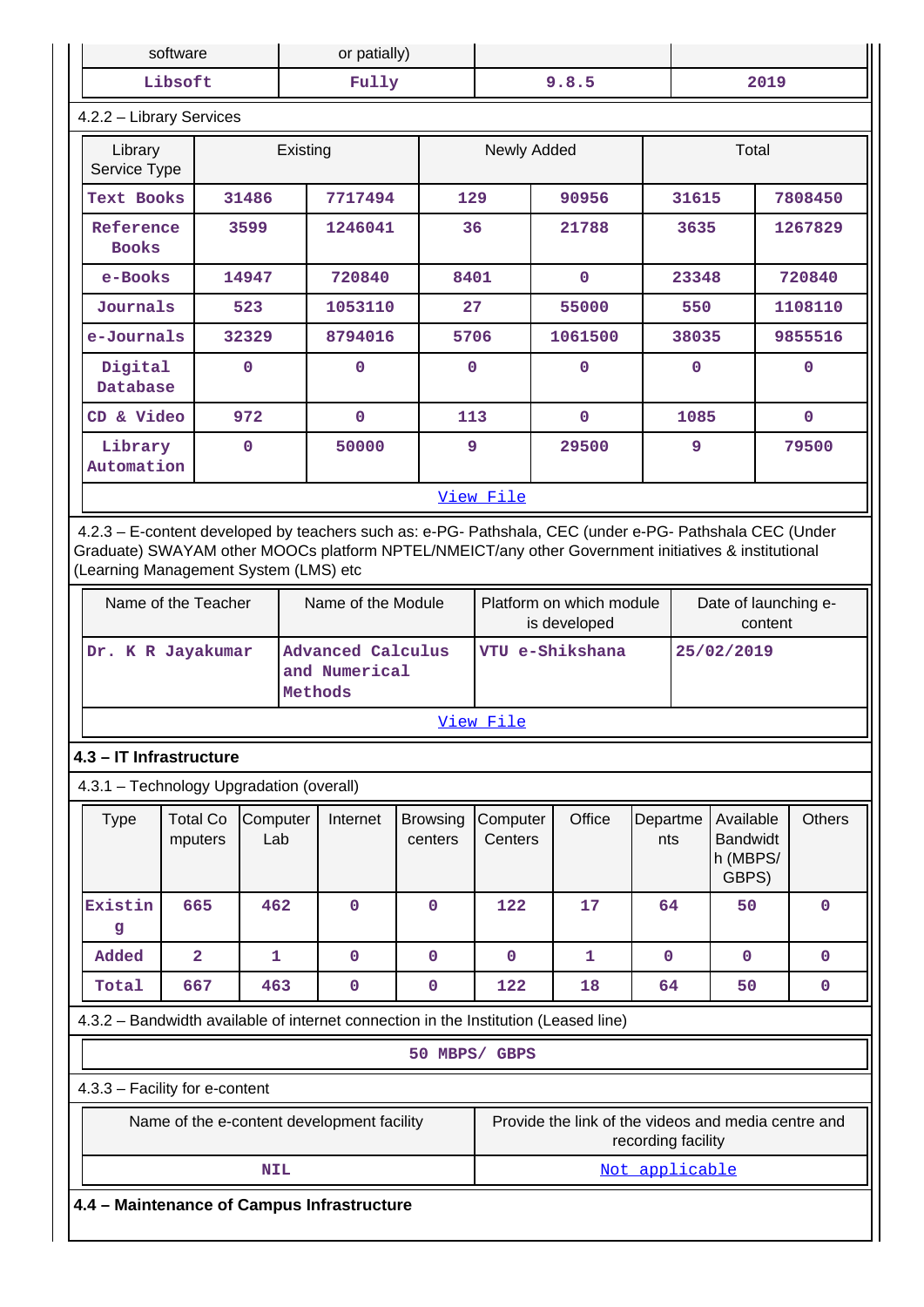4.4.1 – Expenditure incurred on maintenance of physical facilities and academic support facilities, excluding salary component, during the year

| Assigned Budget on<br>academic facilities | Expenditure incurred on<br>maintenance of academic<br>facilities | Assigned budget on<br>physical facilities | Expenditure incurredon<br>maintenance of physical<br>facilites |  |
|-------------------------------------------|------------------------------------------------------------------|-------------------------------------------|----------------------------------------------------------------|--|
| 1900000                                   | 1885990                                                          | 9300000                                   | 9250010                                                        |  |

 4.4.2 – Procedures and policies for maintaining and utilizing physical, academic and support facilities - laboratory, library, sports complex, computers, classrooms etc. (maximum 500 words) (information to be available in institutional Website, provide link)

 **• The college has well furnished and equipped laboratories and classrooms. Every department maintains seminar halls, classrooms and laboratories in specific. The college has staff who oversee the maintenance of buildings, classrooms and laboratories. • College has employed adequate staff to ensure hygienic and clean environment in the campus. Gardeners maintain the landscape in the campus. Pest control measures are undertaken periodically to ensure a pest free zone. • Periodic maintenance of equipment in laboratories is done and non-serviceable equipments are replaced. Maintenance of lifts, CCTV cameras and water purifier is done regularly through Annual Maintenance Contracts (AMC). • The parking facility is well maintained. The campus is monitored through CCTV cameras, placed in areas which cover the entire campus zone. The campus Automation committee monitors the campus area through these surveillance cameras. • Proper inspection methods are employed to verify the stock at the end of every academic year and a stock verification report is generated and maintained. • HODs of each department submit periodic budget for laboratory and department requirements and maintenance. The requirements are evaluated before the beginning of every semester and are approved for execution and smooth running of the departments. • Students are encouraged to participate in sports and games. The college has badminton, volleyball and throw-ball courts and a kabaddi field. The sports committee looks after all the affairs related to sports and games. • All the facilities provided in the college like the laboratories, computers, library are utilized by students and staff for various projects and research activities. • The institution has well developed and maintained website, that reflects all the activities organized and executed in the campus and off the campus. • Conferences, seminars, technical talks and many technical events for students as well as staff are organized and conducted using Conference Hall and various seminar halls. Two Board Rooms, Principal's Office and HODs' Office at department level are used to conduct meetings regularly. • Online Laboratory and Group Discussion Rooms are well maintained and are utilized during recruitment drives by various companies visiting the college. Online laboratories are also utilized for conducting online exams of other universities like BITS Pilani and are also utilized for V.T.U digital valuation. • Internet laboratory is used to conduct many workshops and faculty development programs. It is also used to carry out University exam paper online evaluation. • Students utilize the play ground to practice sports and games. They have participated in various university sports and games and also won many laurels to the college.**

<http://ksit.ac.in/naac>

### **CRITERION V – STUDENT SUPPORT AND PROGRESSION**

#### **5.1 – Student Support**

5.1.1 – Scholarships and Financial Support

|                                       | Name/Title of the scheme              | Number of students | Amount in Rupees |  |  |
|---------------------------------------|---------------------------------------|--------------------|------------------|--|--|
| Financial Support<br>from institution | Fee Concession -<br>Merit, Economical | 123                | 1773960          |  |  |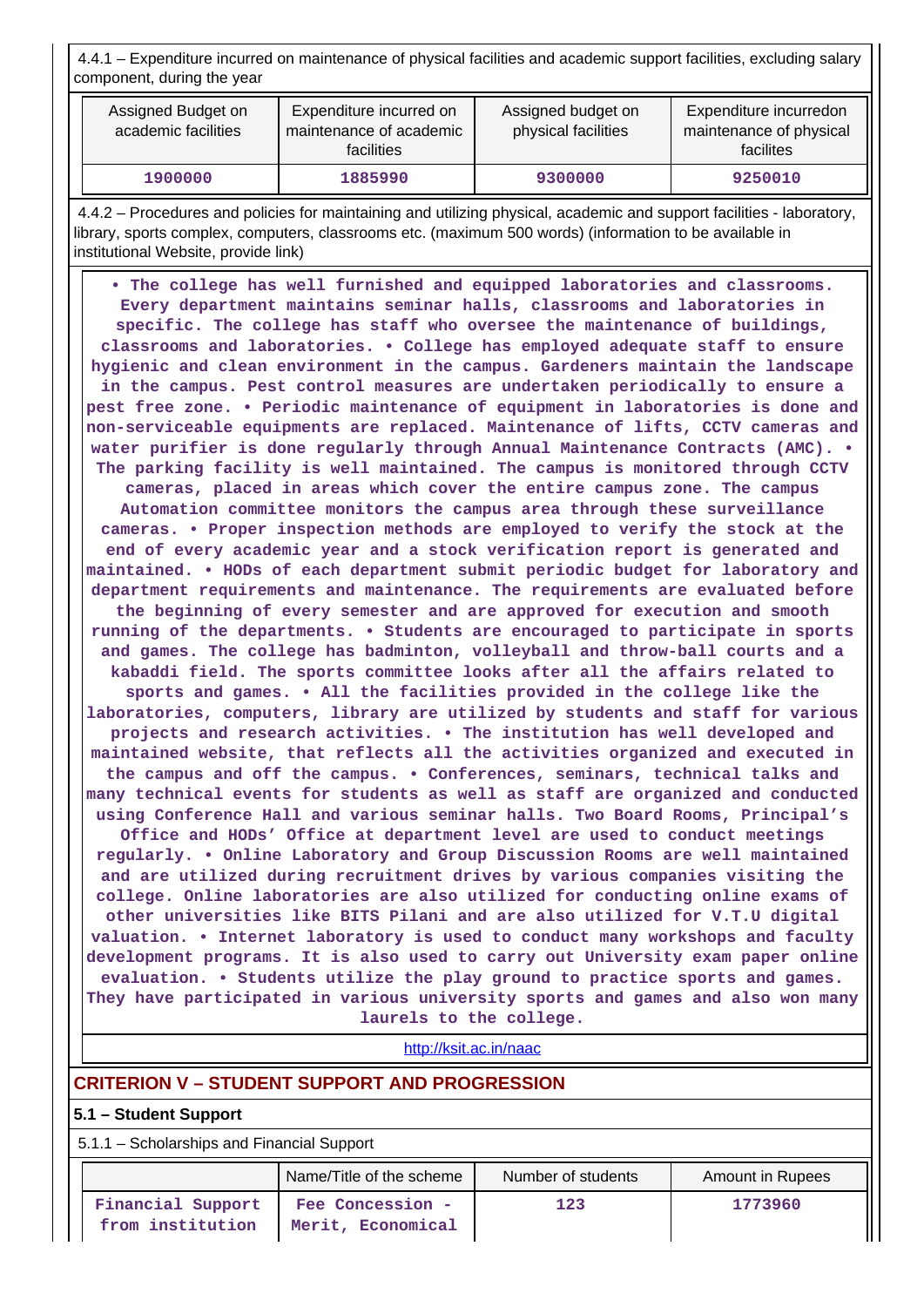|                                                                                                                                                                                                                 | Backward Class,<br>Community                   |                                |                   |  |  |
|-----------------------------------------------------------------------------------------------------------------------------------------------------------------------------------------------------------------|------------------------------------------------|--------------------------------|-------------------|--|--|
| Financial Support<br>from Other Sources                                                                                                                                                                         |                                                |                                |                   |  |  |
| a) National                                                                                                                                                                                                     | Government Sources<br>- Supernumerary<br>Quota | 21                             | 639685            |  |  |
| b) International                                                                                                                                                                                                | <b>NIL</b>                                     | $\Omega$                       | $\mathbf{0}$      |  |  |
|                                                                                                                                                                                                                 |                                                | View File                      |                   |  |  |
| 5.1.2 - Number of capability enhancement and development schemes such as Soft skill development, Remedial<br>coaching, Language lab, Bridge courses, Yoga, Meditation, Personal Counselling and Mentoring etc., |                                                |                                |                   |  |  |
| Name of the capability<br>enhancement scheme                                                                                                                                                                    | Date of implemetation                          | Number of students<br>enrolled | Agencies involved |  |  |
| Campus Induction<br>Program for 1st Sem                                                                                                                                                                         | 16/08/2018                                     | 334                            | Seventh Sense     |  |  |
| Campus Induction<br>Program for 1st Sem                                                                                                                                                                         | 18/08/2018                                     | 334                            | Seventh Sense     |  |  |
| Campus Induction<br>Program for 1st Sem                                                                                                                                                                         | 20/08/2018                                     | 334                            | Seventh Sense     |  |  |
| Personality<br>Development<br>Training Program<br>for 3rd Sem                                                                                                                                                   | 18/09/2018                                     | 351                            | Seventh Sense     |  |  |
| Personality<br>Development<br>Training Program<br>for 3rd Sem                                                                                                                                                   | 19/09/2018                                     | 351                            | Seventh Sense     |  |  |
| Personality<br>Development<br>Training Program<br>for 3rd Sem                                                                                                                                                   | 20/09/2018                                     | 351                            | Seventh Sense     |  |  |
| Personality<br>Development<br>Training Program<br>for 3rd Sem                                                                                                                                                   | 21/09/2018                                     | 351                            | Seventh Sense     |  |  |
| Personality<br>Development<br>Training Program<br>for 3rd Sem                                                                                                                                                   | 22/09/2018                                     | 351                            | Seventh Sense     |  |  |
| Personality<br>Development<br>Training Program<br>for 5th Sem                                                                                                                                                   | 24/09/2018                                     | 428                            | Seventh Sense     |  |  |
| Personality<br>Development<br>Training Program<br>for 5th Sem                                                                                                                                                   | 25/09/2018                                     | 428                            | Seventh Sense     |  |  |
|                                                                                                                                                                                                                 |                                                | View File                      |                   |  |  |
| 5.1.3 – Students benefited by guidance for competitive examinations and career counselling offered by the<br>institution during the year                                                                        |                                                |                                |                   |  |  |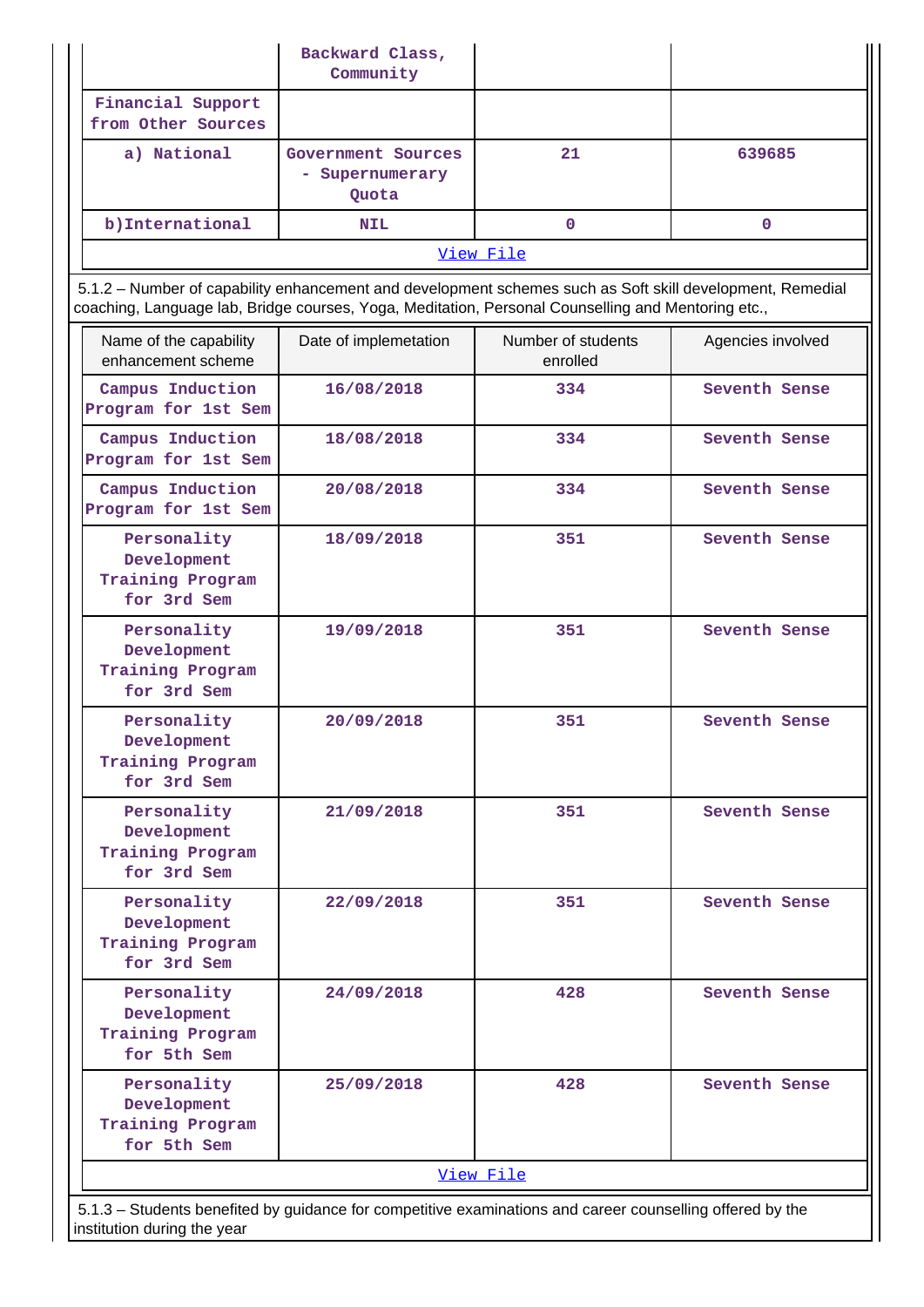| Year                                                                                                                                                           | Name of the<br>scheme                                                                                         | Number of<br>benefited<br>students for<br>competitive<br>examination | Number of<br>benefited<br>students by<br>career<br>counseling<br>activities | Number of<br>students who<br>have passedin<br>the comp. exam                                                 | Number of<br>studentsp placed                       |  |  |
|----------------------------------------------------------------------------------------------------------------------------------------------------------------|---------------------------------------------------------------------------------------------------------------|----------------------------------------------------------------------|-----------------------------------------------------------------------------|--------------------------------------------------------------------------------------------------------------|-----------------------------------------------------|--|--|
| 2018                                                                                                                                                           | <b>CSI AND</b><br><b>ALUMNI</b>                                                                               | $\mathbf{O}$                                                         | 128                                                                         | 3                                                                                                            | 79                                                  |  |  |
| 2018                                                                                                                                                           | IEI                                                                                                           | $\mathbf 0$                                                          | 70                                                                          | 3                                                                                                            | 79                                                  |  |  |
| 2018                                                                                                                                                           | <b>ISTE</b>                                                                                                   | $\mathbf 0$                                                          | 76                                                                          | 3                                                                                                            | 79                                                  |  |  |
| 2018                                                                                                                                                           | <b>ALUMNI</b>                                                                                                 | $\mathbf 0$                                                          | 125                                                                         | 10                                                                                                           | 66                                                  |  |  |
| 2018                                                                                                                                                           | <b>ALUMNI</b>                                                                                                 | 0                                                                    | 132                                                                         | 10                                                                                                           | 19                                                  |  |  |
|                                                                                                                                                                | View File                                                                                                     |                                                                      |                                                                             |                                                                                                              |                                                     |  |  |
| 5.1.4 - Institutional mechanism for transparency, timely redressal of student grievances, Prevention of sexual<br>harassment and ragging cases during the year |                                                                                                               |                                                                      |                                                                             |                                                                                                              |                                                     |  |  |
|                                                                                                                                                                | Total grievances received<br>Avg. number of days for grievance<br>Number of grievances redressed<br>redressal |                                                                      |                                                                             |                                                                                                              |                                                     |  |  |
|                                                                                                                                                                | 1<br>1<br>10                                                                                                  |                                                                      |                                                                             |                                                                                                              |                                                     |  |  |
| 5.2 - Student Progression                                                                                                                                      |                                                                                                               |                                                                      |                                                                             |                                                                                                              |                                                     |  |  |
| 5.2.1 - Details of campus placement during the year                                                                                                            |                                                                                                               |                                                                      |                                                                             |                                                                                                              |                                                     |  |  |
|                                                                                                                                                                | On campus                                                                                                     |                                                                      |                                                                             | Off campus                                                                                                   |                                                     |  |  |
| Nameof<br>organizations<br>visited                                                                                                                             | Number of<br>students<br>participated                                                                         | Number of<br>stduents placed                                         | Nameof<br>organizations<br>visited                                          | Number of<br>students<br>participated                                                                        | Number of<br>stduents placed                        |  |  |
| <b>ABC</b><br><b>TECHNOLOGY</b>                                                                                                                                | 11                                                                                                            | 10                                                                   | <b>ACCENTURE</b>                                                            | 3                                                                                                            | 3                                                   |  |  |
|                                                                                                                                                                |                                                                                                               |                                                                      | View File                                                                   |                                                                                                              |                                                     |  |  |
| 5.2.2 - Student progression to higher education in percentage during the year                                                                                  |                                                                                                               |                                                                      |                                                                             |                                                                                                              |                                                     |  |  |
| Year                                                                                                                                                           | Number of<br>students<br>enrolling into<br>higher education                                                   | Programme<br>graduated from                                          | Depratment<br>graduated from                                                | Name of<br>institution joined                                                                                | Name of<br>programme<br>admitted to                 |  |  |
| 2018                                                                                                                                                           | 1                                                                                                             | BE                                                                   | <b>ECE</b>                                                                  | <b>DAYANANDA</b><br><b>SAGAR</b><br><b>UNIVERSITY</b>                                                        | M.TECH                                              |  |  |
| 2018                                                                                                                                                           | 1                                                                                                             | <b>BE</b>                                                            | <b>ECE</b>                                                                  | <b>INSTITUTE OF</b><br><b>MANAGEMENT</b><br>STUDIES AND<br><b>RESEARCH,</b><br>VIDYANAGAR,<br><b>HUBBALI</b> | <b>MBA</b>                                          |  |  |
| 2018                                                                                                                                                           | 1                                                                                                             | <b>BE</b>                                                            | <b>MECH</b>                                                                 | <b>RAMAIAH</b><br><b>UNIVERSITY</b><br>OF APPLIED<br><b>SCIENCE</b>                                          | <b>MBA</b>                                          |  |  |
| 2018                                                                                                                                                           | 1                                                                                                             | BE                                                                   | <b>MECH</b>                                                                 | <b>MANIPAL</b><br><b>ACADEMY OF</b><br><b>HIGHER</b>                                                         | M.TECH IN<br><b>INDUSTRIAL</b><br><b>AUTOMATION</b> |  |  |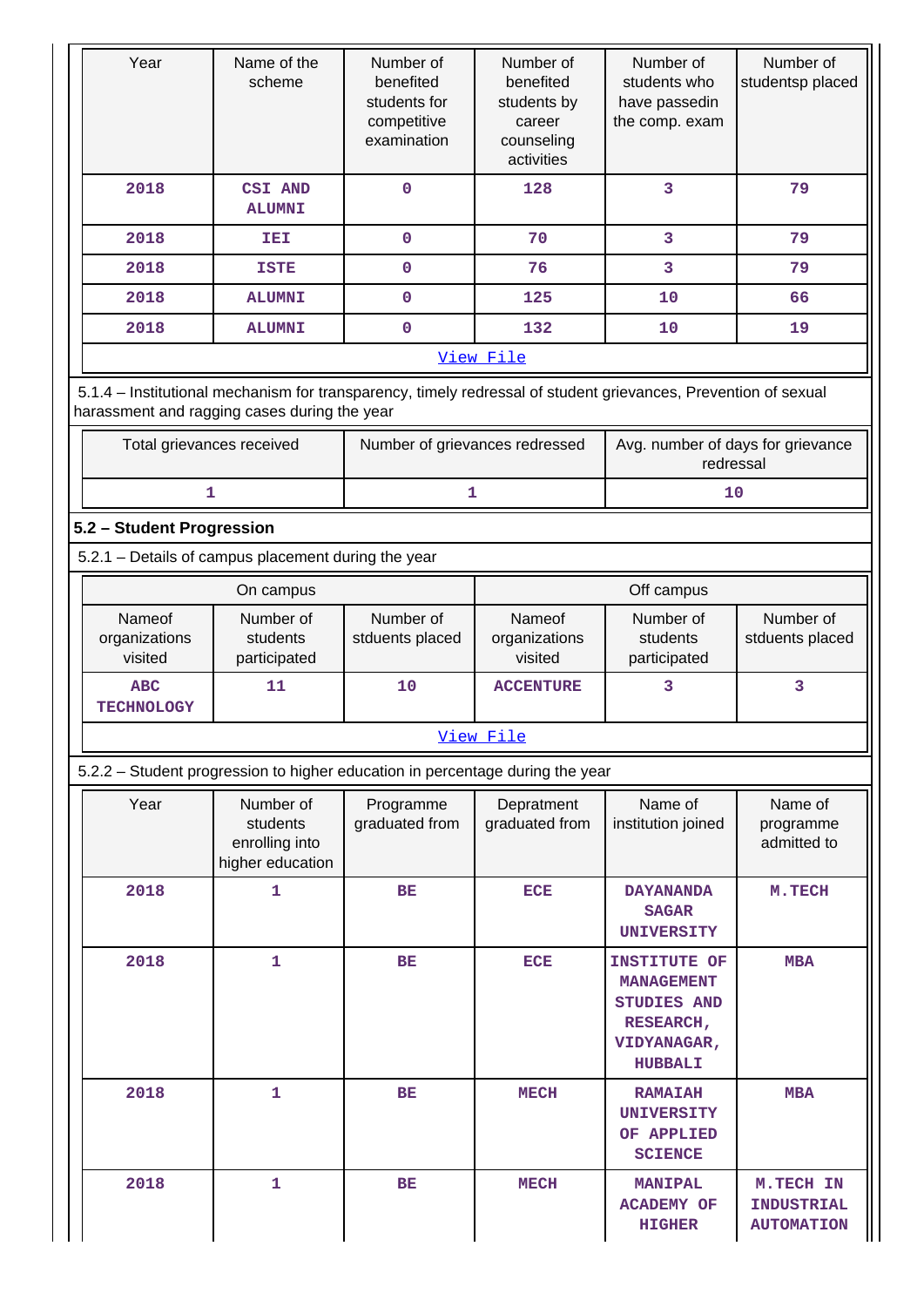|                          |                                                                                                           |                                                                                                    |                                   |                                     | <b>EDUCATION</b>                                                                                                              | AND ROBOTICS                                                                               |  |
|--------------------------|-----------------------------------------------------------------------------------------------------------|----------------------------------------------------------------------------------------------------|-----------------------------------|-------------------------------------|-------------------------------------------------------------------------------------------------------------------------------|--------------------------------------------------------------------------------------------|--|
| 2018                     | 1                                                                                                         | BE                                                                                                 |                                   | <b>MECH</b>                         | <b>PES</b><br><b>UNIVERSITY</b>                                                                                               | M.TECH IN<br>DATA SCIENCE<br>AND MACHINE<br><b>LEARNING</b>                                |  |
| 2018                     | 1                                                                                                         | BE                                                                                                 |                                   | <b>MECH</b>                         | <b>CONVENTRY</b><br>UNIVERSITY,<br>UK                                                                                         | MSC IN<br><b>AUTOMOTIVE</b><br><b>ENGINEERING</b>                                          |  |
| 2018                     | 1                                                                                                         | <b>BE</b>                                                                                          |                                   | <b>MECH</b>                         | <b>DAYANANDA</b><br><b>SAGAR</b><br><b>UNIVERSITY</b>                                                                         | ME IN DESIGN                                                                               |  |
| 2018                     | $\mathbf{1}$                                                                                              | BE                                                                                                 |                                   | TCE                                 | LA TROBE -<br>UNIVERSITY,<br><b>AUSTRALIA</b>                                                                                 | <b>MASTER OF</b><br><b>INFORMATION</b><br><b>TECHNOLOGY</b>                                |  |
| 2018                     | $\mathbf{1}$                                                                                              | BE                                                                                                 |                                   | TCE                                 | <b>SAN</b><br><b>FRANCISCO</b><br><b>STATE</b><br><b>UNIVERSITY</b>                                                           | MS                                                                                         |  |
| 2018                     | $\mathbf{1}$                                                                                              | BE                                                                                                 |                                   | <b>TCE</b>                          | <b>UNIVERSITY</b><br>OF HERTFORDS<br><b>HIRE</b>                                                                              | MSC (SW)<br><b>CYBER</b><br><b>SECURITY</b><br>WITH<br><b>SANDWICH</b><br><b>PLACEMENT</b> |  |
|                          | 5.2.3 - Students qualifying in state/ national/ international level examinations during the year<br>Items |                                                                                                    |                                   |                                     | (eg:NET/SET/SLET/GATE/GMAT/CAT/GRE/TOFEL/Civil Services/State Government Services)<br>Number of students selected/ qualifying |                                                                                            |  |
|                          | <b>GRE</b>                                                                                                |                                                                                                    |                                   |                                     | 12                                                                                                                            |                                                                                            |  |
|                          | <b>TOFEL</b>                                                                                              |                                                                                                    |                                   |                                     | 3                                                                                                                             |                                                                                            |  |
|                          | Any Other                                                                                                 |                                                                                                    |                                   |                                     | 11                                                                                                                            |                                                                                            |  |
|                          |                                                                                                           |                                                                                                    | View File                         |                                     |                                                                                                                               |                                                                                            |  |
|                          |                                                                                                           |                                                                                                    |                                   |                                     | 5.2.4 - Sports and cultural activities / competitions organised at the institution level during the year                      |                                                                                            |  |
|                          | Activity                                                                                                  |                                                                                                    | Level                             |                                     | Number of Participants                                                                                                        |                                                                                            |  |
|                          | CULTURAL FEST - ANANYA                                                                                    |                                                                                                    | <b>INSTITUTION</b>                |                                     | 200                                                                                                                           |                                                                                            |  |
| <b>ANNUAL SPORTS DAY</b> |                                                                                                           |                                                                                                    | <b>INSTITUTION</b>                |                                     | 600                                                                                                                           |                                                                                            |  |
|                          |                                                                                                           | 200<br>VTU KABBADDI (MEN)<br><b>INTER COLLEGIATE</b><br>TOURNAMENT 2018-19<br>BENGALURU SOUTH ZONE |                                   |                                     |                                                                                                                               |                                                                                            |  |
|                          |                                                                                                           |                                                                                                    |                                   |                                     |                                                                                                                               |                                                                                            |  |
|                          |                                                                                                           |                                                                                                    | View File                         |                                     |                                                                                                                               |                                                                                            |  |
|                          | 5.3 - Student Participation and Activities                                                                |                                                                                                    |                                   |                                     |                                                                                                                               |                                                                                            |  |
|                          | level (award for a team event should be counted as one)                                                   |                                                                                                    |                                   |                                     | 5.3.1 - Number of awards/medals for outstanding performance in sports/cultural activities at national/international           |                                                                                            |  |
| Year                     | Name of the<br>award/medal                                                                                | National/<br>Internaional                                                                          | Number of<br>awards for<br>Sports | Number of<br>awards for<br>Cultural | Student ID<br>number                                                                                                          | Name of the<br>student                                                                     |  |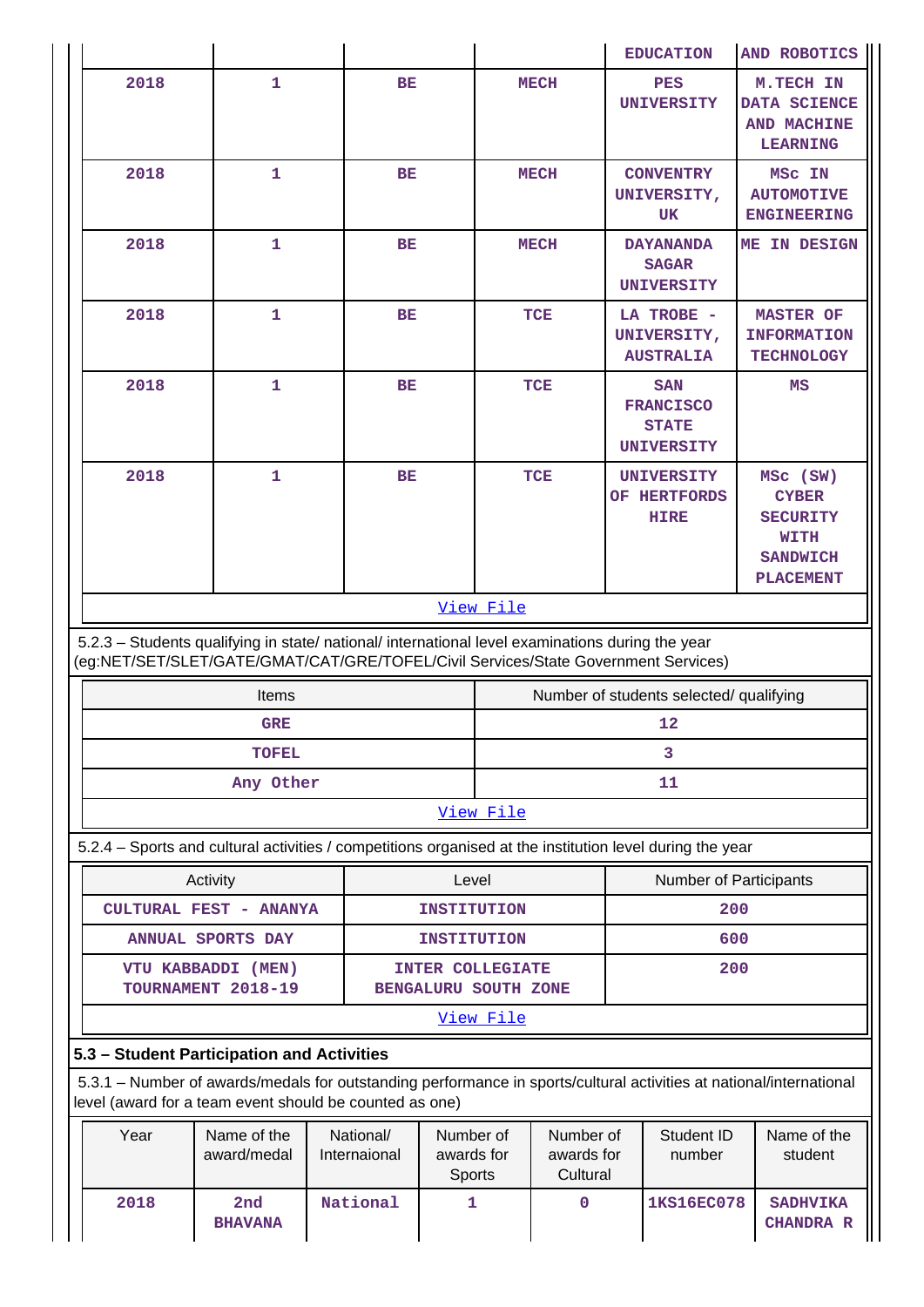|      | <b>MEMORIAL</b><br>THROW BALL<br>(WOMEN)<br><b>TOURNAMENT</b><br>2018                                                 |          |                         |              |                   |                                    |
|------|-----------------------------------------------------------------------------------------------------------------------|----------|-------------------------|--------------|-------------------|------------------------------------|
| 2018 | <b>VTU INTER</b><br><b>COLLEGE</b><br>SWIMMING C<br><b>OMPETITION</b>                                                 | National | $\overline{\mathbf{3}}$ | $\mathbf{0}$ | <b>1KS16TE018</b> | <b>KARTHIK</b><br><b>NARAYAN L</b> |
| 2018 | <b>INTERCOLLE</b><br><b>GIATE</b><br><b>SPORTS</b><br><b>SPHYGMUS</b><br><b>SOFTBALL</b><br><b>TOURNAMENT</b><br>2019 | National | $\mathbf{1}$            | $\Omega$     | <b>1KS17CS062</b> | ROHITH K                           |
| 2018 | <b>THROWBALL</b><br>(WOMEN)<br><b>TOURNAMENT</b><br>$2018 - 19$                                                       | National | $\mathbf{1}$            | $\mathbf{0}$ | <b>1KS18CS015</b> | <b>CHAITRA R</b>                   |
| 2018 | <b>FASHION</b><br><b>SHOW IN</b><br><b>VEMANA</b><br><b>INSTITUTE</b><br><b>OF</b><br><b>TECHNOLOGY</b>               | National | $\mathbf{1}$            | $\mathbf{0}$ | <b>1KS13ME041</b> | <b>JEEVAN</b><br><b>REDDY</b>      |
| 2018 | <b>FASHION</b><br><b>SHOW IN</b><br><b>PRANATHI</b><br>AT JIT                                                         | National | $\mathbf{1}$            | $\Omega$     | <b>1KS13ME041</b> | <b>JEEVAN</b><br><b>REDDY</b>      |
| 2018 | <b>GROUP SONG</b>                                                                                                     | National | $\mathbf{1}$            | $\Omega$     | <b>1KS17EC104</b> | <b>VISHAL</b><br><b>GOUTHAM N</b>  |
|      |                                                                                                                       |          | View File               |              |                   |                                    |

 5.3.2 – Activity of Student Council & representation of students on academic & administrative bodies/committees of the institution (maximum 500 words)

 **The Institute has Student council and students actively involve in various committees. 1.Class Committee - Each UG class has a Committee to review the academic activities, progress and improvement plans of all subjects of all semesters. The committee consists of HOD, Chair person, Class adviser and the students representatives (4 Members/semester/section). The committee will discuss the academic related issues including conduction of classes, question paper pattern and students grievances Guidelines of IQAC and submission of AQAR for Affiliated/Constituent Colleges 2.Professional Bodies - In professional bodies like IEI, ISTE, CSI, IEEE, IETE,SAE, student representatives actively participate by conducting Student conventions, chapters, technical events and quizzes etc with the help of faculty members. 3.News Letter Magazine Committee - Students representatives who are nominated in the editorial board help to collect articles, poems, drawings etc from talented students. They compose, edit and take initiative in printing the news letters at Department level and work for the preparation of magazine at college level. Faculties of the editorial board will guide them in the entire process of printing and releasing the magazine. Students editors also involve in preparing the conference proceedings (National Conference/International), souvenir of student conventions conducted in the Departments. http://ksit.ac.in/newsletter.html CSE**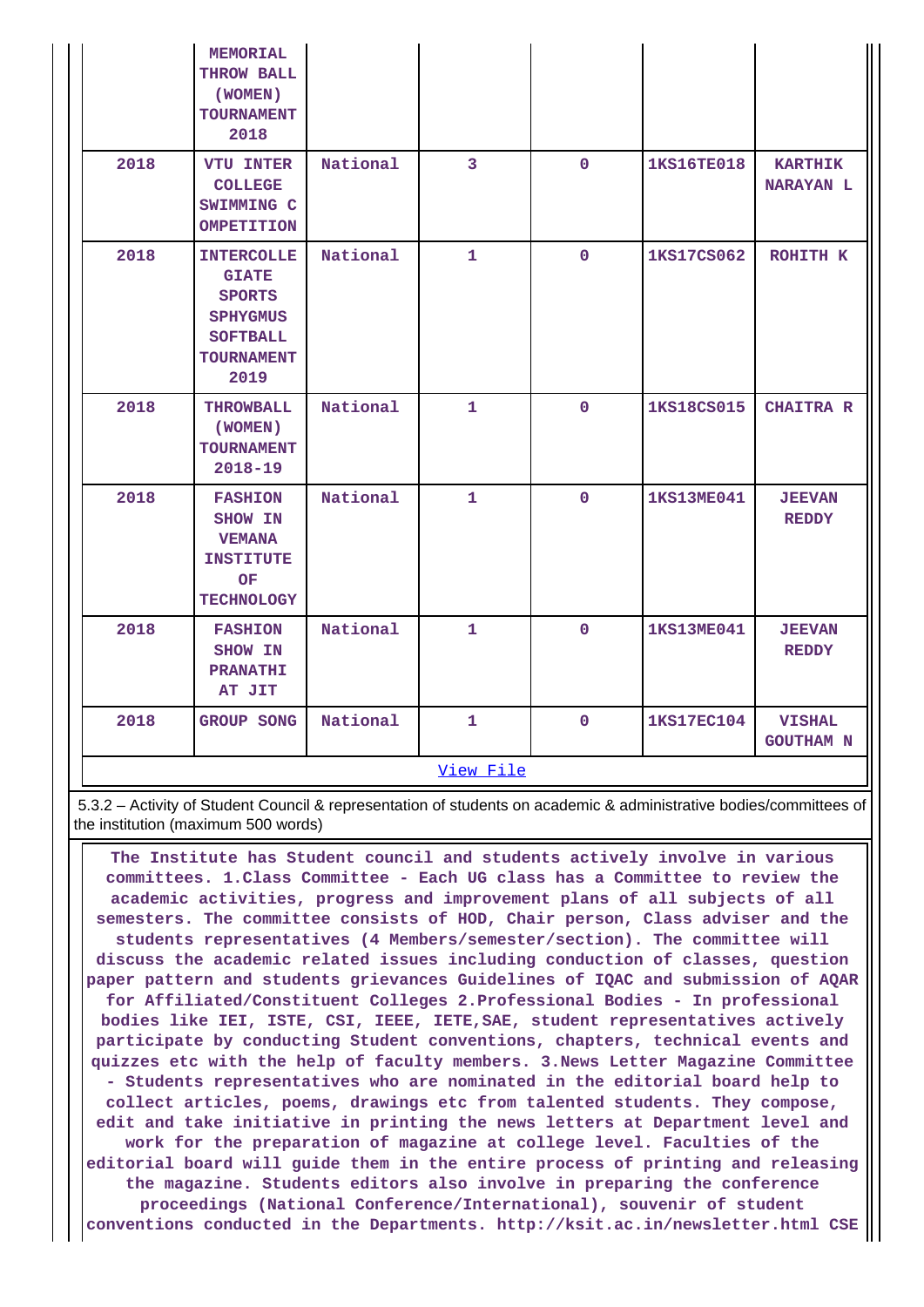**http://ksit.ac.in/images/1591952619816\_image.pdf ECE http://ksit.ac.in/images/1592762026243\_image.pdf Mechanical http://ksit.ac.in/images/1591331973250\_image.pdf Electronics and Telecommunication http://ksit.ac.in/images/1571122287580\_image.pdf 4.Cultural Committee - The institution conducts annual cultural Fest Ananya, First year Inaugural function, Fare Well function through Cultural committee. From all departments, students representatives will be the members of Core committee, creative committee etc. They will help the faculty in charge in organizing these events. https://www.facebook.com/ananyaksit/ 5.NSS Committee - Students contribution to the society is significant and KSIT students always show their concern in this regard. There is a NSS unit in the institution and volunteers of this committee will organize programs like NSS Camps, Swatch KSIT, Blood donation, Red cross etc. http://ksit.ac.in/nss.html#committee 6.Sports Committee - Every year, KSIT Sports meet will be organized and student volunteers will help physical Education Director in organizing team events and Individual events. 7.Anti ragging Committee - Student representatives will play a major role in informing ragging cases, helping to create harmony and to curb ragging. 8.Anti sexual harassment Committee - Girl students and Lady Faculty Members will be the members of this Committee. The student members of the committee will report about any harassment issues to the concerned Committee coordinator for further action. 9.Grievance Committee - Any type of Grievances regarding common facilities or academic related issues will be brought to the notice of the concerned by the student members of this Committee. Regular interactions are scheduled through meetings. If any grievances are reported, then faculty member who is the Coordinator of this committee will bring it to the notice of higher authorities. Further, the matter will be resolved soon through follow ups.**

#### **5.4 – Alumni Engagement**

5.4.1 – Whether the institution has registered Alumni Association?

 **No**

5.4.2 – No. of enrolled Alumni:

**403**

5.4.3 – Alumni contribution during the year (in Rupees) :

**0**

5.4.4 – Meetings/activities organized by Alumni Association :

 **http://ksit.ac.in/alumni.html#events 1. The Annual alumni meet was organized on 4th November 2018 and total 102 participated in the whole day events. Mr.Bharath Bellur, Alumni of 2006 and currently working as Program Manager, Robert Bosch Engineering was present as the Chief Guest for the Alumni Meet. Mr.Guru Sharan an Alumni of 2014 working as Software Engineer, Walgreens, Washington was present as Guest of Honor. Sri.Y.Ramachandra Naidu, President of Kammavari Sangham presided over the function and Sri.D.Rukmangada, Honorary Treasurer Kammavari Sangham also graced the occasion. Dr.T.V.Govindaraju Principal of K.S.I.T and Rector of the Alumni Association also graced the occasion. 2. On 7th March CSE department has arranged a career Guidance/ Internship awareness program . Resource Person Mr. Gurusharan, Alumni of ECE and 6th Semester students participated. 3. Department of ECE has organized a career Guidance/Internship awareness Program by Mr. Gurusharan, Alumni of ECE department. 4. Department of Electronics and Telecommunication department has arranged a career guidance program for 5th and 7th Semesters. Alumni Mr. Satya Pramod Bhat Mr. Vikas Naga Prasanna were the resource persons. 5. On 5th to th**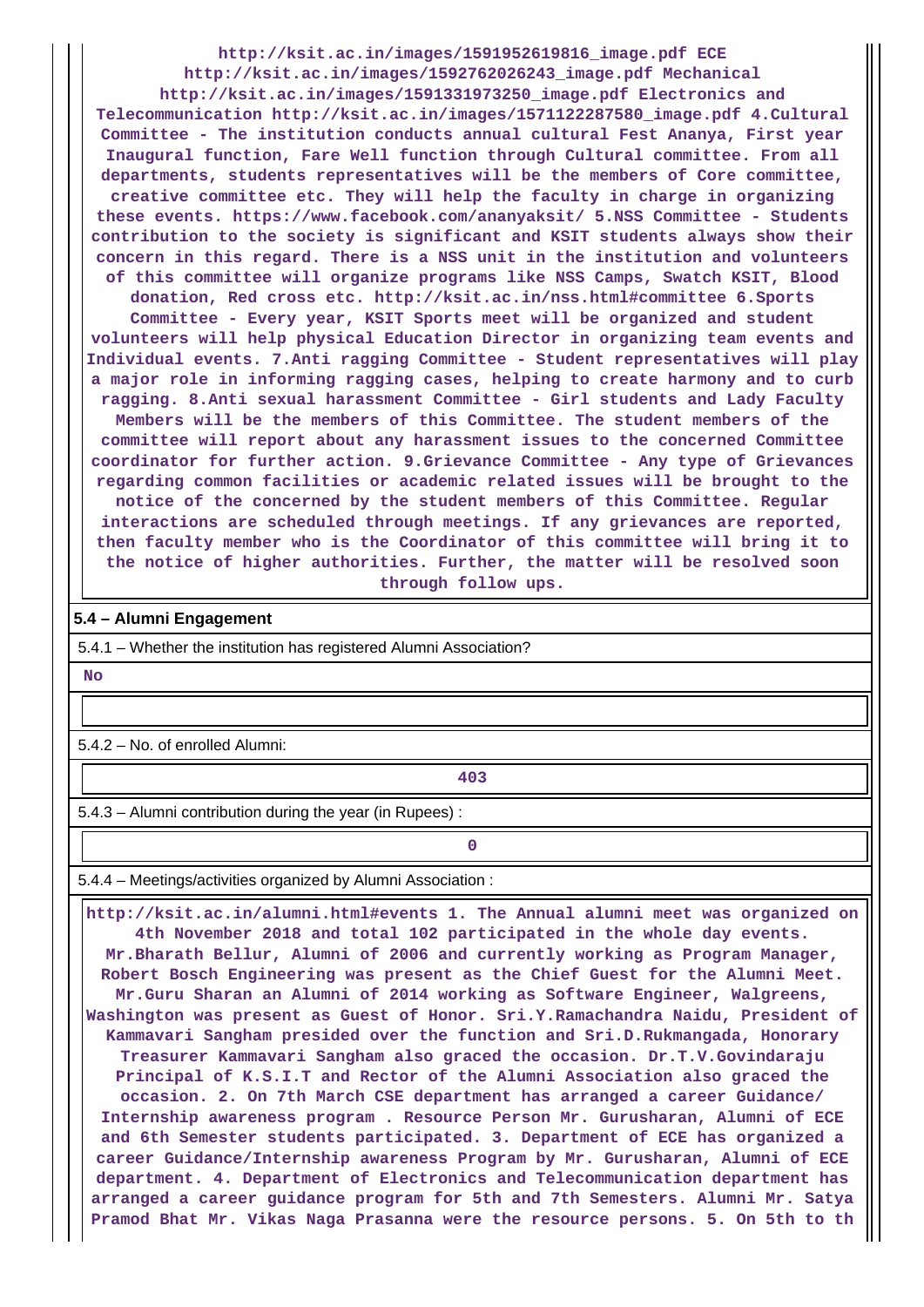**October a work shop on Embedded IOT is conducted by Innversa Technosoft under**

**alumni banner of Electronics and Telecommunication department. 1 http://ksit.ac.in/alumni.html#events 1. The Annual alumni meet was organized on 4th November 2018 and total 102 participated in the whole day events. Mr.Bharath Bellur, Alumni of 2006 and currently working as Program Manager, Robert Bosch Engineering was present as the Chief Guest for the Alumni Meet. Mr.Guru Sharan an Alumni of 2014 working as Software Engineer, Walgreens, Washington was present as Guest of Honor. Sri.Y.Ramachandra Naidu, President of Kammavari Sangham presided over the function and Sri.D.Rukmangada, Honorary Treasurer Kammavari Sangham also graced the occasion. Dr.T.V.Govindaraju Principal of K.S.I.T and Rector of the Alumni Association also graced the occasion. 2. On 7th March CSE department has arranged a career Guidance/ Internship awareness program . Resource Person Mr. Gurusharan, Alumni of ECE and 6th Semester students participated. 3. Department of ECE has organized a career Guidance/Internship awareness Program by Mr. Gurusharan, Alumni of ECE department. 4. Department of Electronics and Telecommunication department has**

**arranged a career guidance program for 5th and 7th Semesters. Alumni Mr. Satya Pramod Bhat Mr. Vikas Naga Prasanna were the resource persons. 5. On 5th to th October a work shop on Embedded IOT is conducted by Innversa Technosoft under alumni banner of Electronics and Telecommunication department.**

### **CRITERION VI – GOVERNANCE, LEADERSHIP AND MANAGEMENT**

#### **6.1 – Institutional Vision and Leadership**

 6.1.1 – Mention two practices of decentralization and participative management during the last year (maximum 500 words)

 **• The institution encouraged a culture of active participation by including all the stakeholders in all activities. Few practices of decentralization and participative management are listed below. 1. Annual Budget: Annual budget for the academic year 2018-19 was framed by institutional head, giving instructions to HODs. Head of the Department conducted departmental meeting and informed faculties to provide annual budget required for the academic year for their laboratory accessories or any requirements for the department. All departmental budget requirements were reported by the concerned faculty, which was authenticated by HOD and submitted to the principal, which was forwarded to the management. Total Annual Budget requested was 1649.41 Lakhs for the academic year 2018-19. Institutional management approved total budget of 1600.00 Lakhs. This Budget was utilized by all departments (CSE, ECE, Mechanical, TCE, BSH) for Recurring and Non-recurring Expenditures such as Purchase of new equipments, Alterations required to labs, staff rooms, office, Furniture, Computers and support systems, Software, Departmental and RD Consumables, College Level Events, etc. Total expenditure for the academic year 2018-19 was 1243.00 Lakhs by all the departments and college level events. 2. Various programs conducted during academic year 2018-19: Sports Day: Annual Sports Day 2018-19 was held on 16th March 2019 at UCPE Stadium, Bangalore University. Chief Guest Mr. Rudresh B, Journalist (Senior Producer TV-9), Kho-Kho Player with Management Heads inaugurated the event 10 events were conducted for Men and 8 events for women. 680 students were participated in events. From Men category, Mr. Prajwal Krishna from mechanical engineering branch became overall champion. From Women category, Ms. Sadhvika Chandra R from EC department became overall champion. Project Exhibition 2018-19: Project exhibition for final year students along with mini project was conducted on 13th May 2019. Management Heads inaugurated the event and encouraged participants. Eminent personalities in the field of academics and Industry were invited. Dr. K Chandrashekar, Mr.Srinivasan, Dr. S V Sheela, Mr.Chethan M, Dr.Venkateshwarulu, Dr.Krishnamurthy N, Dr.Jayanthi M, Mr. Mahesh Nayaka M. A. were the evaluators**

**of the event for ECE, CSE, TCE Mechanical respectively. There were 111 teams (4 departments), with around 3-4 students in a team. Judges of each department**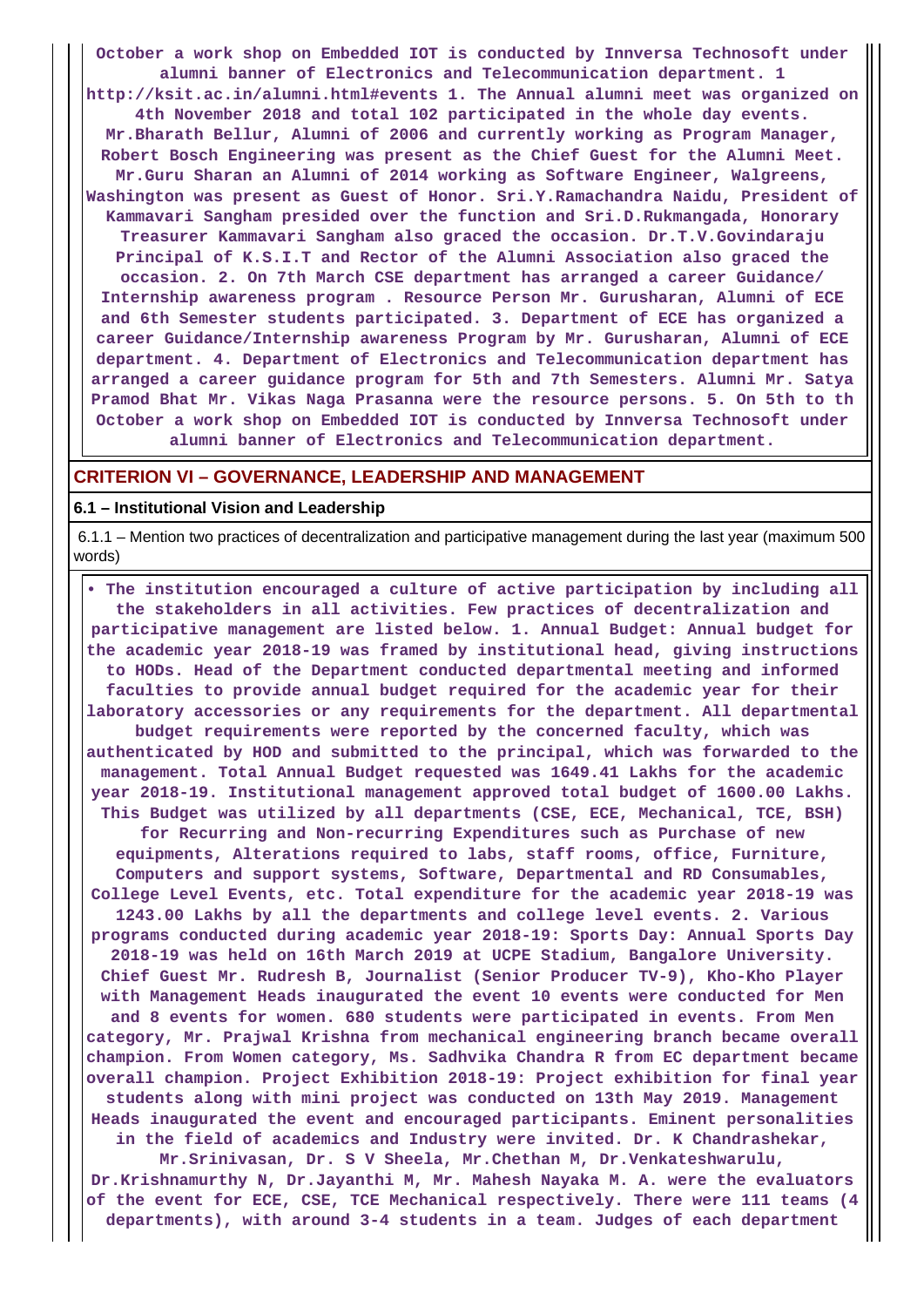**announced the best project. Alumni Meet 2018-19: This event was held on 4th November 2018 in KSIT conference hall at 11.00 am. Management Heads were present in the occasion and supported by all means. Mr.Bharath Bellur, Alumni of 2006 and currently working as Program Manager, Robert Bosch Engineering was the Chief Guest for the Alumni Meet. Ananya 2018-19: Institution Cultural Fest "Ananya" was held on 30th March, 2019 with the theme "Media". Chief Guest Mr.Gaurish Akki, a well-known TV anchor, inaugurated function with Management Heads. The main attraction was the film actor Garuda Ram, who was present in the evening event. Total of around 24 plus events were organized in a customized weeklong programme starting from 25th to 30thMarch, 2019.**

6.1.2 – Does the institution have a Management Information System (MIS)?

**No. 2. In the case of the case of the case of the case of the case of the case of the case of the case of the case of the case of the case of the case of the case of the case of the case of the case of the case of the cas** 

#### **6.2 – Strategy Development and Deployment**

6.2.1 – Quality improvement strategies adopted by the institution for each of the following (with in 100 words each):

| <b>Strategy Type</b>       | <b>Details</b>                                                                                                                                                                                                                                                                                                                                                                                                                                                                                                                                                                                                                                                                                                                                                                                         |
|----------------------------|--------------------------------------------------------------------------------------------------------------------------------------------------------------------------------------------------------------------------------------------------------------------------------------------------------------------------------------------------------------------------------------------------------------------------------------------------------------------------------------------------------------------------------------------------------------------------------------------------------------------------------------------------------------------------------------------------------------------------------------------------------------------------------------------------------|
| Curriculum Development     | The curriculum was prescribed by the<br>affiliating university namely,<br>Visvesvaraya Technical University<br>(VTU), Belgaum. The curriculum<br>undergoes a revision once in four years<br>in the normal course. During every<br>revision the tentative syllabus that<br>was finalized by the Board of Studies<br>is announced on the university website.<br>The concerned faculty are welcome to<br>give suggestions which are sent by each<br>department from the institution to the<br>university which is forwarded to<br>concerned BOS. Thus the institution<br>encourages our faculty to contribute to<br>enrich the curriculum during the course<br>of its revision. This was carried out<br>by communicating to the university<br>during the process of finalizing the<br>revised curriculum. |
| Teaching and Learning      | The faculty carefully designs the<br>delivery content, student participation<br>activities and the assignments to be<br>completed by the students during the<br>semester for every subject. They go<br>about implementing their plans to the<br>last detail. A continuous evaluation of<br>the progress of students has been<br>adopted. As a part of continuous<br>evaluation process three internal<br>assessment tests are conducted apart<br>from other methods of evaluation by the<br>faculty. The institution has adapted to<br>put into practice a novel idea in<br>teaching-learning process, using<br>different Pedagogy types to make<br>teaching learning more effective.                                                                                                                  |
| Examination and Evaluation | The University adopted online Question<br>Paper Distribution System (QPDS) for                                                                                                                                                                                                                                                                                                                                                                                                                                                                                                                                                                                                                                                                                                                         |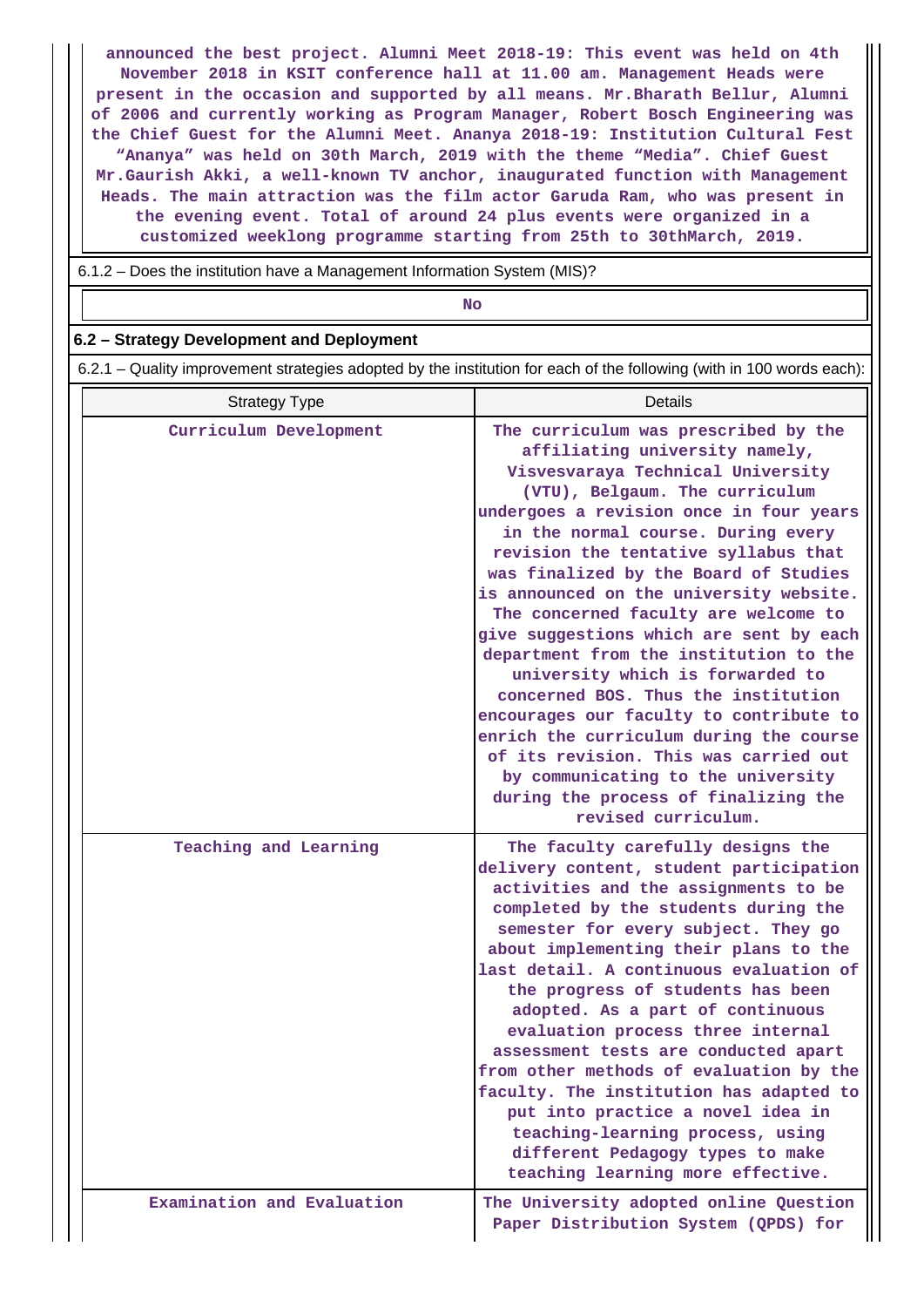|                                                               | semester end exams for all affiliated<br>colleges. QPDS is adopted to conduct<br>Semester End Examination (SEE), in<br>which question paper will be sent<br>online by VTU just half an hour before<br>the commencement of exams and<br>evaluation will be done by using<br>Digital Valuation System (DVS).<br>Continuous Internal Evaluation (CIE)<br>will be taken care by setting two<br>Question papers for each course and one<br>will be selected by the Principal and<br>that will be handed over to test<br>coordinator who will make all the<br>arrangements to administer the question<br>paper.                                               |
|---------------------------------------------------------------|---------------------------------------------------------------------------------------------------------------------------------------------------------------------------------------------------------------------------------------------------------------------------------------------------------------------------------------------------------------------------------------------------------------------------------------------------------------------------------------------------------------------------------------------------------------------------------------------------------------------------------------------------------|
| Research and Development                                      | The institution has engaged in research<br>and development with 4 VTU approved<br>research centers to facilitate faculty<br>to pursue research activities and<br>executing sponsored projects. Students<br>in particular can work on current<br>technology through mini-projects and<br>experiments in identified areas beyond<br>the coverage of the syllabus thereby<br>they acquire the knowledge/skills. The<br>mini and the final year major projects<br>are exhibited on a "Project Exhibition<br>Day" every year. The alumni and<br>industrialists are invited to evaluate<br>the projects to reward the select<br>projects.                     |
| Library, ICT and Physical<br>Infrastructure / Instrumentation | The digital library was reinforced with<br>latest version computers. The library<br>Management software Libsoft is upgraded<br>to 9.8.5. As a member of VTU-<br>Consortium, the institution was<br>licensed to access the e-Resources for<br>the year 2018-19. Newer editions of<br>Library books as per VTU syllabus is<br>upgraded. In the academic year 2018-19<br>one of the ECE department classroom is<br>ICT enabled which makes the classes<br>more interactive. As per the revised<br>syllabus new equipments have been<br>purchased for laboratories Furniture<br>and accessories have been upgraded in<br>office and administration sections |
| Human Resource Management                                     | Recruitment is made as per requirement<br>through advertisements. The resumes<br>will be collected and scrutinized as<br>per requirements and shortlisted<br>candidates will be called for<br>interview. The selected member will be<br>called for second round with the<br>management. The selected candidates<br>will be offered an appointment letter.                                                                                                                                                                                                                                                                                               |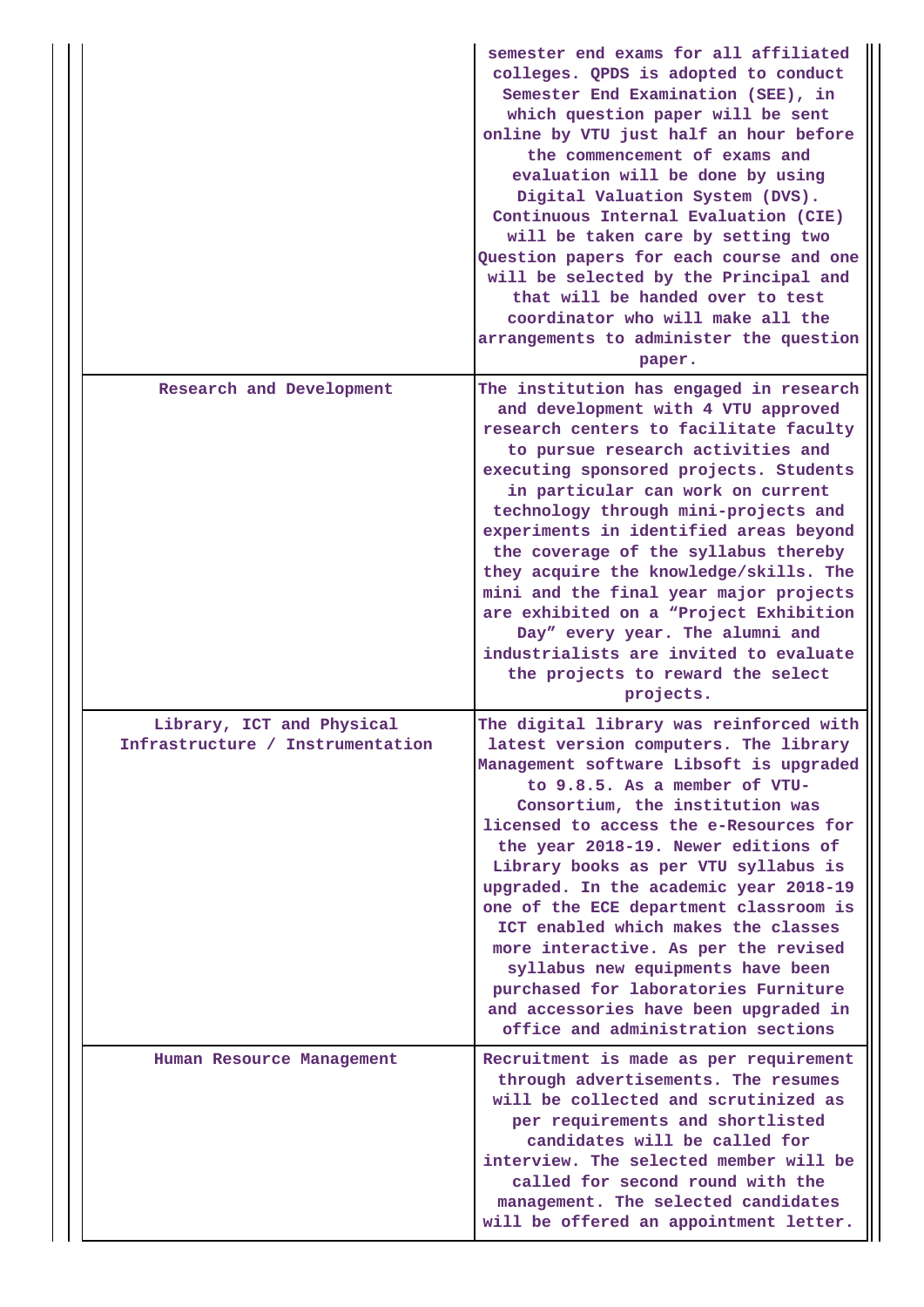| Industry Interaction / Collaboration | The institution continued to propagate<br>industry connect through: 1) Technical<br>talks / Invited seminars 2) Industry<br>visits / tours 3) Students' project<br>work / internships 4) MOU (Memorandum<br>of Understanding) During the academic<br>year 2018-19 the MOU with CMTI was<br>renewed. We have also conducted many<br>events in collaboration with MoU signed<br>industries regularly. |
|--------------------------------------|-----------------------------------------------------------------------------------------------------------------------------------------------------------------------------------------------------------------------------------------------------------------------------------------------------------------------------------------------------------------------------------------------------|
| Admission of Students                | The institution followed the admission<br>as per government rules by considering<br>the students through CET, COMED-K and<br>Management quota. Concession of fees<br>was provided to the students admitted<br>through Management quota, Community<br>students, economically poor students<br>and outstanding students.                                                                              |

6.2.2 – Implementation of e-governance in areas of operations:

| E-governace area              | <b>Details</b>                                                                                                                                                                                                                                                                                                                                                                                                                                                                                                                                                                                                                                                                                                                                                                                                                                   |
|-------------------------------|--------------------------------------------------------------------------------------------------------------------------------------------------------------------------------------------------------------------------------------------------------------------------------------------------------------------------------------------------------------------------------------------------------------------------------------------------------------------------------------------------------------------------------------------------------------------------------------------------------------------------------------------------------------------------------------------------------------------------------------------------------------------------------------------------------------------------------------------------|
| Planning and Development      | <b>No</b>                                                                                                                                                                                                                                                                                                                                                                                                                                                                                                                                                                                                                                                                                                                                                                                                                                        |
| Administration                | No                                                                                                                                                                                                                                                                                                                                                                                                                                                                                                                                                                                                                                                                                                                                                                                                                                               |
| Finance and Accounts          | The institution uses Tally software to<br>maintain and manage the inflow and<br>outflow of the finances. The accounting<br>starting from the foundation entries<br>till production of statement of<br>accounts and financial reports required<br>for strategic management, in particular<br>strategic planning was produced through<br>usage of Tally software.                                                                                                                                                                                                                                                                                                                                                                                                                                                                                  |
| Student Admission and Support | Student Admission: No Support:<br>Institution is using PUPILPOD platform<br>as a communication portal to maintain<br>constant communication with the parents<br>and students. A parent, staff and<br>student login is exclusively provided<br>in the PUPILPOD portal for sharing of<br>pertinent information like attendance<br>and academic performance of the<br>student. Regular attendance information<br>will be updated and absentee<br>information is also sent to each parent<br>through SMS for every hour. Students<br>will give their feedback on staff in<br>the PUPILPOD portal twice in the<br>semester. Subject Notes, Power Point<br>Presentations of the Subject,<br>Assignments, Question Bank of Each<br>Modules are available in the PUPILPOD<br>Portal. It helps students in<br>downloading the files whenever<br>required. |
| Examination                   | VTU will conduct examinations through                                                                                                                                                                                                                                                                                                                                                                                                                                                                                                                                                                                                                                                                                                                                                                                                            |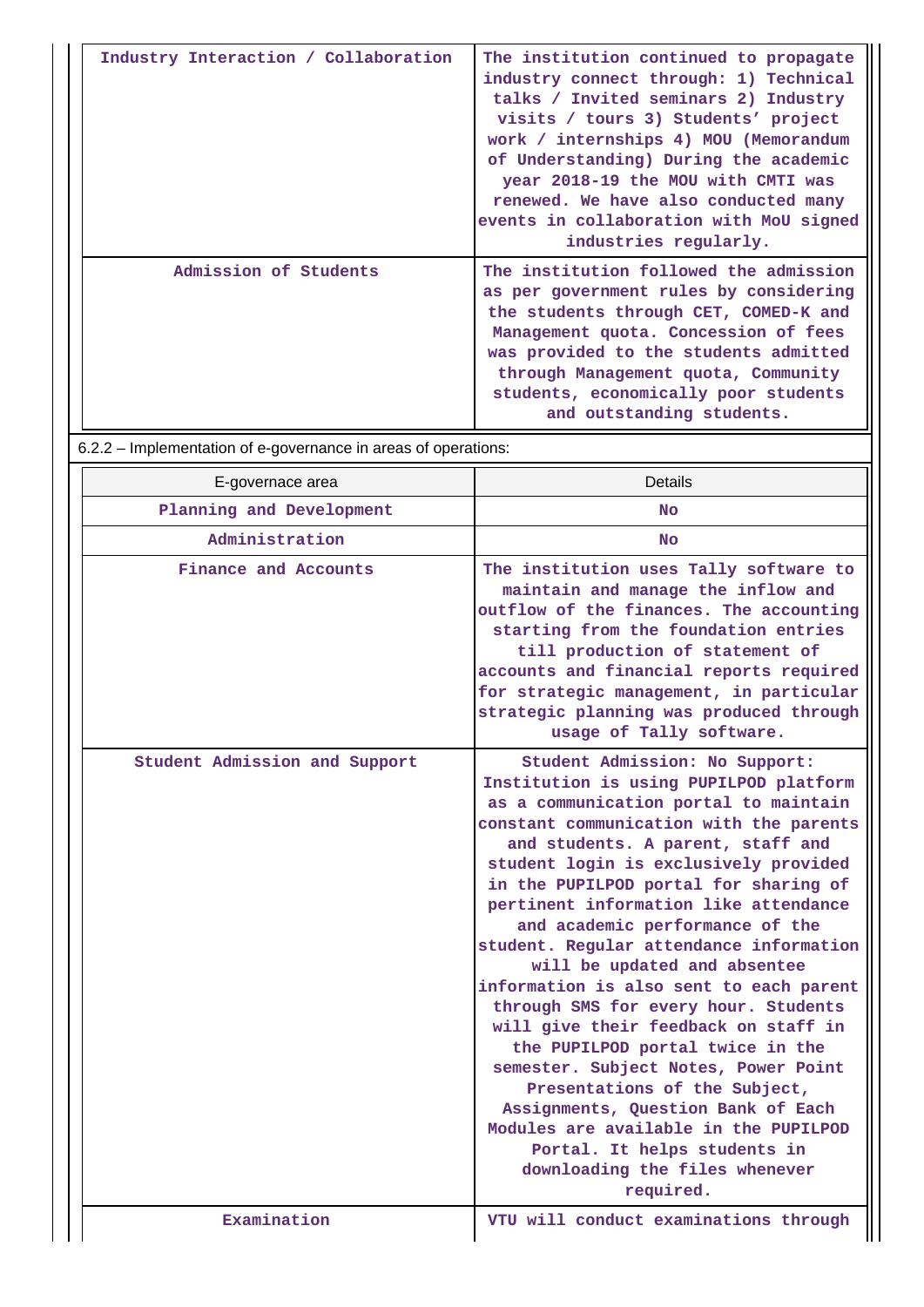**QPDS which is an online process. It is software installed by University for smooth conduction of examinations. Question papers will be uploaded through this software just half an hour before the commencement of examinations and the question papers are printed in accordance with the indent placed with the University.**

### **6.3 – Faculty Empowerment Strategies**

 6.3.1 – Teachers provided with financial support to attend conferences / workshops and towards membership fee of professional bodies during the year

| Year | Name of Teacher                 | Name of conference/<br>workshop attended<br>for which financial<br>support provided | Name of the<br>professional body for<br>which membership<br>fee is provided | Amount of support |
|------|---------------------------------|-------------------------------------------------------------------------------------|-----------------------------------------------------------------------------|-------------------|
| 2018 | Mrs. Jayasudha<br><b>BSK</b>    | AISYWC 2018                                                                         | <b>NA</b>                                                                   | 2138              |
| 2018 | Mrs. Sangeeta V                 | Emerging<br>technologies in<br>short range<br>wire less<br>coomunication            | <b>NA</b>                                                                   | 1500              |
| 2018 | Dr. Chanda V<br>Reddy           | Indian<br>Technology<br>Congress -2018                                              | <b>NA</b>                                                                   | 3000              |
| 2019 | Ms. Swetha B N                  | FDP on IOT<br>based project<br>design<br>development                                | <b>NA</b>                                                                   | 2000              |
| 2018 | Mrs.Sahana<br>salagare          | National<br>symposium                                                               | <b>NA</b>                                                                   | 750               |
| 2018 | Dr.P N Sudha                    | Indian<br>Technology<br>Congress To<br>build small<br>satellite<br>Program          | <b>NA</b>                                                                   | 3000              |
| 2018 | Dr. Surekha                     | Machine<br>Learning<br>Techniques and<br>Tools                                      | <b>NA</b>                                                                   | 1180              |
| 2019 | Mr. Praveen A,<br>Dr. Dayananda | IIIT Hyderabads<br>Annual RD                                                        | NA                                                                          | 15600             |
| 2019 | Mr. Sunil Kumar                 | Garut Boeing<br>Aeromodelling<br>Competition                                        | <b>NA</b>                                                                   | 22500             |
| 2019 | Dr. Surekha                     | Faculty<br>Development<br>Programme on<br><b>IOT Based</b><br>Project design        | <b>NA</b>                                                                   | 2000              |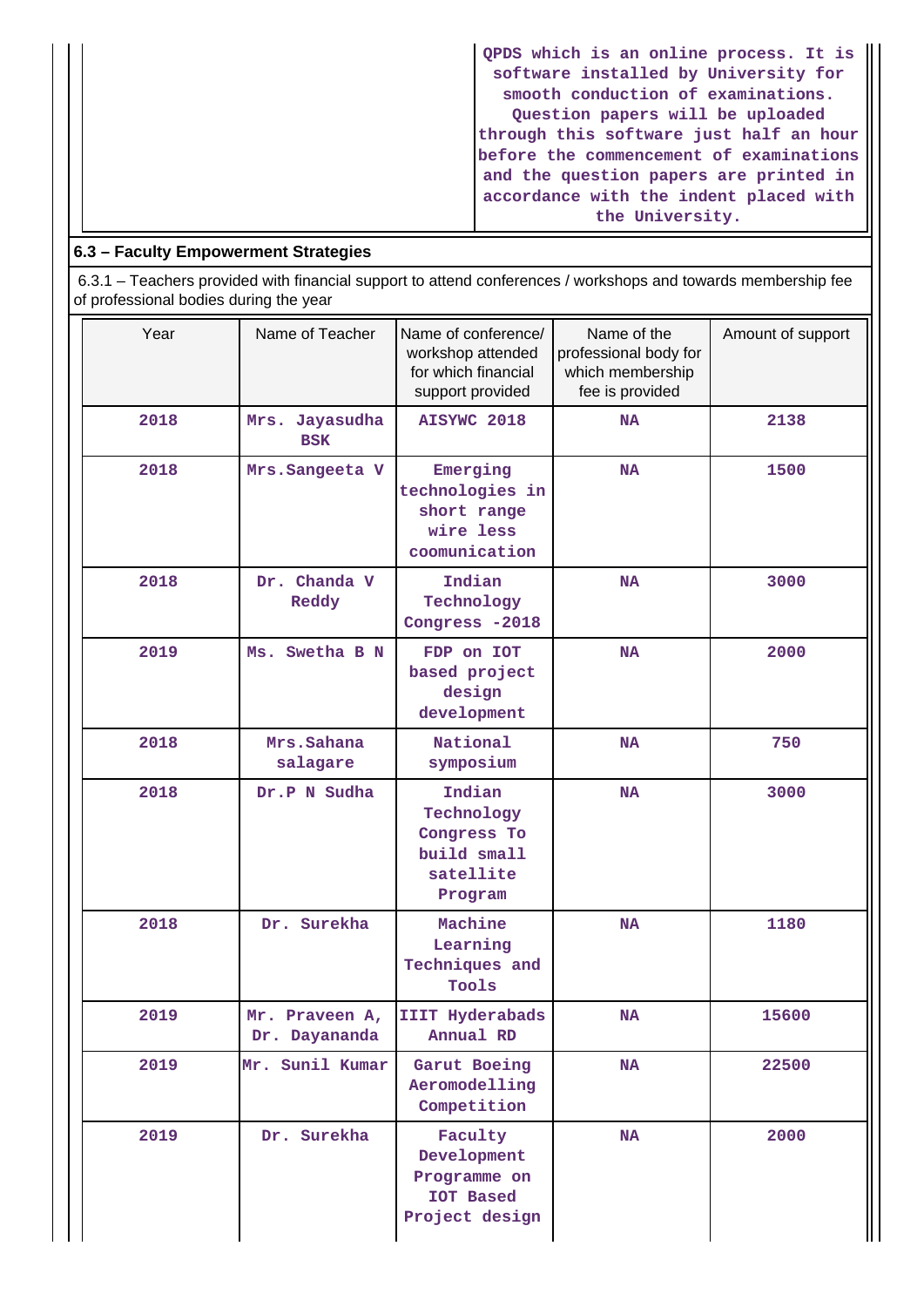**and development**

[View File](https://assessmentonline.naac.gov.in/public/Postacc/Faculty_Emp/5304_Faculty_Emp_1595409063.xls)

 6.3.2 – Number of professional development / administrative training programmes organized by the College for teaching and non teaching staff during the year

| Year | Title of the<br>professional<br>development<br>programme<br>organised for<br>teaching staff | Title of the<br>administrative<br>training<br>programme<br>organised for<br>non-teaching<br>staff | From date  | To Date    | Number of<br>participants<br>(Teaching<br>staff) | Number of<br>participants<br>(non-teaching<br>staff) |
|------|---------------------------------------------------------------------------------------------|---------------------------------------------------------------------------------------------------|------------|------------|--------------------------------------------------|------------------------------------------------------|
| 2019 | Outcome<br><b>Based</b><br>Education<br>$-NBA$                                              | <b>NA</b>                                                                                         | 17/07/2019 | 19/12/2019 | 76                                               | $\mathbf{O}$                                         |
| 2019 | Matlab and<br>Latex                                                                         | <b>NA</b>                                                                                         | 24/07/2019 | 26/07/2019 | 29                                               | 0                                                    |
| 2018 | Matlab For<br>signal<br>Processing<br>Applicatio<br>ns                                      | <b>NA</b>                                                                                         | 19/11/2018 | 20/11/2018 | 9                                                | $\mathbf{O}$                                         |
| 2019 | <b>NA</b>                                                                                   | Involve to<br><b>Evolve</b>                                                                       | 28/03/2019 | 28/03/2019 | $\mathbf 0$                                      | 40                                                   |
|      |                                                                                             |                                                                                                   | View File  |            |                                                  |                                                      |

 6.3.3 – No. of teachers attending professional development programmes, viz., Orientation Programme, Refresher Course, Short Term Course, Faculty Development Programmes during the year

| Title of the<br>professional<br>development<br>programme                     | Number of teachers<br>who attended | From Date  | To date    | Duration       |
|------------------------------------------------------------------------------|------------------------------------|------------|------------|----------------|
| Devoloping and<br>Deploying Deep<br>learning<br>applications<br>using Matlab | $\mathbf{1}$                       | 28/11/2019 | 28/11/2019 | 1              |
| <b>Bites Annual</b><br>Convention                                            | $\mathbf{1}$                       | 23/11/2019 | 24/11/2019 | $\overline{a}$ |
| Matlab For<br>signal<br>Processing<br>Applications                           | 4                                  | 19/11/2019 | 20/11/2019 | $\overline{2}$ |
| Advanced<br>concepts of<br>automotive<br>Technology                          | 1                                  | 20/10/2019 | 22/10/2019 | 3              |
| <b>BITES Annual</b><br>convention-2018                                       | 3                                  | 23/11/2019 | 24/11/2019 | $\overline{2}$ |
| Advanced<br>research trends<br>in speech and                                 | $\mathbf{1}$                       | 21/01/2019 | 25/01/2019 | 5              |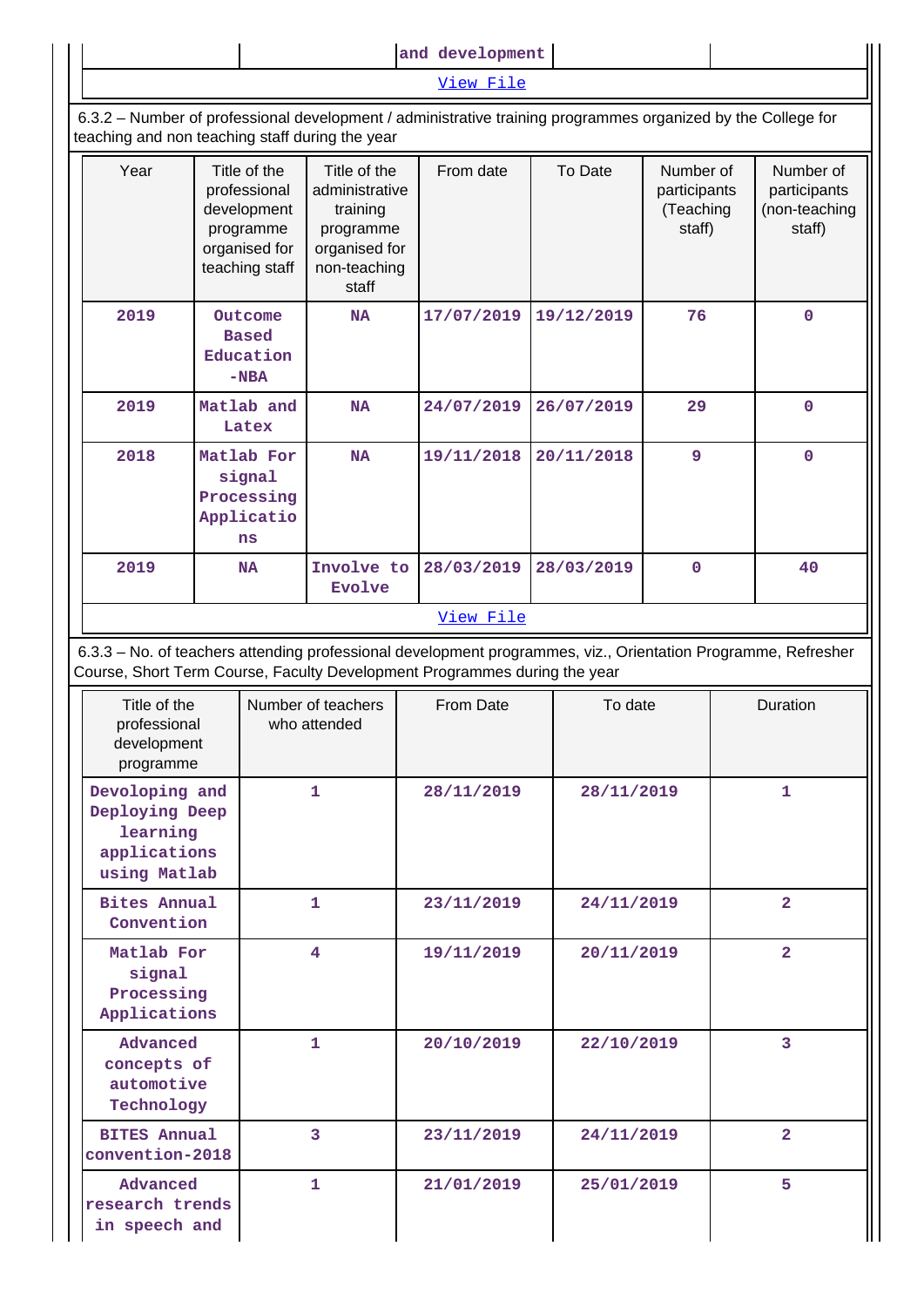| image<br>processing                                                                                                                                  |                                                                                                                                                                                                                                                                                                                                                                                                                                                                                                                                                                                                                                                                                                                                                                                                                                  |                  |                               |           |                  |                |
|------------------------------------------------------------------------------------------------------------------------------------------------------|----------------------------------------------------------------------------------------------------------------------------------------------------------------------------------------------------------------------------------------------------------------------------------------------------------------------------------------------------------------------------------------------------------------------------------------------------------------------------------------------------------------------------------------------------------------------------------------------------------------------------------------------------------------------------------------------------------------------------------------------------------------------------------------------------------------------------------|------------------|-------------------------------|-----------|------------------|----------------|
| Computational<br>methods for<br>partial<br>differential<br>equations using<br><b>MATLAB</b>                                                          | 1                                                                                                                                                                                                                                                                                                                                                                                                                                                                                                                                                                                                                                                                                                                                                                                                                                | 10/06/2019       |                               |           | 14/06/2019       | 5              |
| <b>IOT</b> based<br>project design<br>and<br>developemenyt                                                                                           | $\mathbf{1}$                                                                                                                                                                                                                                                                                                                                                                                                                                                                                                                                                                                                                                                                                                                                                                                                                     | 24/06/2019       |                               |           | 26/06/2019       | 3              |
| Research<br>Methodology                                                                                                                              | $\mathbf{1}$                                                                                                                                                                                                                                                                                                                                                                                                                                                                                                                                                                                                                                                                                                                                                                                                                     | 26/07/2019       |                               |           | 04/08/2019       | 10             |
| state of Art in<br>Rf and wireless<br>communication<br>Design                                                                                        | 1                                                                                                                                                                                                                                                                                                                                                                                                                                                                                                                                                                                                                                                                                                                                                                                                                                |                  | 29/07/2019                    |           | 02/08/2019       | 5              |
|                                                                                                                                                      |                                                                                                                                                                                                                                                                                                                                                                                                                                                                                                                                                                                                                                                                                                                                                                                                                                  |                  | View File                     |           |                  |                |
| 6.3.4 - Faculty and Staff recruitment (no. for permanent recruitment):                                                                               |                                                                                                                                                                                                                                                                                                                                                                                                                                                                                                                                                                                                                                                                                                                                                                                                                                  |                  |                               |           |                  |                |
|                                                                                                                                                      | Teaching<br>Non-teaching                                                                                                                                                                                                                                                                                                                                                                                                                                                                                                                                                                                                                                                                                                                                                                                                         |                  |                               |           |                  |                |
| Permanent                                                                                                                                            |                                                                                                                                                                                                                                                                                                                                                                                                                                                                                                                                                                                                                                                                                                                                                                                                                                  | <b>Full Time</b> |                               | Permanent | <b>Full Time</b> |                |
| $\overline{2}$<br>17<br>17<br>$\overline{2}$                                                                                                         |                                                                                                                                                                                                                                                                                                                                                                                                                                                                                                                                                                                                                                                                                                                                                                                                                                  |                  |                               |           |                  |                |
| $6.3.5$ – Welfare schemes for                                                                                                                        |                                                                                                                                                                                                                                                                                                                                                                                                                                                                                                                                                                                                                                                                                                                                                                                                                                  |                  |                               |           |                  |                |
|                                                                                                                                                      | <b>Students</b><br>Teaching<br>Non-teaching                                                                                                                                                                                                                                                                                                                                                                                                                                                                                                                                                                                                                                                                                                                                                                                      |                  |                               |           |                  |                |
| 8                                                                                                                                                    |                                                                                                                                                                                                                                                                                                                                                                                                                                                                                                                                                                                                                                                                                                                                                                                                                                  | 10               |                               |           |                  | $\overline{a}$ |
| 6.4 - Financial Management and Resource Mobilization                                                                                                 |                                                                                                                                                                                                                                                                                                                                                                                                                                                                                                                                                                                                                                                                                                                                                                                                                                  |                  |                               |           |                  |                |
| 6.4.1 – Institution conducts internal and external financial audits regularly (with in 100 words each)                                               |                                                                                                                                                                                                                                                                                                                                                                                                                                                                                                                                                                                                                                                                                                                                                                                                                                  |                  |                               |           |                  |                |
|                                                                                                                                                      | Institution has well experienced auditors who audit the Institutional financial<br>accounts annually. Mr. G Doraswamy Naidu and Mr. L Krishna Murthy company are<br>external auditors. Internal auditing mainly focuses on the following aspects<br>i.e., expenditures, is amount delivered according to the governing rules and<br>regulation, how funds are utilized and are receipts given and maintained.<br>Institution accurately maintains documents relating to financial aspects.<br>Institution assets and liabilities are evaluated and documented. The details of<br>receipts and payments are maintained. Details of depreciation are tabulated and<br>verified. Finally an audit report is done. The sanctioned budget and<br>expenditure for the year 2018-19 is 1600.00 Lakhs and 1243.00 Lakhs<br>respectively. |                  |                               |           |                  |                |
| 6.4.2 - Funds / Grants received from management, non-government bodies, individuals, philanthropies during the<br>year(not covered in Criterion III) |                                                                                                                                                                                                                                                                                                                                                                                                                                                                                                                                                                                                                                                                                                                                                                                                                                  |                  |                               |           |                  |                |
| Name of the non government<br>funding agencies /individuals                                                                                          |                                                                                                                                                                                                                                                                                                                                                                                                                                                                                                                                                                                                                                                                                                                                                                                                                                  |                  |                               |           |                  |                |
|                                                                                                                                                      |                                                                                                                                                                                                                                                                                                                                                                                                                                                                                                                                                                                                                                                                                                                                                                                                                                  |                  | Funds/ Grnats received in Rs. |           |                  | Purpose        |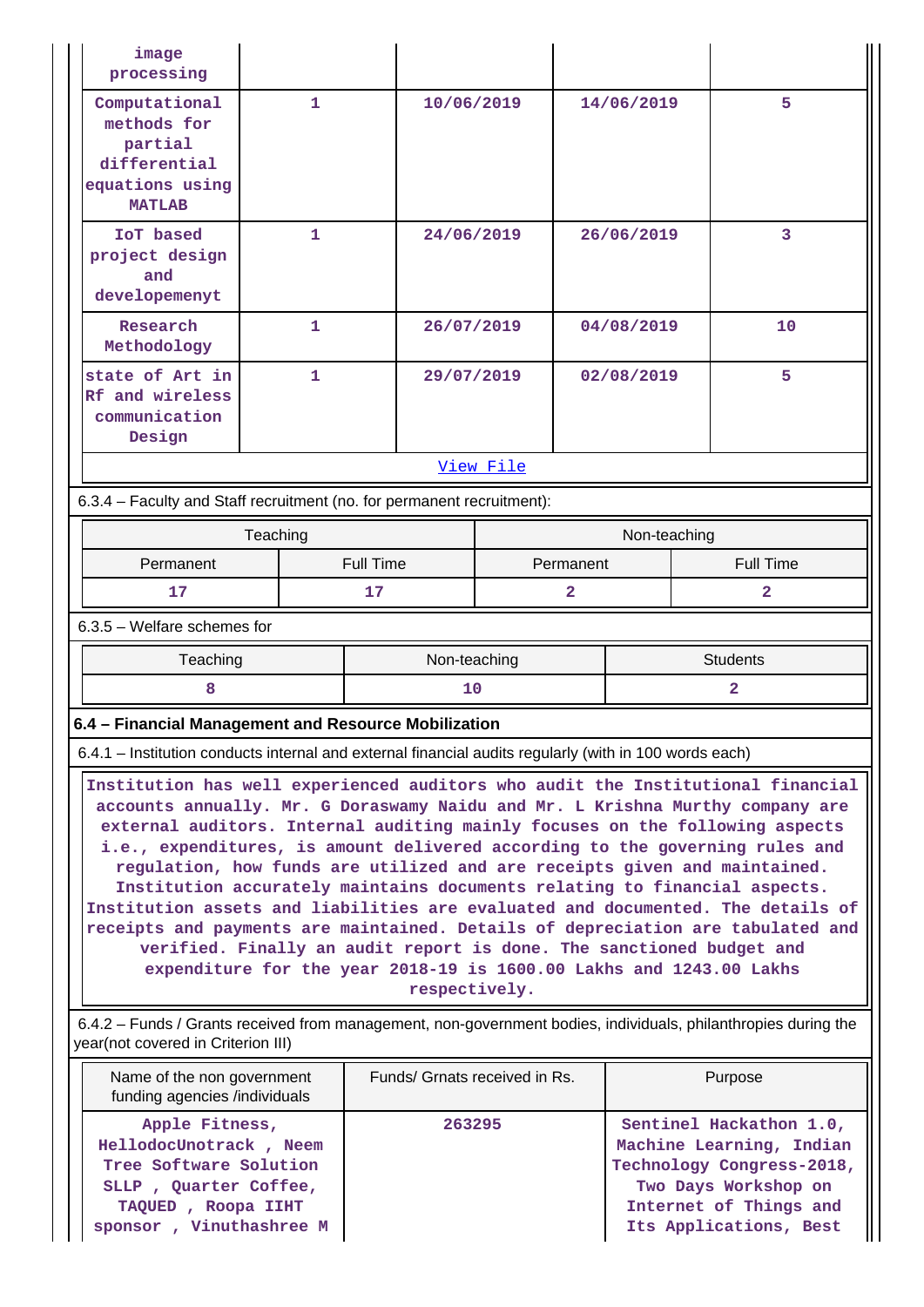**Behalf of Rajathadri palace , CSI Amount, KSIT CSI Student Branch , Storm learning , WeVysya , Cafe Forged , Startup su**

**Paper Award, SAE BAJA, Reimbursement for events conducted under IEEE banner, AICTE MODEL CURRICULUM IMPLIMENTATION, ISTAM CONFERENCE**

### [View File](https://assessmentonline.naac.gov.in/public/Postacc/Funds_or_Grants/5304_Funds_or_Grants_1595402131.xlsx)

6.4.3 – Total corpus fund generated

**000**

#### **6.5 – Internal Quality Assurance System**

6.5.1 – Whether Academic and Administrative Audit (AAA) has been done?

| Audit Type     | External |                                 | Internal |                                                  |
|----------------|----------|---------------------------------|----------|--------------------------------------------------|
|                | Yes/No   | Agency                          | Yes/No   | Authority                                        |
| Academic       | Yes      | KSSEM, Bangalor<br>$e - 560109$ | Yes      | HOD and AUDIT<br>committees of<br>various Depts. |
| Administrative | Yes      | L.Krishnamoorth<br>and CO       | Yes      | Principal                                        |

6.5.2 – Activities and support from the Parent – Teacher Association (at least three)

 **1. Students were Counselled on various aspects like backlogs, IA marks and attendance shortage on 3.4.2019 for 4th 6th and 8th semesters between 2-4 PM 2.Students were Counselled on various aspects like backlogs, IA marks and attendance shortage on 3.10.2018 for 4th 6th and 8th semesters between 2-4 PM 3. Students were Counselled on various aspects like backlogs, IA marks and attendance shortage on 25.3.2019 for 4th 6th and 8th semesters between 2-4 PM**

6.5.3 – Development programmes for support staff (at least three)

 **1. To ensure safety and security of the college, operation of different FIRE extinguishers were demonstrated to the staff in the college campus. 2. The Workshop was organised for support staff on 28.03.2019 titled INVOLVE TO EVOLVE at KSIT in association with BITES. 3. ONLINE training and development courses were done by few support staff at KSIT.**

6.5.4 – Post Accreditation initiative(s) (mention at least three)

 **1. NBA Self Assessment Report is submitted to NBA. 2. CO PO attainment process is updated 3. The institution assesses the learning levels of the students after admission and organizes special Programs for advanced learners and slow learners**

6.5.5 – Internal Quality Assurance System Details

| a) Submission of Data for AISHE portal | Yes |
|----------------------------------------|-----|
| b) Participation in NIRF               | Yes |
| c)ISO certification                    | No  |
| d)NBA or any other quality audit       | No  |

6.5.6 – Number of Quality Initiatives undertaken during the year

| Year | Name of quality<br>initiative by IQAC   conducting IQAC | Date of | Duration From | Duration To | Number of<br>participants |
|------|---------------------------------------------------------|---------|---------------|-------------|---------------------------|
|      |                                                         |         |               |             |                           |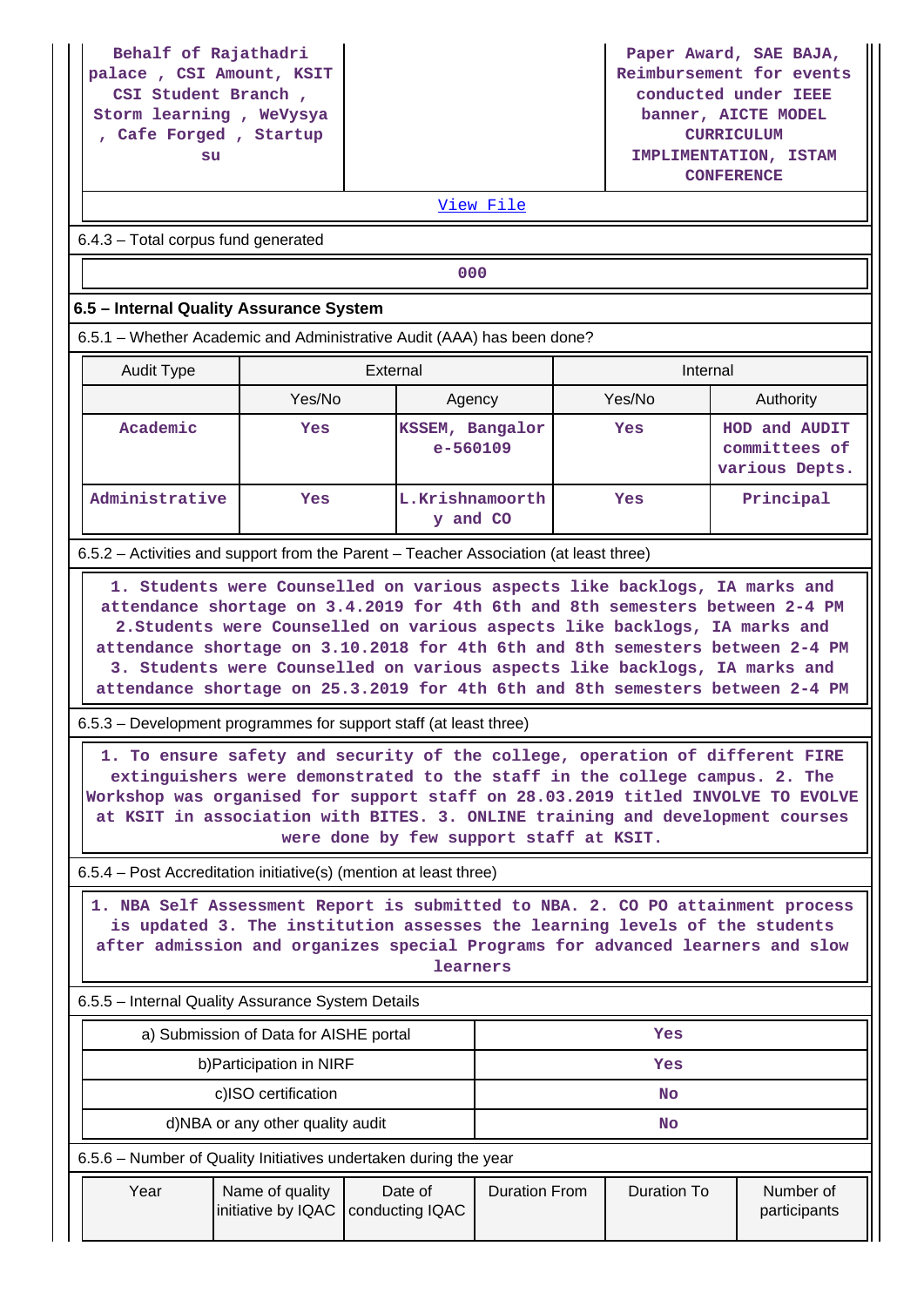| 2019 | Evaluation<br>оf<br>performance<br>matrices<br>after NAAC a<br>ccreditation | 01/06/2019 | 01/06/2019 | 29/06/2019 | 20  |  |
|------|-----------------------------------------------------------------------------|------------|------------|------------|-----|--|
| 2019 | Initiatives<br>and<br>achievements                                          | 01/08/2018 | 01/08/2018 | 04/08/2018 | 20  |  |
| 2019 | Academic<br>Audit (Depar<br>tmentwise)                                      | 21/01/2019 | 01/01/2019 | 31/01/2019 | 103 |  |
|      | <u>View File</u>                                                            |            |            |            |     |  |

### **CRITERION VII – INSTITUTIONAL VALUES AND BEST PRACTICES**

#### **7.1 – Institutional Values and Social Responsibilities**

 7.1.1 – Gender Equity (Number of gender equity promotion programmes organized by the institution during the year)

| Title of the<br>programme                                | Period from | Period To  | Number of Participants |          |
|----------------------------------------------------------|-------------|------------|------------------------|----------|
|                                                          |             |            | Female                 | Male     |
| Nurture the<br>Future-Empower<br>the Adolescent<br>Girls | 03/09/2018  | 03/09/2018 | 90                     | 0        |
| <b>Womens Day</b><br>Celebration                         | 08/03/2019  | 08/03/2019 | 100                    | $\Omega$ |
| International<br>Girls in ICT<br>Day                     | 25/04/2019  | 25/04/2019 | 100                    | 0        |

7.1.2 – Environmental Consciousness and Sustainability/Alternate Energy initiatives such as:

Percentage of power requirement of the University met by the renewable energy sources

#### **Nil**

### 7.1.3 – Differently abled (Divyangjan) friendliness

| Item facilities    | Yes/No | Number of beneficiaries |
|--------------------|--------|-------------------------|
| Provision for lift | Yes    |                         |
| Ramp/Rails         | Yes    |                         |
| Rest Rooms         | Yes    |                         |

#### 7.1.4 – Inclusion and Situatedness

| Year | Number of<br>initiatives to<br>address<br>locational<br>advantages<br>and disadva<br>ntages | Number of<br>initiatives<br>taken to<br>engage with<br>and<br>contribute to<br>local<br>community | Date | Duration | Name of<br>initiative | <b>Issues</b><br>addressed | Number of<br>participating<br>students<br>and staff |
|------|---------------------------------------------------------------------------------------------|---------------------------------------------------------------------------------------------------|------|----------|-----------------------|----------------------------|-----------------------------------------------------|
|      |                                                                                             |                                                                                                   |      |          |                       |                            |                                                     |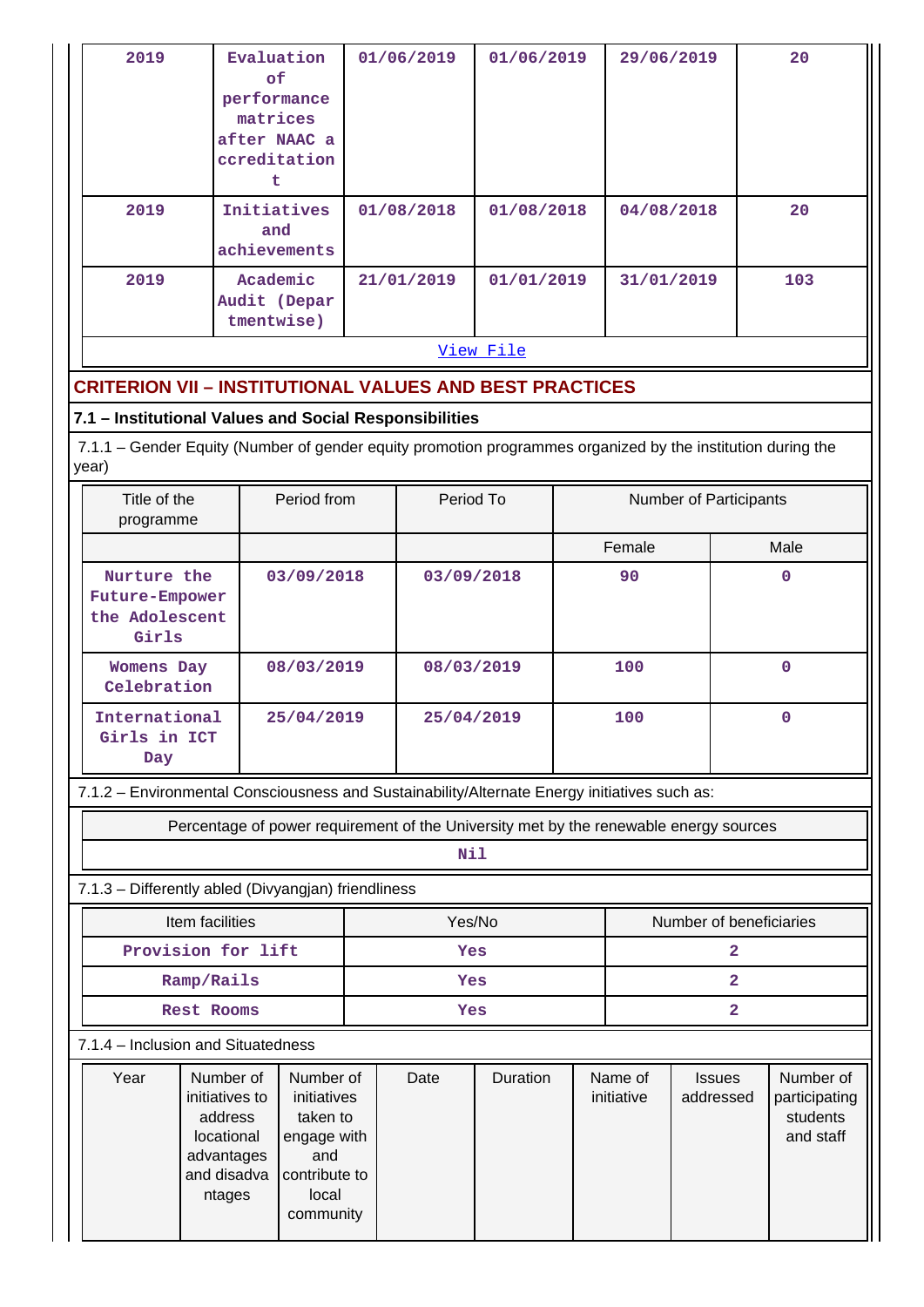| 2019             | $\overline{0}$  | $\mathbf{1}$ | 01/03/201                                                                                         | $\mathbf{1}$             | 5K RUN                                               | Tо                                                  | 200 |  |
|------------------|-----------------|--------------|---------------------------------------------------------------------------------------------------|--------------------------|------------------------------------------------------|-----------------------------------------------------|-----|--|
|                  |                 |              | 9                                                                                                 |                          |                                                      | provide<br>School/ E                                |     |  |
|                  |                 |              |                                                                                                   |                          |                                                      | ducationa                                           |     |  |
|                  |                 |              |                                                                                                   |                          |                                                      | 1 station                                           |     |  |
|                  |                 |              |                                                                                                   |                          |                                                      | aries for                                           |     |  |
|                  |                 |              |                                                                                                   |                          |                                                      | underprev                                           |     |  |
|                  |                 |              |                                                                                                   |                          |                                                      | eliged                                              |     |  |
|                  |                 |              |                                                                                                   |                          |                                                      | students                                            |     |  |
| 2019             | 0               | 1            | 07/03/201                                                                                         | 1                        | <b>COMPUTER</b>                                      | To                                                  | 150 |  |
|                  |                 |              | 9                                                                                                 |                          | <b>AWARENESS</b>                                     | provide                                             |     |  |
|                  |                 |              |                                                                                                   |                          | <b>PROGRAM</b>                                       | an                                                  |     |  |
|                  |                 |              |                                                                                                   |                          |                                                      | exposure<br>to the                                  |     |  |
|                  |                 |              |                                                                                                   |                          |                                                      | usage of                                            |     |  |
|                  |                 |              |                                                                                                   |                          |                                                      | computers                                           |     |  |
|                  |                 |              |                                                                                                   |                          |                                                      | and its a                                           |     |  |
|                  |                 |              |                                                                                                   |                          |                                                      | pplicatio                                           |     |  |
|                  |                 |              |                                                                                                   |                          |                                                      | ns                                                  |     |  |
|                  |                 |              |                                                                                                   | View File                |                                                      |                                                     |     |  |
|                  |                 |              | 7.1.5 - Human Values and Professional Ethics Code of conduct (handbooks) for various stakeholders |                          |                                                      |                                                     |     |  |
|                  | <b>Title</b>    |              | Date of publication                                                                               |                          |                                                      | Follow up(max 100 words)                            |     |  |
|                  | Code of Conduct |              |                                                                                                   | 01/06/2018               |                                                      | K.S. Institute of                                   |     |  |
|                  |                 |              |                                                                                                   |                          | Technology, an esteemed                              |                                                     |     |  |
|                  |                 |              |                                                                                                   |                          | institution gives utmost                             |                                                     |     |  |
|                  |                 |              |                                                                                                   |                          | importance in maintaining<br>the dignity and decorum |                                                     |     |  |
|                  |                 |              |                                                                                                   |                          | of the institute at all                              |                                                     |     |  |
|                  |                 |              |                                                                                                   |                          |                                                      | times. Code of conduct                              |     |  |
|                  |                 |              |                                                                                                   |                          |                                                      | and discipline form the                             |     |  |
|                  |                 |              |                                                                                                   |                          |                                                      | important virtue of this                            |     |  |
|                  |                 |              |                                                                                                   |                          |                                                      | institute. Code of                                  |     |  |
|                  |                 |              |                                                                                                   |                          |                                                      | conduct is defined for                              |     |  |
|                  |                 |              |                                                                                                   |                          |                                                      | all members of the<br>institution to Principal,     |     |  |
|                  |                 |              |                                                                                                   |                          |                                                      |                                                     |     |  |
|                  |                 |              |                                                                                                   |                          |                                                      | teachers, students and<br>support staff.            |     |  |
|                  |                 |              |                                                                                                   |                          |                                                      |                                                     |     |  |
|                  |                 |              |                                                                                                   |                          |                                                      | Professional ethics for<br>teachers, dress code for |     |  |
|                  |                 |              |                                                                                                   |                          | both teachers and                                    |                                                     |     |  |
|                  |                 |              |                                                                                                   |                          | students are defined                                 |                                                     |     |  |
|                  |                 |              |                                                                                                   |                          |                                                      | clearly and is been                                 |     |  |
|                  |                 |              |                                                                                                   |                          | followed strictly.                                   |                                                     |     |  |
|                  |                 |              |                                                                                                   |                          | Teachers imbibe moral                                |                                                     |     |  |
|                  |                 |              |                                                                                                   |                          |                                                      | values to students, to                              |     |  |
|                  |                 |              |                                                                                                   | enhance the holistic     |                                                      |                                                     |     |  |
|                  |                 |              |                                                                                                   | development of students. |                                                      |                                                     |     |  |
|                  |                 |              | 7.1.6 - Activities conducted for promotion of universal Values and Ethics                         |                          |                                                      |                                                     |     |  |
| Activity         |                 |              | <b>Duration From</b>                                                                              |                          | <b>Duration To</b>                                   | Number of participants                              |     |  |
| NSS Camp at      |                 |              | 12/07/2018                                                                                        | 18/07/2018               |                                                      | 103                                                 |     |  |
| Medamaranhalli - |                 |              |                                                                                                   |                          |                                                      |                                                     |     |  |
| Sankalpa         |                 |              |                                                                                                   |                          |                                                      |                                                     |     |  |
| Independence Day |                 |              | 15/08/2018                                                                                        | 15/08/2018               |                                                      | 484                                                 |     |  |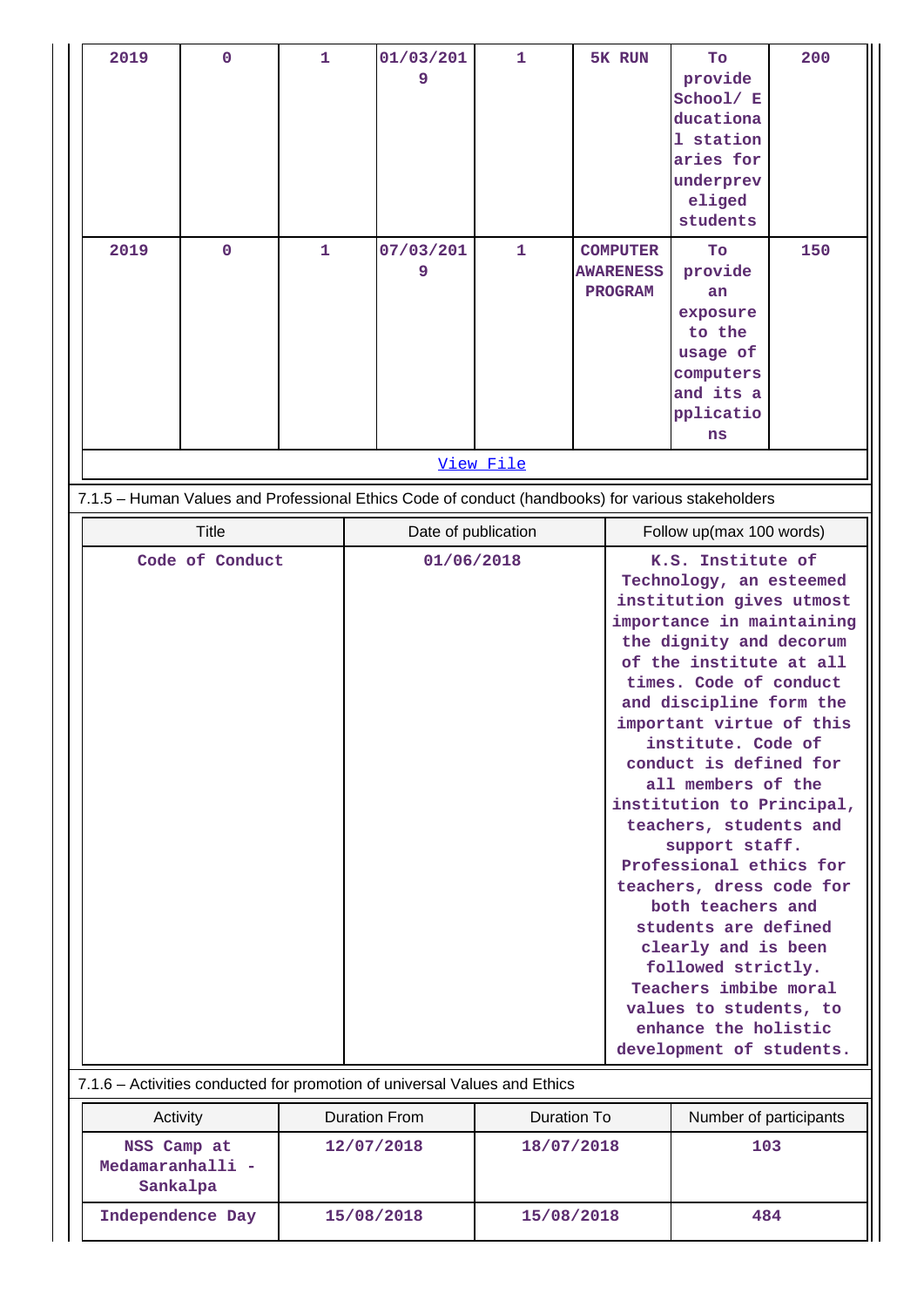| NSS - Fund<br>Collection For<br>Kodugu Kerla         | 20/08/2018 | 22/08/2018 | 481 |  |  |
|------------------------------------------------------|------------|------------|-----|--|--|
| Golden Jubilee<br>Celebrations of NSS                | 13/10/2018 | 13/10/2018 |     |  |  |
| Drug Awareness Walk                                  | 10/11/2018 | 10/11/2018 | 285 |  |  |
| Republic Day                                         | 26/01/2019 | 26/01/2019 | 504 |  |  |
| Computer Awareness<br>Program                        | 07/03/2019 | 07/03/2019 | 358 |  |  |
| Dental Awareness<br>and Free Scanning<br>Camp        | 03/11/2018 | 03/11/2018 | 385 |  |  |
| <b>Blood Donation Camp</b>                           | 14/03/2019 | 14/03/2019 | 504 |  |  |
| Essay Competetion<br>on Consequenes of<br>drug abuse | 17/12/2018 | 17/12/2018 | 357 |  |  |
| <u>View File</u>                                     |            |            |     |  |  |

7.1.7 – Initiatives taken by the institution to make the campus eco-friendly (at least five)

 **• Land o The designated land is used only for educational activities as per the norms of AICTE and Government of Karnataka. The college land does not obstruct natural drain nor interfere with any river, forest, wetland and etc.**

**• Parking o Most of the staff and students use either public or college transport. Staff and Students using their own vehicles us the basement of New Block within the college premises where there are two parking lots-Level 0 and Level-1. Level-0 is dedicated for students' vehicle and Level-1 is dedicated for staff along with physically challenged persons (if any).**

**Flora Fauna o Different plant types like herbs, shrubs, and trees are planted in the college campus. o There is no thick forest or vegetation in and around the college, so there is absence of any wild life in the campus. Few birds like Pigeon, Sparrow, Crow, Cuckoo, Lizards, Squirrel, and Snakes are found in the campus.**

**• Socio-Economic o The college provides employment to the lower strata of the society in utilizing their services for housekeeping, gardening, canteen and security.**

**• Solid Waste Management o Institutional wastes and Domestic wastes are collected in dry and wet bins about 100 bins are used to collect these wastes. In each floor of the buildings 2 bins are placed in all the corners and these wastes are collected by the private contractor/ BBMP.**

**• Use of more LEDs o Gradually CFLs are being replaced with LED bulbs that are not only energy efficient but also not environment hazardous.**

**Digital Communication o All official communications are through emails. All academic and other communications to staff, students and parents are done through the Pupilpod platform. This minimizes the usage of paper.**

**• Air Emission Noise Level o The college has installed 250 KVA150 KVA noise free Diesel Generator, and 265 KVA UPS for power backup. So, air emission noise level are at the permissible level.**

**• Water o Water Requirement–Potable and domestic water requirement for the college is pumped from groundwater using bore wells situated in the campus. A centralized water purifier is installed for drinking purpose. The Rooftop rain**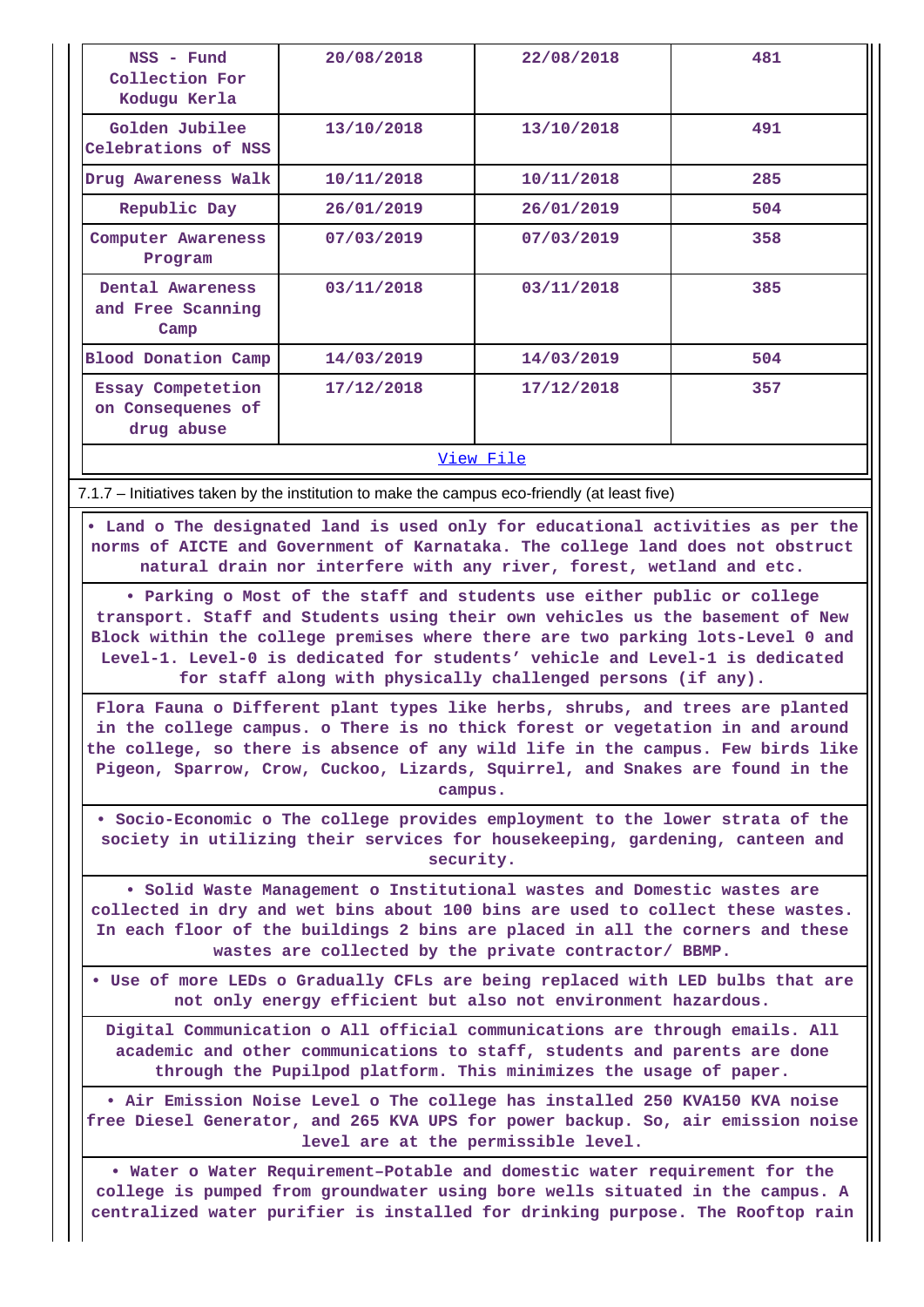**water is collected and is used for ground water recharge. o Sewage disposal-Sewage is disposed through sewer system connected to the underground drainage system maintained by local government authorities (Bangalore Water Supply and Sewerage Board).**

### **7.2 – Best Practices**

#### 7.2.1 – Describe at least two institutional best practices

 **Best Practice: 1 1. Title of the Practice: Academic Enhancement and Student Augmentation 2. Objectives of the Practice: The institution strongly believes in ensuring all round development of its students, thereby preparing its students for both their professional careers as well as personal lives. To realize this, the institution constituted Academic Advisory Board (AAB) at the Group level to advice the Management in all academic matters. The board is chaired Prof. H.P.Khincha, Former Vice Chancellor of Visvesvaraya Technological University and other renowned academicians and a practitioner. The board provides academic guidance to faculty, HODs, principals and all other functionaries. The board also looks into the quality assurance of academic environment in the institution. 3. The context: Every institution today is facing a lot of challenges in preparing their students to face the challenges thrown up by both their user systems as well as the society at large. The user systems expect the institutions to develop their students to be more and more employable while the society expects the institutions to make these students better citizens. Many of the soft skills that were being imparted at home in the past are now expected to be given in the institutions during their four years of stay. It is, with this in mind, the institution has designed a comprehensive program for the students that concentrate both on hard skills as well as soft skills. 4. The Practice: The institution has a strong Placement and Training Centre that is responsible for handling continuous training. On an average one week in every semester is dedicated to the additional training that is imparted. The spectrum of inputs covered in these programs includes: First year / First Semester: Introduction to Engineering Team Building Smart Goal Setting Time Management Aligning the SOW Building SOP. First Year/ Second Semester: Self introduction and self confidence Corporate Etiquettes Organizing speech Decision Making Presentation Skills Assertive Communication Positive Attitude and Stress Management Second Year / Third Semester: Probability Analytical puzzles Interpersonal Skills Problem Solving and Decision Making Business Communication Blood Relations Phrases and Idioms Jam Sessions Clocks Letters series and Number series: Time, Speed and Distance. Second Year / Fourth Semester: Partnership Seven Cs of Communication Average and Percentage Speed Map Personal Branding Resume Writing People Management e-mail writing Group Discussion and Conflict resolution. Third year/ Fifth Semester: Probability Analytical puzzles Interpersonal Skills Problem Solving and Decision Making Business Communication Blood Relations Phrases and Idioms Jam Sessions Clocks Letters series and Number series: Time, Speed and Distance. Third Year / Sixth Semester: SOFT SKILLS: Group Discussion Interview Skills Sitting Arrangements e-mail writing Directions Resume Writing Profit and Loss Corporate Ethics Learning Styles Partnership Subject – Verb agreement Averages Communication Enhancement Percentage Negotiation Skills. HARD SKILLS: Signal and Systems Digital Communication, Microcontrollers, etc Basic and Advanced C and C, Advanced J2EE Web Programming, Data Structure etc. Design of Machine IC Engine Heat Exchangers, Springs, Belt, Ropes and Chains etc. Fourth Year / Seventh Semester: SOFT SKILLS: Group Discussion, Sentence Completion, Reading comprehension, Personal Interview, Antonym and Synonym, Percentage- profit and loss, Sentence Correction, Logical Reasoning, Direction Sense Test, Para Jumbles, Cubes and Venn Diagram, Averages, Ratio and Proportions, Progressions, Resume Building, Error Deduction, Time Management and Presentation Skills. HARD SKILLS: C-Programming Computer Networks, Data Interpretation and Data**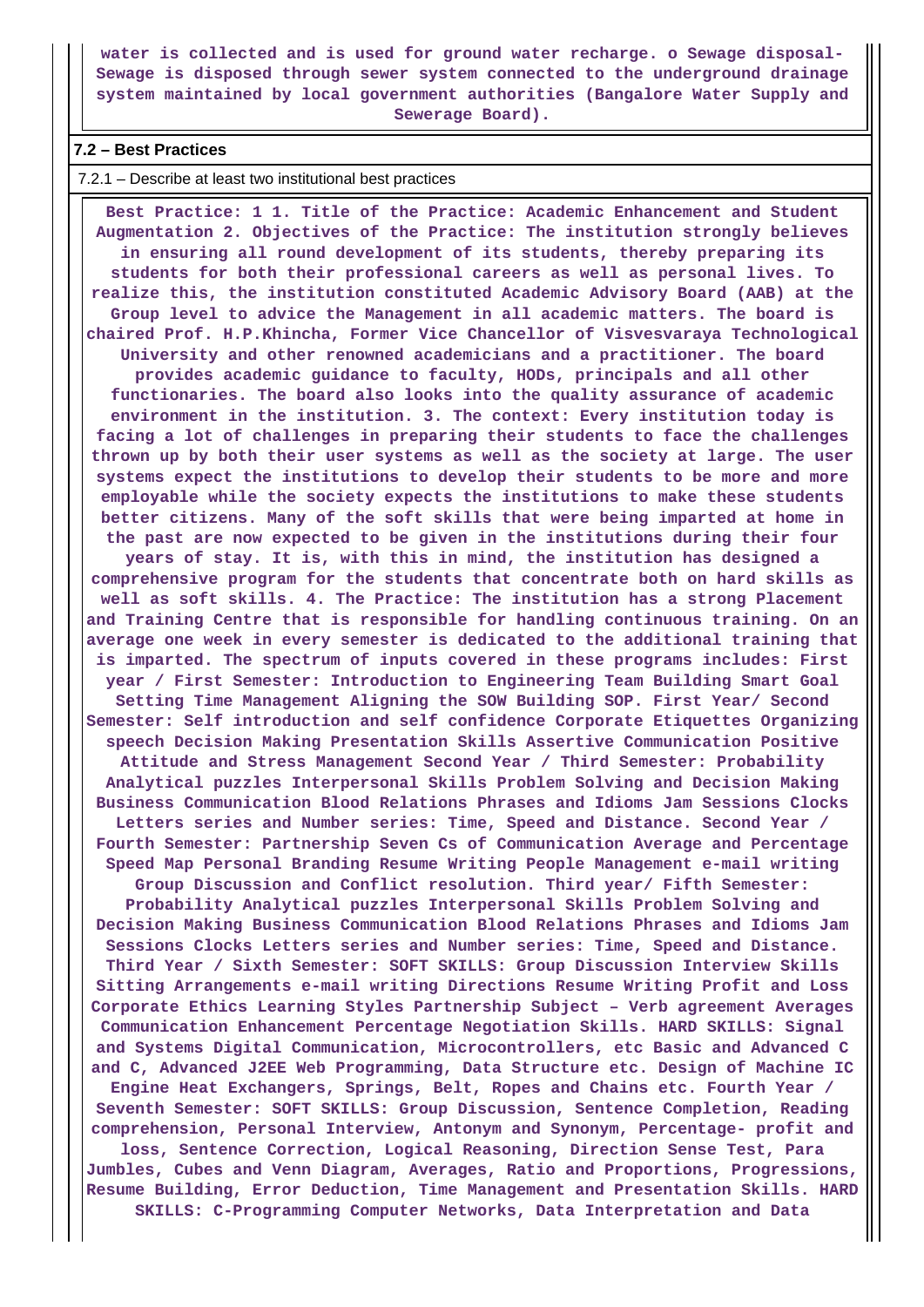**Structures. In addition to these, Company Specific Training Programs have been organized. Online assessment and Online Practice Test are conducted. • The institute has a practice of procuring the photo copy of answer books of its students who have secured the highest marks (>80) in all the subjects and these copies are made available in the Library for reference by students and faculty. • The institute awards cash prize for the toppers for each branch in every year. Cash Awards are given to the best outgoing final year student among all branches. The university rank holders are honored with institutional gold medal. • The institution conducts a project exhibition cum competition during which an external panel of judges evaluates the projects and selects the top three projects in each branch. The project that emerges first and second will be awarded with a cash prize and a certificate. • There is an unwritten policy to issue additional books from the Library to meritorious students. Lists of these students are prepared in the beginning of every semester based on the University results and given to the Library to operate this facility. • The campus is Wi-Fi enabled. • The institution regularly maintains online communication with the parents to keep them updated about the performance of their wards. • The institution has a mentoring system for every student. Every student is given a Student Register in which he fills up all the information and hand it over their respective mentor. For every twenty students a mentor is identified by the concerned head and the student remains with that mentor though out his/her stay in the institution. After every internal test and semester end exam the students are counseled. A meeting with the parents along with HOD and Principal will be convened if the student performance is poor. • Technical training is imparted by our Alumni and other experts to students participating in various state and national level competitions 5. Evidence of success: 1.Good percentage of eligible students in the institution are placed in various industries. 2.All branches have obtained ranks in the University examinations . 3.Students of the Mechanical Engineering participated in the BAJA and got second place in the state. 4.Students of the Computer Science and Engineering participated in SMART INDIA HACKATHON organized by MHRD, GOI. In 2017, they secured first prize (Cash prize of Rs. One Lakh) in Department of Post and Communication. This was followed by a sanction of a project (Rs. Three Lakhs) for post development. In 2018, they secured first prize of Rs.One Lakh from the Ministry of Railways and second prize of Rs.75,000/- from the Department of Telecommunication . 5.This Institution got Rs. One Lakh cash prize from the University for sports excellence. 6.The institutional results are always well above the University average. 7. Two university ranks were secured by Computer Science and Engineering department in the year 2018. 6. Problems Encountered and Resources Required: Recruitment scenario needs to be strengthened . Training inputs are to be enhanced to prepare our students for various competitions at state and national level. Sports facilities are to be improved. Best Practice:2 1.Title of the Practice: Faculty Development. 2.Objectives of the Practice: To attract and retain highly qualified, experienced and committed faculty. To realize this, two renowned Key Resource Persons were appointed. They frequently organize Faculty Development Program(FDP) to enhance the knowledge of the faculties. They further organize Academia-Industry interaction programs where reputed industry personalities share their experiences with the faculty members of the institution. 3.The context: Besides students, faculty play a very important role in an educational institution. They need to be selected as per norms and developed to excel in their profession. Further these faculties will have to be retained. In order to achieve these goals, the institution has the following strategies. 4. The Practice: The institute honors each and every staff who completes 10 years of service. The institute honors all the faculty who secure 100 results in University exams. The institution encourage the faculty to complete their Ph.D. by giving concessions in their Time Table. Faculty are encouraged to attend faculty development programs, conferences, workshops and seminars. The**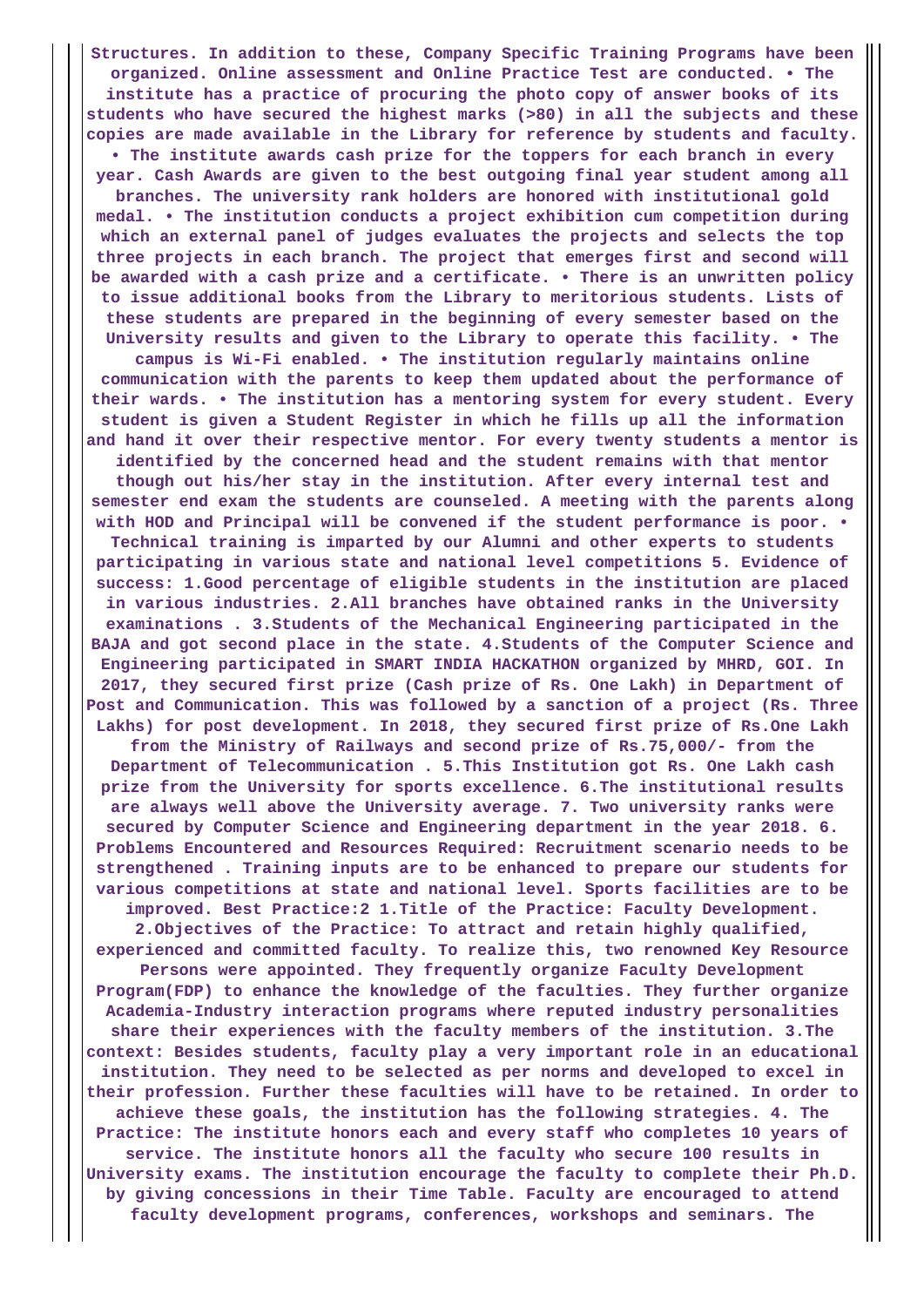**institute also grants marriage leave of 10 fully paid days for young staff who get married. 5. Evidence of success: Numbers of faculty registering and pursuing Ph.D. degree is on the rise. Number of papers have been published in national and international journals. Our faculty have given lecturers in EDUSAT Program of Visvesvaraya Technological University. Our faculty have been awarded by various organizations for their excellence. 6. Problems Encountered and Resources Required: The institution needs to enhance computing facilities to all the faculty. The institute needs to organize more workshops and conferences. Contact Details: Name of the Principal: Dr. T. V. Govindaraju Name of the Institution: K. S. INSTITUTE OF TECHNOLOGY City: Bengaluru Pin Code: 560109 Accredited Status: NAAC Accredited Validity Period: 5 Yrs Work Phone: 080-28435722 Website: ksit.ac.in E -mail: principal@ksit.edu.in Mobile: 9663778001**

 Upload details of two best practices successfully implemented by the institution as per NAAC format in your institution website, provide the link

#### <http://www.ksit.ac.in/naac>

#### **7.3 – Institutional Distinctiveness**

 7.3.1 – Provide the details of the performance of the institution in one area distinctive to its vision, priority and thrust in not more than 500 words

 **Institute commits itself for quality technical education and aims at ensuring that a deserving student is not deprived of an opportunitysolely on socio economic constraints. The institute also believes in the overall development of its students who can be a meaningful part of any organization they may join. In order to ensure this objective, the institute focusses on two distinctive areas: Student Training: The institute has realized the importance of training for any student who joins this institution. The training program spreads across 7 semesters starting from first semester to seventh semester. The EVENTS TRAINING PROGRAM ORGANISED has been listed below: 1 Campus Induction Program for 1st semester 2 Personality Development Training Program 3rd, 5th,7th semester students. 3 Xcelerator Summer Internship Program for 6th semester Company Specific training for Final years by Seventh Sense and ABC Technology 1. TCS 2. Mu-Sigma 3. Infosys 4. LT INFOTECH 5. NTT DATA 6. BOOT STRAP SESSION Online Assessment Test has been conducted for seventh semester students by specific vendors 1. AMCAT 2. First Naukri.com 3. FresherWorld.com Professional Development: The Institution strongly believes that professional inputs from professional bodies likeISTE, IEI, CSI, IETE, IEEE, SAE, IFIwill imbibe better professionalism in our students. KSIT has CSI Academic Institution Membership since 2014 till date. The Institution provides CSI membership to students for a period of 2 years. Workshops, technical talks, seminars, guest lectures, FDPS's, student conventions are conducted under CSI banner regularly.Sentinel Hack 2.0 '24-hour State Level Hackathon' has been conducted with joint venture of CSI and The FIREFOX CLUB. IEEE is the world's largest technical professional organization dedicated to advancing technology for the benefit of humanity. KSIT IEEE student branch is active since 2013. IEEE student branch along with WIE (Women in Engineering) affinity group is formed with the quest of achieving our technical and professional goals with IEEE's mission and vision. KSIT IEEE student branch received Best Student Branch award for the year 2017-18. The IETE Students Forum (ISF) was started at K.S. Institute of Technology in 2015. Since then ISF has been vibrant in conducting various events such as technical seminars, workshops, guest lectures, etc. Our Students are encouraged and motivated to participate in prestigious Smart India Hackathon from 2016 and won Several Prizes in Ministry of Post, Railways, Telecommunications, Power, Aviation and appreciation. Team Redline racing from Mechanical Department has successfully designed and fabricated an off-road buggy for a competition conducted by BAJA SAE INDIA, and team won several prizes and recognition on**